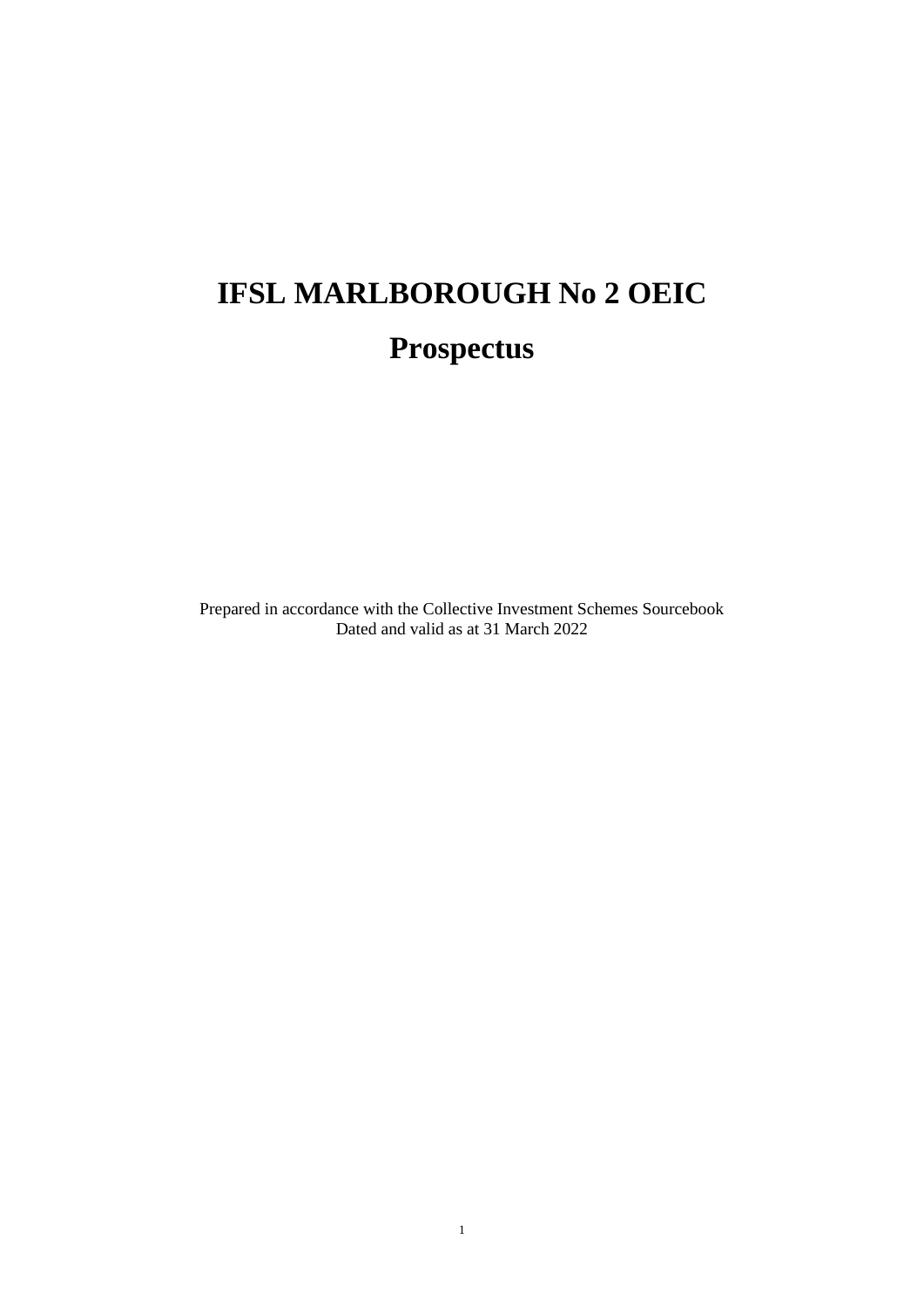#### **Authorised Corporate Director**

Investment Fund Services Limited Registered Office and Operating Address: Marlborough House 59 Chorley New Road Bolton, BL1 4QP (Authorised and regulated by the Financial Conduct Authority)

#### **Investment Manager**

Marlborough Investment Management Limited Croxall Hall Croxall Road, Croxall Nr Alrewas Staffordshire, WS13 8RA

#### **Sub-Investment Managers**

(in respect of the IFSL Marlborough Multi Cap Income Fund and the IFSL Marlborough Nano-Cap Growth Fund): Hargreave Hale Limited 88 Wood Street London EC2V 7QR (Authorised and regulated by the Financial Conduct Authority)

(in respect of the IFSL Marlborough Far East Growth Fund): BEA Union Investment Management Limited 5/F The Bank of East Asia Building 10 Des Voeux Road Central Hong Kong (Authorised and regulated by the Securities and Futures Commission in Hong Kong)

#### **Registered and Head Office of the Company**

Marlborough House 59 Chorley New Road Bolton, BL1 4QP

#### **Depositary**

HSBC Bank plc 8 Canada Square London, E14 5HQ

#### **Solicitors**

Burges Salmon LLP One Glass Wharf Bristol, BS2 0ZX

#### **Auditors**

Ernst & Young LLP Atria One 144 Morrison Street Edinburgh, EH3 8EX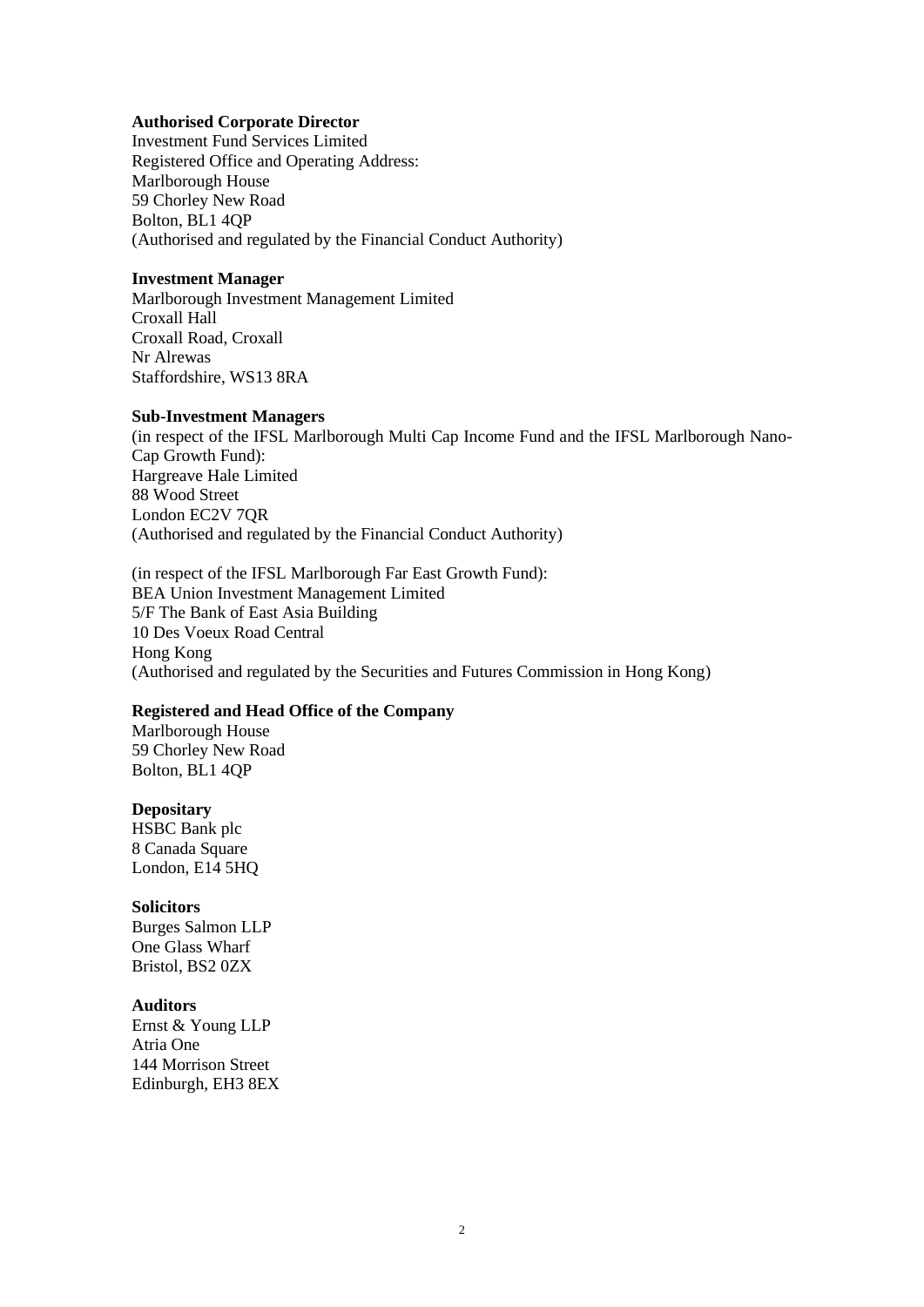# **CONTENTS**

| 1.  |                                                                                                                                                                                                                                                                                                                                                                                                                                     |  |
|-----|-------------------------------------------------------------------------------------------------------------------------------------------------------------------------------------------------------------------------------------------------------------------------------------------------------------------------------------------------------------------------------------------------------------------------------------|--|
| 2.  |                                                                                                                                                                                                                                                                                                                                                                                                                                     |  |
| 3.  |                                                                                                                                                                                                                                                                                                                                                                                                                                     |  |
|     |                                                                                                                                                                                                                                                                                                                                                                                                                                     |  |
|     |                                                                                                                                                                                                                                                                                                                                                                                                                                     |  |
|     |                                                                                                                                                                                                                                                                                                                                                                                                                                     |  |
| 4.  |                                                                                                                                                                                                                                                                                                                                                                                                                                     |  |
| 5.  |                                                                                                                                                                                                                                                                                                                                                                                                                                     |  |
| 6.  |                                                                                                                                                                                                                                                                                                                                                                                                                                     |  |
| 7.  |                                                                                                                                                                                                                                                                                                                                                                                                                                     |  |
| 8.  |                                                                                                                                                                                                                                                                                                                                                                                                                                     |  |
| 9.  |                                                                                                                                                                                                                                                                                                                                                                                                                                     |  |
| 10. |                                                                                                                                                                                                                                                                                                                                                                                                                                     |  |
| 11. |                                                                                                                                                                                                                                                                                                                                                                                                                                     |  |
| 12. |                                                                                                                                                                                                                                                                                                                                                                                                                                     |  |
| 13. |                                                                                                                                                                                                                                                                                                                                                                                                                                     |  |
| 14. |                                                                                                                                                                                                                                                                                                                                                                                                                                     |  |
| 15. |                                                                                                                                                                                                                                                                                                                                                                                                                                     |  |
| 16. |                                                                                                                                                                                                                                                                                                                                                                                                                                     |  |
| 17. |                                                                                                                                                                                                                                                                                                                                                                                                                                     |  |
| 18. |                                                                                                                                                                                                                                                                                                                                                                                                                                     |  |
| 19. |                                                                                                                                                                                                                                                                                                                                                                                                                                     |  |
| 20. |                                                                                                                                                                                                                                                                                                                                                                                                                                     |  |
| 21. | $\textbf{INCOME EQUALISATION} \textcolor{red}{\textbf{100}} \textbf{0} \textcolor{red}{\textbf{11}} \textbf{0} \textbf{1} \textbf{1} \textbf{1} \textbf{1} \textbf{1} \textbf{1} \textbf{1} \textbf{1} \textbf{1} \textbf{1} \textbf{1} \textbf{1} \textbf{1} \textbf{1} \textbf{1} \textbf{1} \textbf{1} \textbf{1} \textbf{1} \textbf{1} \textbf{1} \textbf{1} \textbf{1} \textbf{1} \textbf{1} \textbf{1} \textbf{1} \textbf{1}$ |  |
| 22. | THE AUTHORISED CORPORATE DIRECTOR'S CHARGES 30                                                                                                                                                                                                                                                                                                                                                                                      |  |
| 23. | THE FEES, CHARGES AND EXPENSES OF THE DEPOSITARY  32                                                                                                                                                                                                                                                                                                                                                                                |  |
| 24. |                                                                                                                                                                                                                                                                                                                                                                                                                                     |  |
| 25. |                                                                                                                                                                                                                                                                                                                                                                                                                                     |  |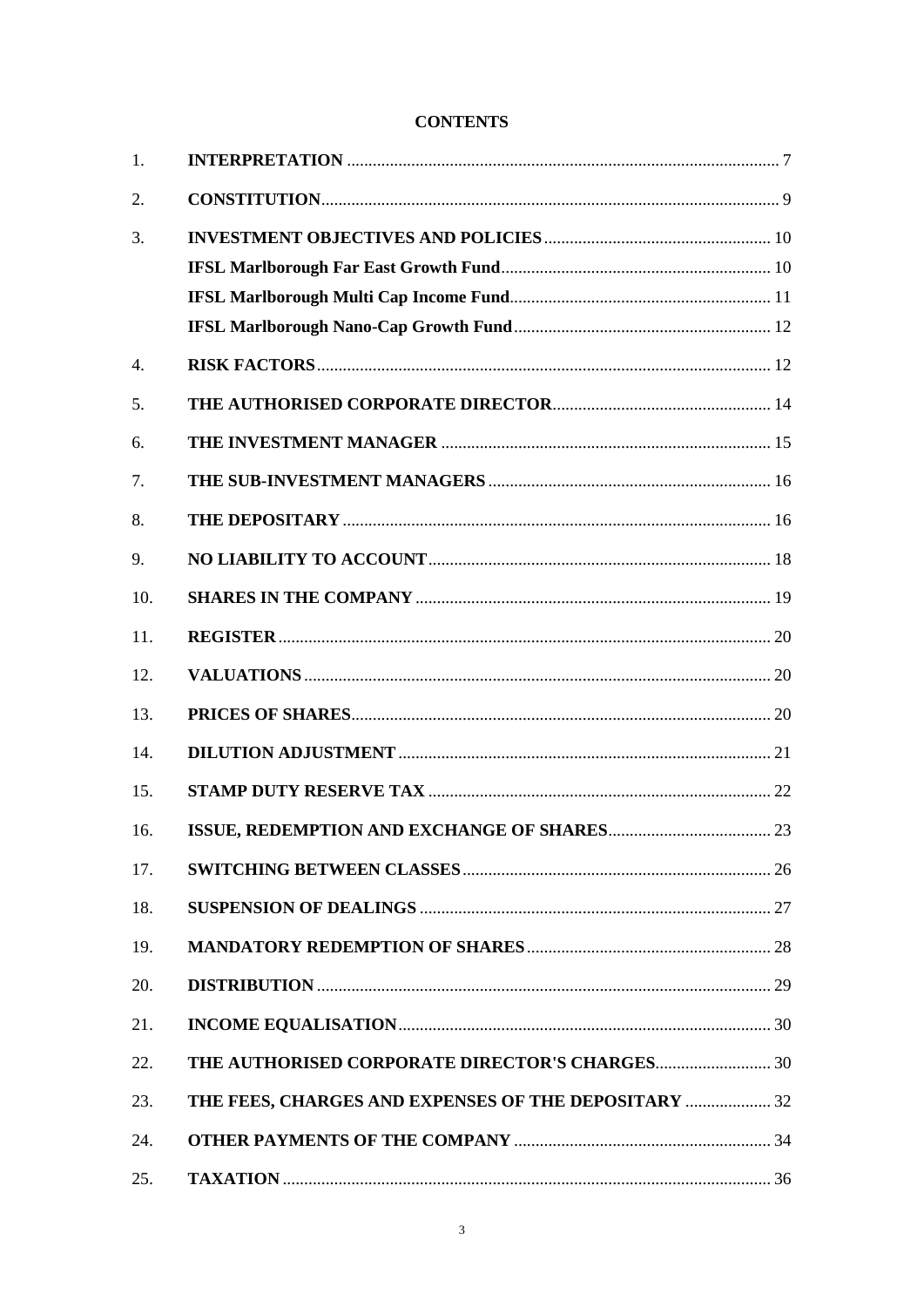| 26. |                                                       |  |  |  |
|-----|-------------------------------------------------------|--|--|--|
| 27. |                                                       |  |  |  |
| 28. |                                                       |  |  |  |
| 29. |                                                       |  |  |  |
| 30. |                                                       |  |  |  |
| 31. | WINDING UP OF THE COMPANY AND TERMINATION OF FUNDS 52 |  |  |  |
| 32. |                                                       |  |  |  |
| 33. |                                                       |  |  |  |
|     |                                                       |  |  |  |
|     |                                                       |  |  |  |
|     |                                                       |  |  |  |
|     |                                                       |  |  |  |
|     |                                                       |  |  |  |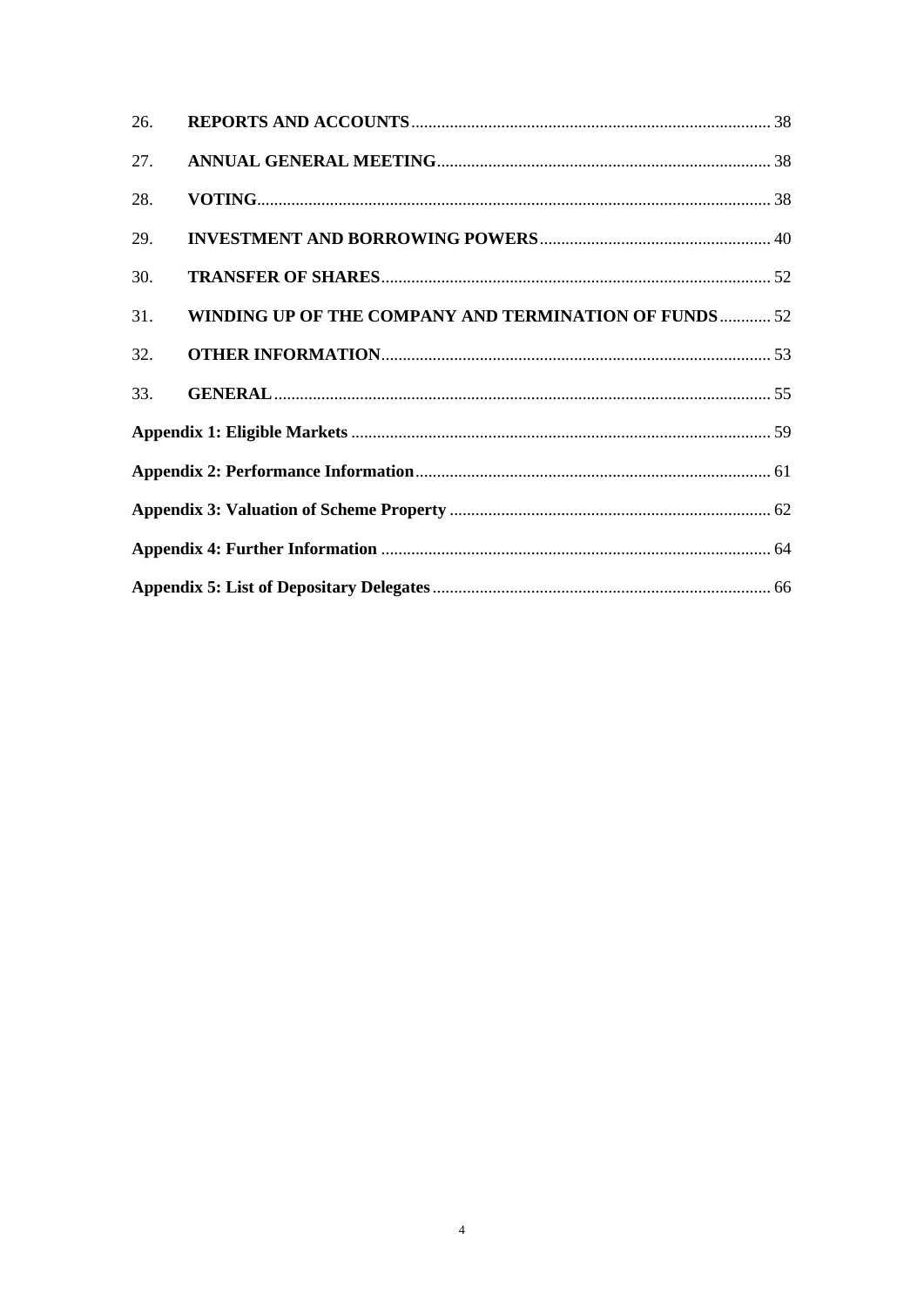# **THIS PROSPECTUS IS IMPORTANT. IF YOU ARE IN ANY DOUBT AS TO THE MEANING OF ANY INFORMATION CONTAINED IN THIS PROSPECTUS, YOU SHOULD CONSULT THE ACD OR YOUR FINANCIAL ADVISER.**

No person has been authorised by the Company or the ACD to give any information or to make any representations in connection with the offering of shares other than those contained in this Prospectus and, if given or made, such information or representations must not be relied upon as having been made by the Company or the ACD. The delivery of this Prospectus (whether or not accompanied by any reports) or the issue of shares shall not, under any circumstances, create any implication that the affairs of the Company have not changed since the date hereof.

This Prospectus is intended for distribution in the United Kingdom. The distribution of this Prospectus and the offering of shares in certain jurisdictions may be restricted. Persons into whose possession this Prospectus comes are required by the Company to inform themselves about and to observe any such restrictions. This Prospectus does not constitute an offer or solicitation by anyone in any jurisdiction in which such offer or solicitation is not authorised or to any person to whom it is unlawful to make such offer or solicitation.

Potential investors should not treat the contents of this Prospectus as advice relating to legal, taxation, investment or any other matters and are recommended to consult their own professional advisers concerning the acquisition, holding or disposal of shares.

# **Shareholders are deemed to have taken notice of the provisions of the Instrument of Incorporation which is binding on each of the shareholders. A copy of the Instrument of Incorporation is available on request from Investment Fund Services Limited.**

This Prospectus has been issued for the purpose of section 21 of the Financial Services and Markets Act 2000 by Investment Fund Services Limited.

This Prospectus is based on information, law and practice as at the date "valid as at date" which appears on the front cover and below. The Company and ACD cannot be bound by a prospectus which is out of date when a new version has been issued. Investors should check with Investment Fund Services Limited that this is the most recently published prospectus.

# **US Tax Reporting**

The Company is required to comply with certain reporting requirements in order to avoid a 30% US withholding tax on interest income and the proceeds of sales of US securities and other US financial instruments. Complying with such requirements may require the Company to request certain information and documentation from Shareholders, and to agree to provide such information and documentation to the IRS if requested to do so. Any Shareholder that fails to provide the required information may be subject to a compulsory redemption of their shares and/or mandatory penalties.

Shares have not been and will not be registered under the United States Securities Act of 1933, as amended. They may not be offered or sold in the United States of America, its territories and possessions, any State of the United States of America and the District of Columbia or offered or sold to US Persons (as defined below). The Company has not been and will not be registered under the United States Investment Company Act of 1940, as amended. The ACD has not been and will not be registered under the United States Investment Advisers Act of 1940.

A "U.S Person" means any citizen or resident of the United States of America, its territories and possessions including the State and District of Columbia and all areas subject to its jurisdiction (including the Commonwealth of Puerto Rico), any corporation, trust, partnership or other entity created or organised in or under the laws of the United States of America, any state thereof or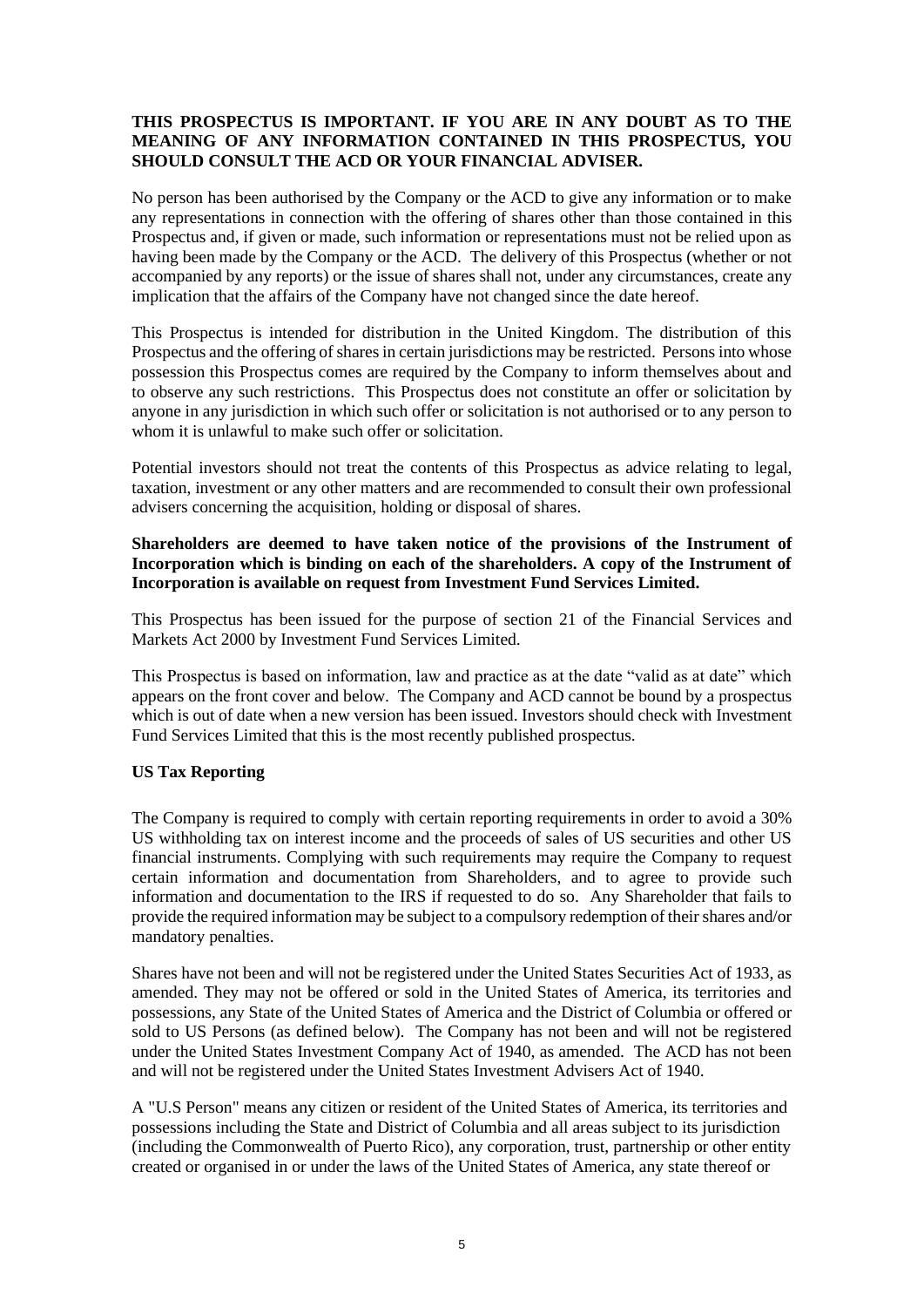any estate or trust the income of which is subject to United States federal income tax, regardless of source. The expression also includes any person falling within the definition of the term "U.S Person" under Regulation S promulgated under the United States Securities Act of 1933.

This Prospectus is dated and valid as at 31<sup>st</sup> March 2022.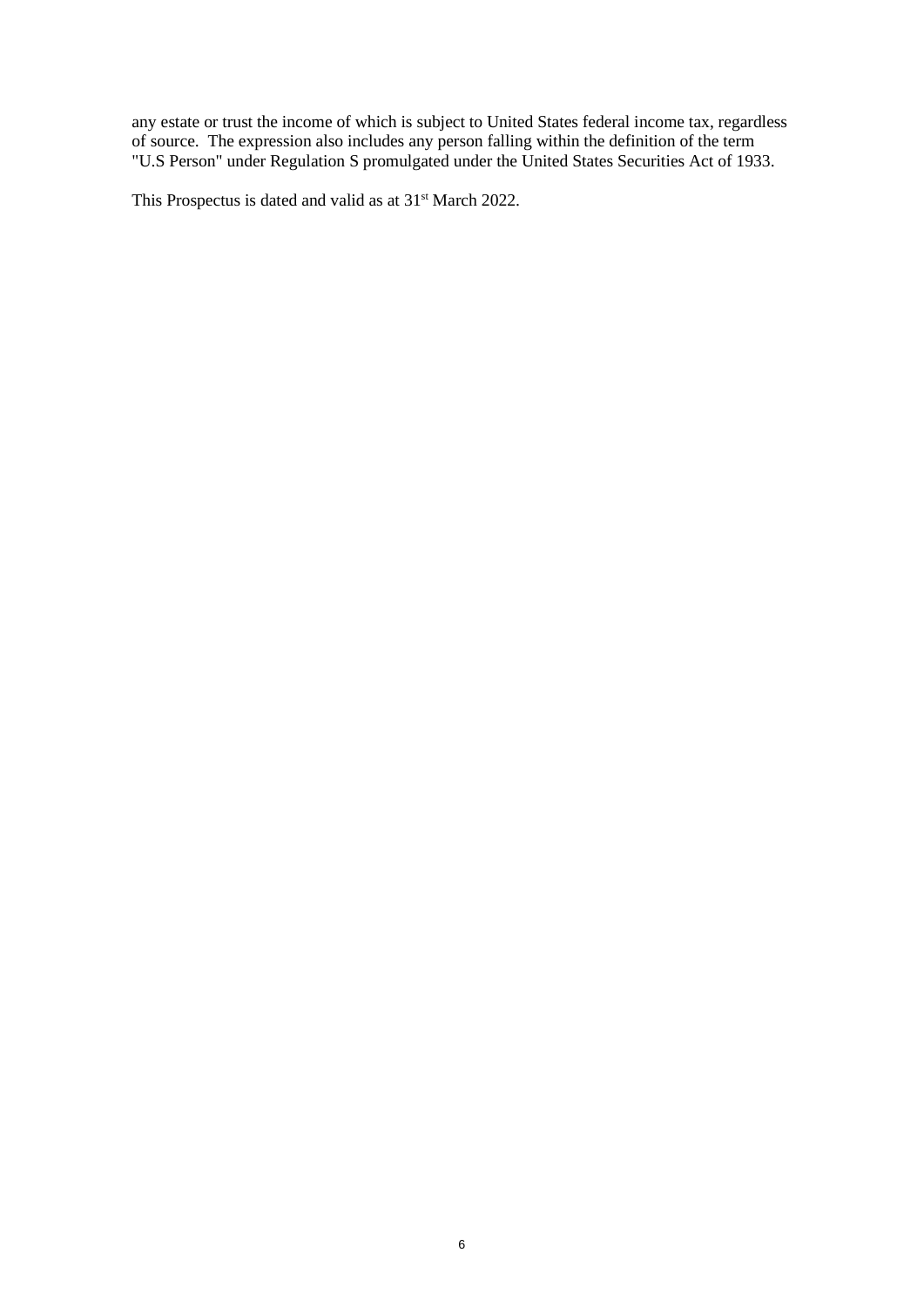# <span id="page-6-0"></span>1. **INTERPRETATION**

In this Prospectus the words and expressions set out in the first column below shall have the meanings set opposite them unless the context requires otherwise. Words and expressions contained in this Prospectus but not defined herein shall have the same meanings as in the Act or Regulations (as defined below) unless the contrary is stated. The definitions are as follows:

| "ACD"                                                             | the Authorised Corporate Director holding office from time to<br>time pursuant to FCA Regulations being Investment Fund<br>Services Limited at the date of this Prospectus;                                                                                                                                                                         |  |
|-------------------------------------------------------------------|-----------------------------------------------------------------------------------------------------------------------------------------------------------------------------------------------------------------------------------------------------------------------------------------------------------------------------------------------------|--|
| "Act"                                                             | the Financial Services and Markets Act 2000 as amended,<br>restated, re-enacted or replaced;                                                                                                                                                                                                                                                        |  |
| "Business Day"                                                    | Monday to Friday excluding UK public and bank holidays or<br>any day on which the London Stock Exchange is not open and<br>excluding the last trading day before the 25th December or any<br>day on which the ACD has notified the Depositary that it is not<br>open for normal business or otherwise agreed between the ACD<br>and the Depositary; |  |
| "Collective<br><b>Investment Schemes</b><br>Sourcebook" or "COLL" | the Collective Investment Schemes Sourcebook issued by the<br>FCA pursuant to the Act, as amended, restated, re-enacted or<br>replaced;                                                                                                                                                                                                             |  |
| "Company"                                                         | the IFSL Marlborough No 2 OEIC;                                                                                                                                                                                                                                                                                                                     |  |
| "Depositary"                                                      | means HSBC Bank plc, the person appointed from time to time<br>by the Company or otherwise pursuant to the Regulations to<br>which all of the scheme property of the Company is entrusted<br>for safe keeping pursuant to the Regulations;                                                                                                          |  |
| "Directors"                                                       | the directors of the Company for the time being (including the<br>ACD) or, as the case may be, the directors of the Company for<br>the time being assembled as a board including any committee<br>of such board;                                                                                                                                    |  |
| "EEA"                                                             | means the European Economic Area;                                                                                                                                                                                                                                                                                                                   |  |
| "FCA"                                                             | means the Financial Services Authority, in respect of matters<br>prior to 1 April 2013 and, in respect of matters after that date,<br>the Financial Conduct Authority or any successor entity from<br>time to time;                                                                                                                                 |  |
| "Funds"                                                           | the sub-funds from time to time of the Company and " <b>Fund</b> "<br>shall mean one of the sub-funds;                                                                                                                                                                                                                                              |  |
| "ICVC"                                                            | means investment company with variable capital;                                                                                                                                                                                                                                                                                                     |  |
| "Investment Manager"                                              | means Marlborough Investment Management Limited in<br>respect the Funds;                                                                                                                                                                                                                                                                            |  |
| "OEIC Regulations"                                                | the Open-Ended Investment Companies Regulations 2001 as<br>amended;                                                                                                                                                                                                                                                                                 |  |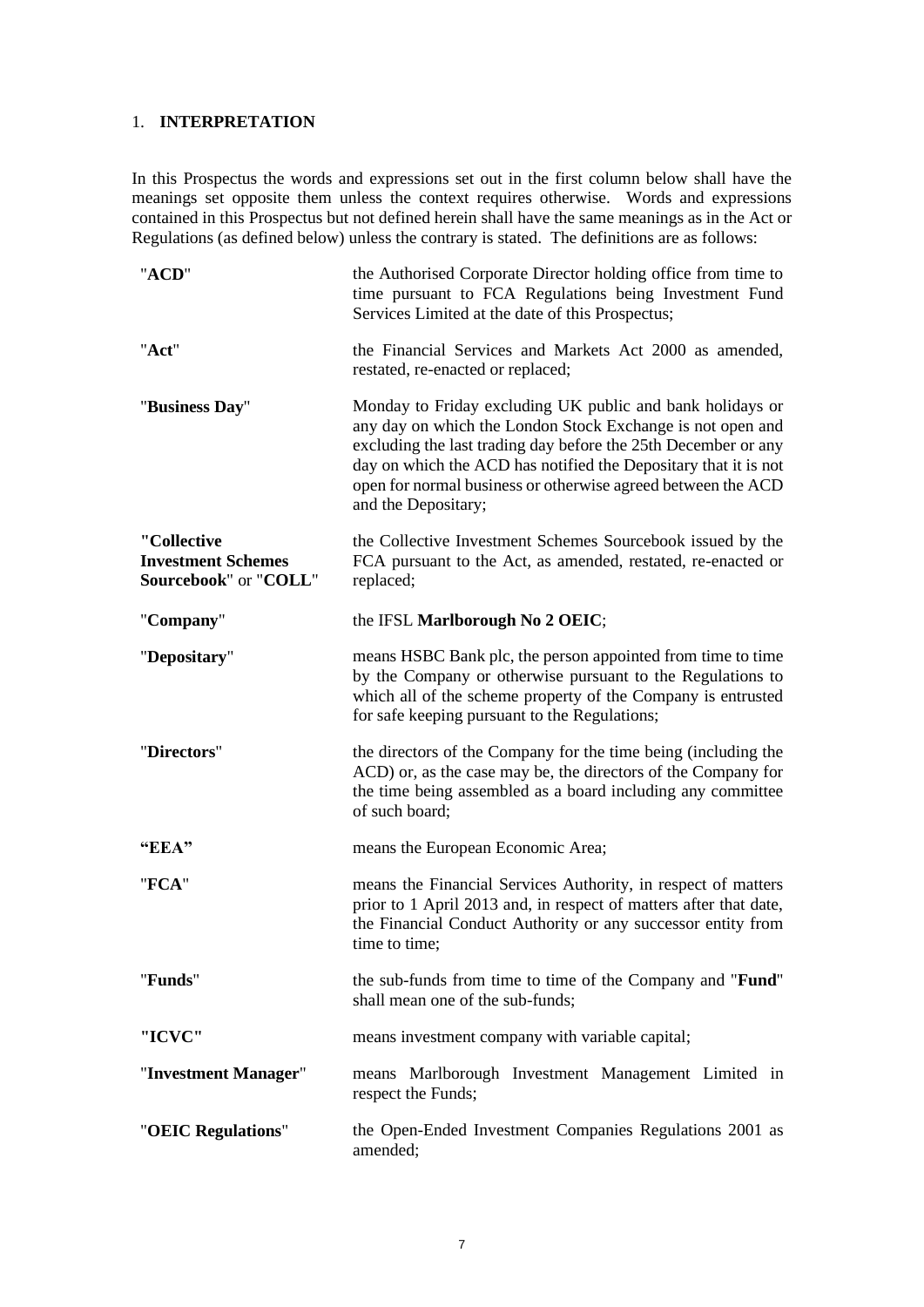<span id="page-7-0"></span>

| "Regulations"                  | the OEIC Regulations and the Collective Investment Schemes<br>Sourcebook;                                                                                                                                                                                                                                                                                                                                                                                                                                                                                                                                                                                                                                                                                                              |
|--------------------------------|----------------------------------------------------------------------------------------------------------------------------------------------------------------------------------------------------------------------------------------------------------------------------------------------------------------------------------------------------------------------------------------------------------------------------------------------------------------------------------------------------------------------------------------------------------------------------------------------------------------------------------------------------------------------------------------------------------------------------------------------------------------------------------------|
| "Sub-Investment<br>Manager(s)" | means in respect of the IFSL Marlborough Multi Cap Income<br>Fund and the IFSL Marlborough Nano-Cap Growth Fund,<br>Hargreave Hale Limited and in respect of the IFSL<br>Marlborough Far East Growth Fund, BEA Union Investment<br>Management Limited;                                                                                                                                                                                                                                                                                                                                                                                                                                                                                                                                 |
| "UCITS"                        | Undertaking for Collective Investment in<br>means<br>an<br>Transferable Securities. This will include a UCITS Scheme or<br>an EEA UCITS scheme, as defined in the Financial Conduct<br>Authority Handbook;                                                                                                                                                                                                                                                                                                                                                                                                                                                                                                                                                                             |
| "UCITS Directive"              | the European Parliament and Council Directive of 13 July 2009<br>on the coordination of laws, regulations and administrative<br>provisions relating to undertakings for collective investment in<br>transferable securities ("UCITS") (No. 2009/65/EC) (as<br>amended).                                                                                                                                                                                                                                                                                                                                                                                                                                                                                                                |
| "UCITS Scheme"                 | means a UK UCITS, as defined in the FCA Handbook;                                                                                                                                                                                                                                                                                                                                                                                                                                                                                                                                                                                                                                                                                                                                      |
| "UK UCITS"                     | means, in accordance with sections 236A and 237 of the<br>Financial Services and Markets Act 2000, a collective<br>investment scheme which may consist of several sub-funds,<br>which is either an authorised unit trust scheme, an authorised<br>contractual scheme, or an authorised open-ended investment<br>company with the sole object of collective investment of capital<br>raised from the public in transferable securities or other liquid<br>financial assets, operating on the principle of risk-spreading,<br>with units which are, at the request of holders, repurchased or<br>redeemed, directly or indirectly, out of those undertakings'<br>assets, and which has identified itself as a UCITS in its<br>prospectus and has been authorised accordingly by the FCA; |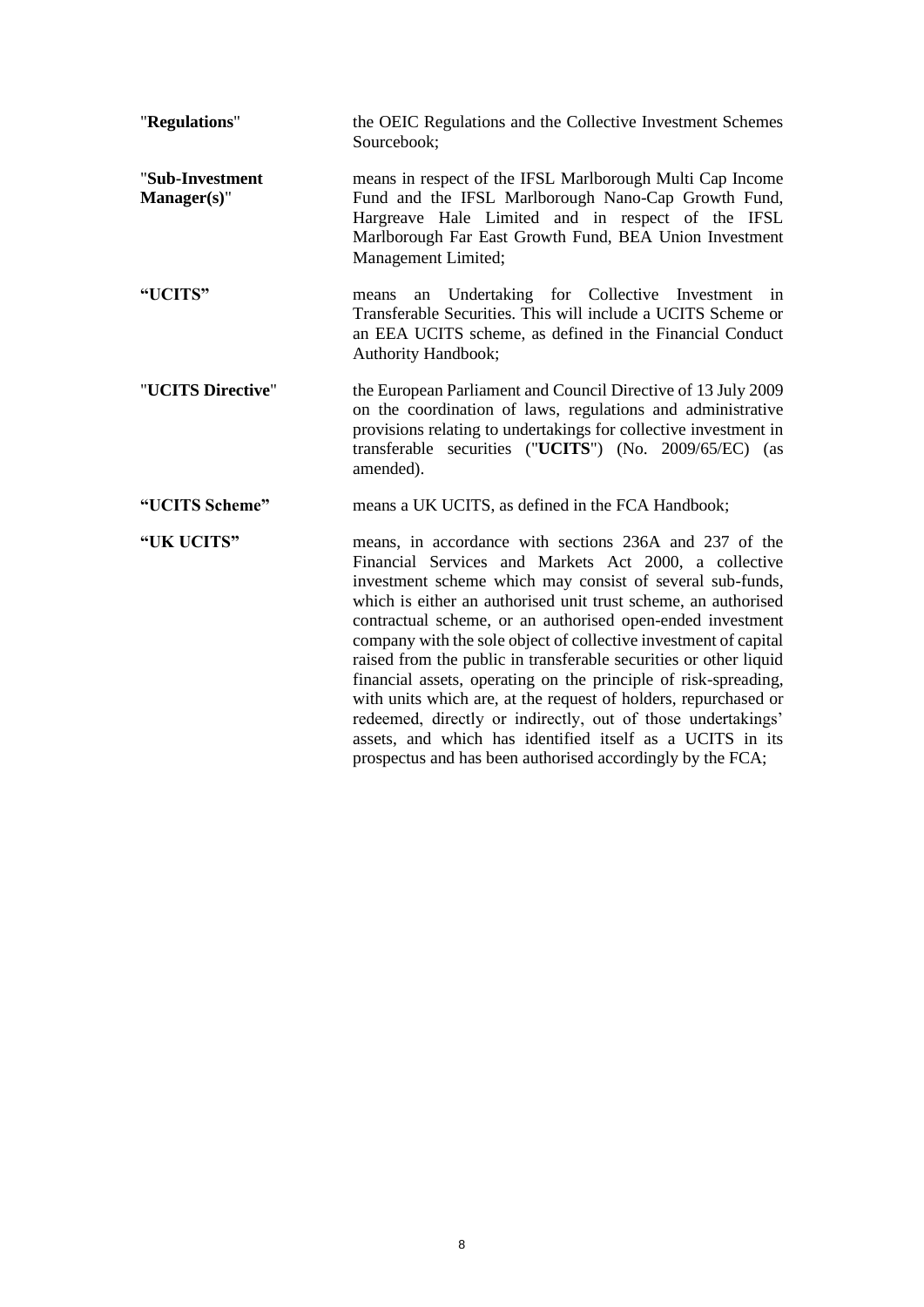# 2. **CONSTITUTION**

The Company is an investment company with variable capital incorporated under the OEIC Regulations. It is a UCITS scheme as defined in COLL and also an umbrella company for the purposes of the OEIC Regulations. The Company is incorporated in England and Wales with registered number IC000415. The head office of the Company is at Marlborough House, 59 Chorley New Road, Bolton, BL1 4QP. This is also the address for the service on the Company of notices or other documents required or authorised to be served on it.

The Company issues shares in the following Funds:

- IFSL Marlborough Far East Growth Fund (PRN: 634922);
- IFSL Marlborough Multi Cap Income Fund (PRN: 634924): and
- IFSL Marlborough Nano-Cap Growth Fund (PRN: 634925).

The Company was previously known as The Marlborough No 2 OEIC, and the Funds were previously known as Marlborough Far East Growth Fund, Marlborough Multi Cap Income Fund and Marlborough Nano-Cap Growth Fund. Each of the Company and the Funds were renamed on 26th November 2021 to reflect the appointment of Investment Fund Services Limited as ACD.

The Company is structured as an umbrella company in that different Funds may be established from time to time by the ACD with the approval of the FCA and with the agreement of the Depositary. The property attributable to each Fund is managed as if each such Fund belonged to the "UCITS Scheme" category as specified in COLL. Subject to the terms set out in this prospectus, holders of shares in a Fund are entitled to receive the net income derived from the Fund and to redeem their shares at a price linked to the value of the property of the Fund. Shareholders do not have any proprietary interest in the underlying assets of the Fund. The shareholders of the Company will not be liable for the debts of the Company.

The assets of each Fund will be treated as separate from those assets of every other Fund and will be invested in accordance with the investment objective and investment policy applicable to that Fund. Each Fund has credited to it the proceeds of all shares linked to it, together with the assets in which such proceeds are invested or reinvested and all income, earnings, profits or assets deriving from such investments.

Each Fund will be charged with the liabilities, expenses, costs and charges of the Company attributable to that Fund and within a Fund, the charges will be allocated between classes of shares in accordance with the terms of issue of the shares of those classes (as applicable). Any assets, liabilities, expenses, costs or charges not attributable to a particular Fund may be allocated by the ACD in a manner which is fair to the shareholders generally but they will be normally allocated by the ACD to all Funds pro rata to the value of the net assets of the relevant Funds.

Investors should note that the Company's Funds are segregated portfolios of assets and, accordingly, the assets of a Fund belong exclusively to that Fund, and shall not be used to discharge, directly or indirectly, the liabilities of, or claims against, any other person or body, including the Company or any other Fund, and shall not be available for any such purpose.

While the provisions of the OEIC Regulations provide for segregated liability between the Funds, the concept of segregated liability is relatively new. Accordingly, where claims are brought by local creditors in foreign courts or under foreign law contracts, it is not yet known how those foreign courts will react to the OEIC Regulations. It is therefore not free from doubt that the assets of a Fund will always be "ring-fenced" from the liabilities of other Funds of the Company.

The base currency for the Company is pounds sterling. The maximum size of the Company's capital is  $£100,000,000,000$  and the minimum size is £1.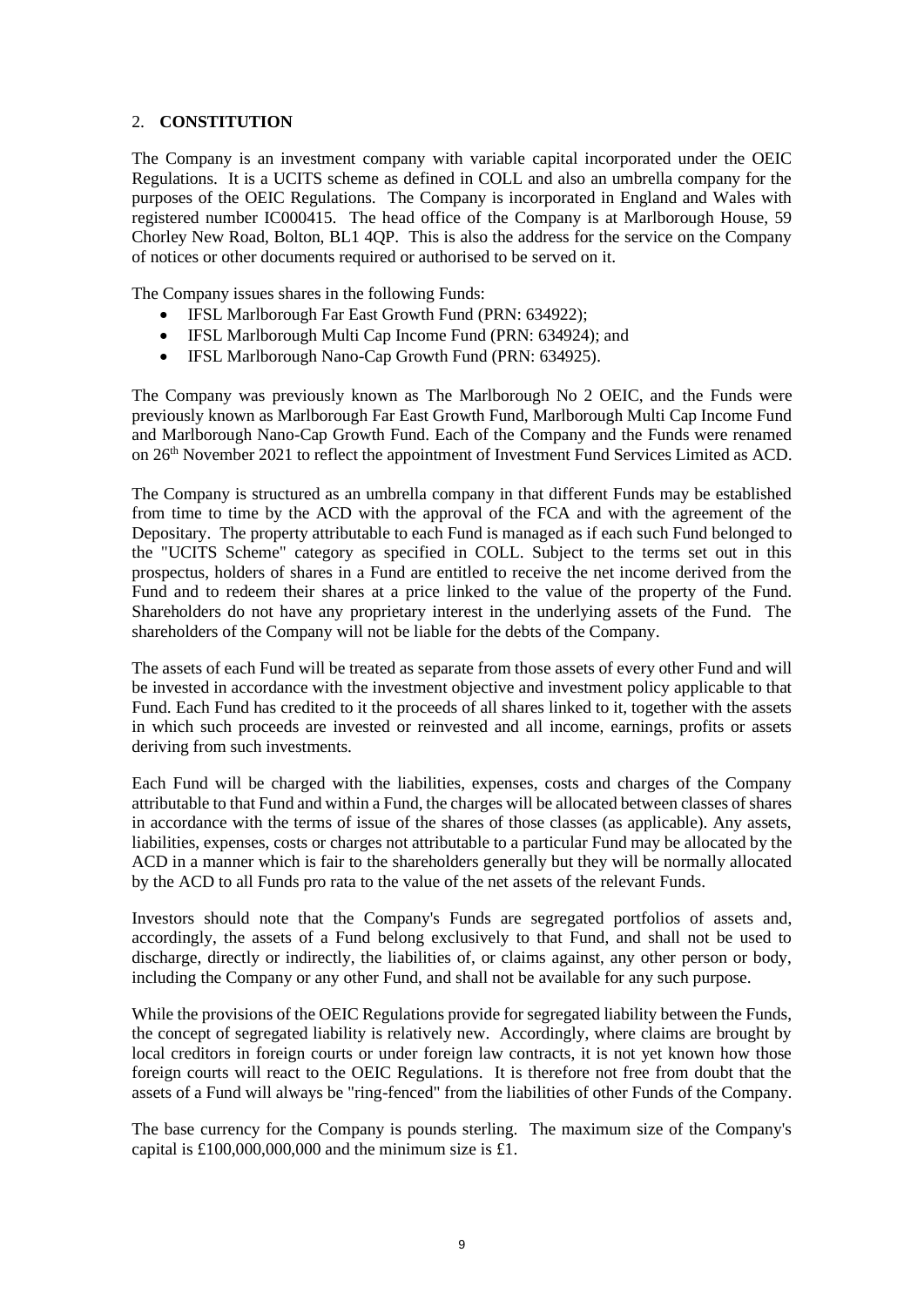The Company was authorised by an order made by FCA with effect from 21 October 2005 with the Product Reference Number (PRN) 439182. The operation of the Company is governed by the Regulations, the Company's Instrument of Incorporation and this Prospectus.

# <span id="page-9-0"></span>3. **INVESTMENT OBJECTIVES AND POLICIES**

The investment objectives and policies of the Funds are set out below. The base currency of the Funds is pounds sterling.

#### <span id="page-9-1"></span>**IFSL Marlborough Far East Growth Fund**

#### **Investment objective**

The aim of the Fund is to provide capital growth, that is, to increase the value of your investment, over a minimum of 5 years. The Fund aims to outperform the average of the IA Asia Pacific excluding Japan sector over any 5 year period, however, there is no certainty this will be achieved.

# **Investment policy**

At least 80% of the Fund will be invested in the shares of companies which are incorporated, headquartered, operating in or listed on stock markets in the Asia Pacific region (excluding Japan).

This may include up to 10% through funds (including exchange traded funds which typically track an index) which themselves invest in these markets or which gain exposure through financial instruments whose returns are linked to these markets (also known as derivatives). The Fund may also invest in shares of investment trusts and other securities whose returns are linked to company performance, such as depositary receipts.

The Fund may also hold money market instruments, a type of short term loan, and money market funds, which themselves invest in these instruments.

The Fund is actively managed which means the Manager decides which investments to buy or sell and when, and will maintain a relatively concentrated portfolio. The Fund will normally hold between 50 – 70 holdings in companies of a range of sizes and will not go outside this range for more than 3 consecutive months or exceed between 45 – 80 holdings.

The team approaches construction of the portfolio from three overlapping standpoints:

- economic and market conditions in each country and sector
- a selection of companies which the team believes to be financially strong or whose valuations appear out of line with expectations
- companies which fit broader themes, such as, manufacturing automation, which the investment team believes are likely to drive share price returns over the medium term. Themes will change and this can often happen quickly

The team use the Morningstar OIP Asia Ex Japan Net Return Index as a reference point for portfolio construction and risk management purposes, however, the Fund will not be constrained by the Index.

The Fund may invest in derivatives and forward transactions, including those whose returns are linked to exchange rates, in order to reduce risk (also known as hedging) although this is anticipated to be infrequent.

The Fund may hold cash to enable ready settlement of liabilities, for the efficient management of the Fund and in order to meet its objective. This will typically be below 10% but may from time to time exceed this level.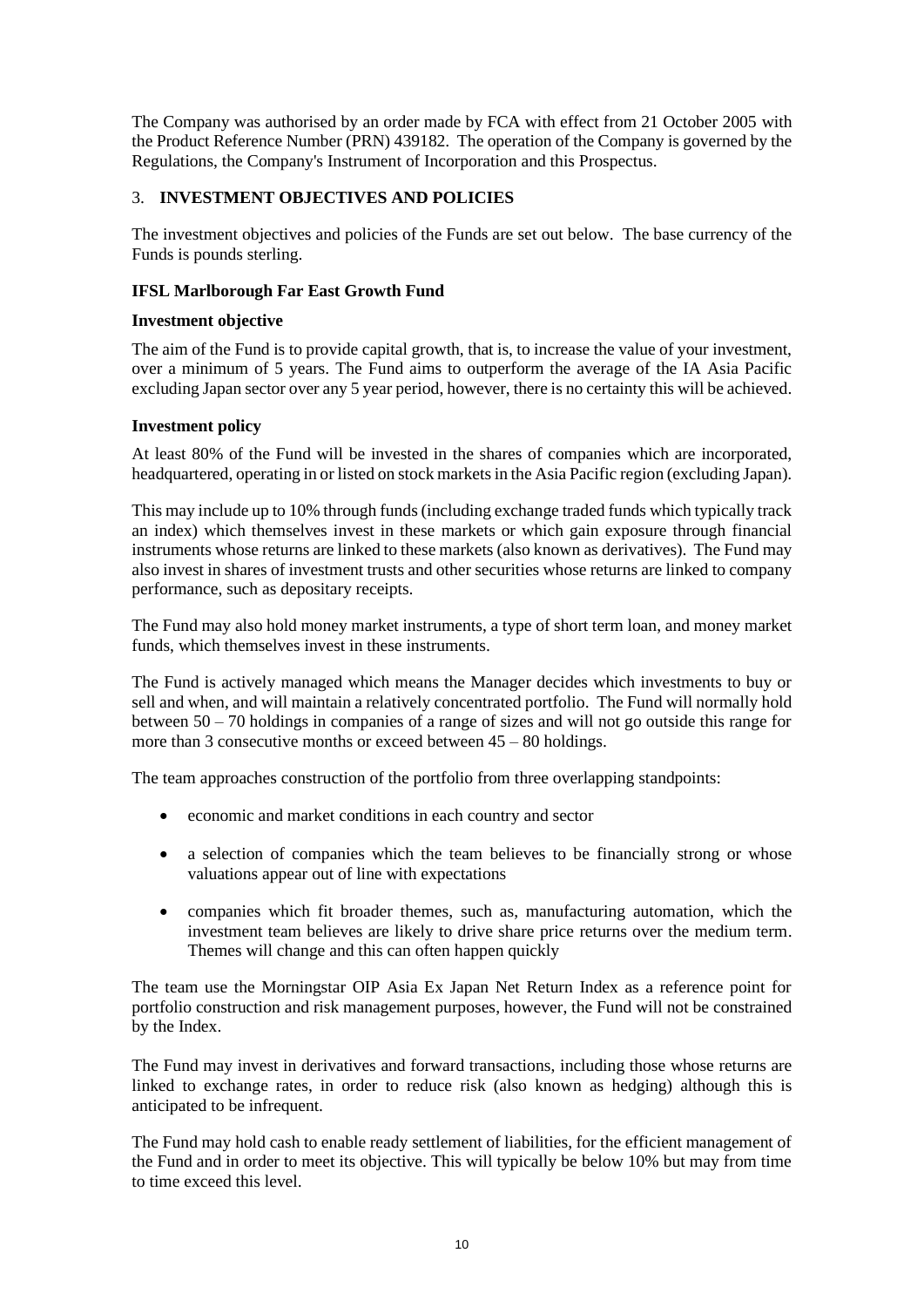#### **Performance target**

The performance target is the level of performance the Fund aims to deliver however there is no certainty this will be achieved.

The Investment Association (IA), the trade body for UK investment managers, has created a number of 'sectors' as a way of dividing funds into broad groups with similar characteristics. The Fund aims to be in the top half of all funds included in the IA Asia Pacific excluding Japan sector.

#### **Assessing performance**

To assess the performance of the Fund, you may want to compare it to the performance of the Morningstar OIP Asia Ex Japan Net Return Index, which the investment team uses as a reference point for portfolio construction and risk management purposes, however the fund is not constrained by this index.

#### <span id="page-10-0"></span>**IFSL Marlborough Multi Cap Income Fund**

#### **Investment objective**

The aim of the Fund is to provide income, that is, money paid out from an investment as dividends from shares, as well as to deliver capital growth, that is to increase the value of your investment, over a minimum of 5 years.

The Fund aims to deliver a greater income than the FTSE All-Share Index, over any 3 year period, however there is no certainty this this will be achieved.

#### **Investment policy**

The Fund will invest at least 80% in the shares of companies and investment trusts listed on UK stock exchanges. This will include a range of small, medium and large companies, with a bias towards small and medium companies.

The Fund is actively managed, which means the manager decides which investments to buy and sell and when. Investments are selected based on individual company research.

The Fund invests in companies which the manager believes:

- have the ability to increase their dividends and offer the potential for growth; or
- companies which have previously paid steady dividends and are expected to continue to do so.

The Fund may also invest in companies which are listed on overseas stock exchanges, other securities which offer returns linked to the company performance, such as warrants, preference shares and convertible bonds, unquoted companies and other funds.

The Fund will normally be fully invested save for an amount to enable ready settlement of liabilities (including redemption of shares) and efficient management of the Fund both generally and in relation to strategic objectives however may hold higher cash balances in extreme market conditions.

#### **Assessing performance**

The Investment Association (IA), the trade body for UK investment managers, has created a number of 'sectors' as a way of dividing funds into broad groups with similar characteristics.

The Fund's investment policy puts it in the IA UK Equity Income sector. You may want to assess the Fund's performance compared to the performance of this sector.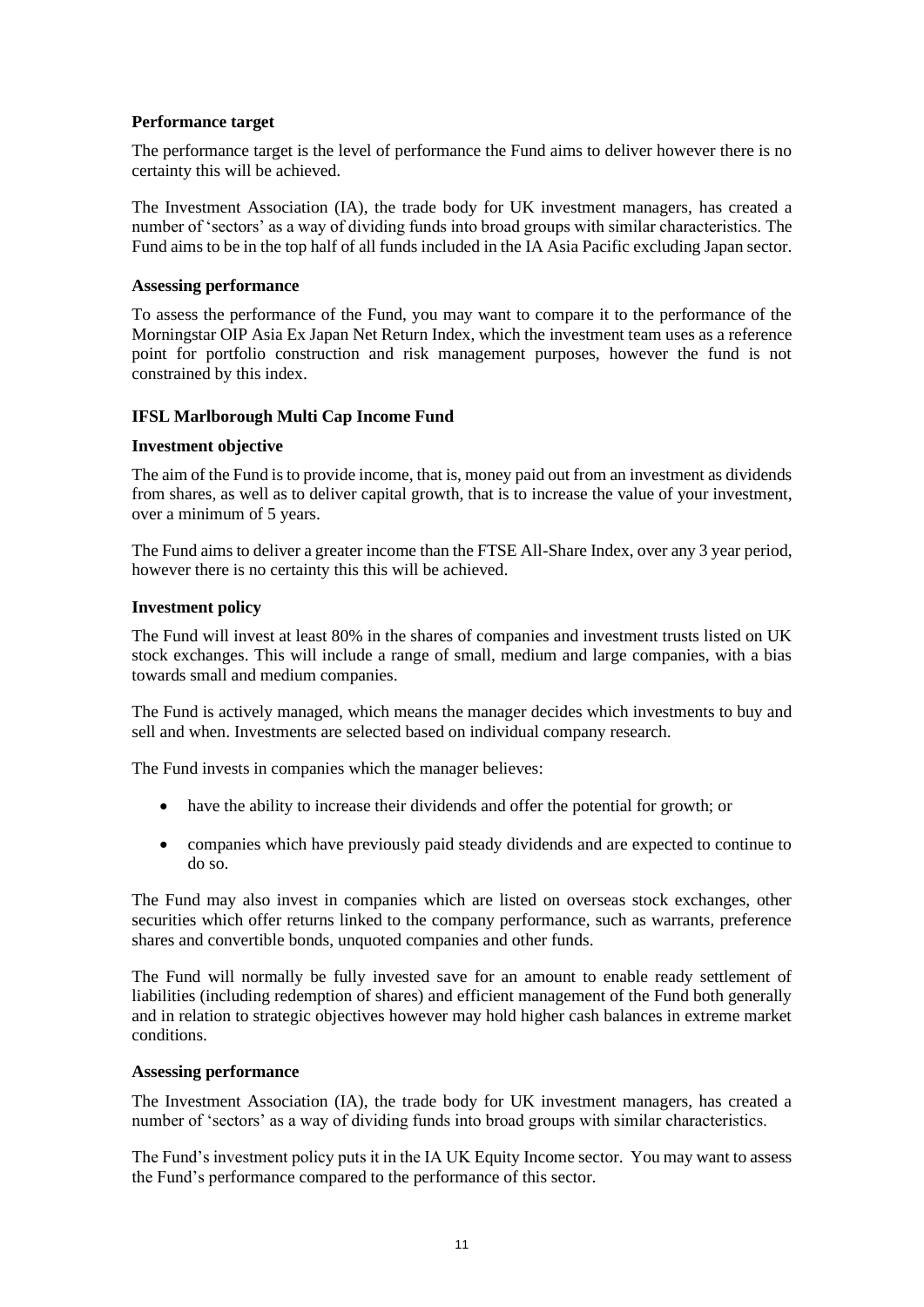# <span id="page-11-0"></span>**IFSL Marlborough Nano-Cap Growth Fund**

#### **Investment objective**

The aim of the Fund is to increase the value of your investment by more than any increase in the FTSE SmallCap Index (ex-Investment Companies) over any 10 year period, however there is no certainty this will be achieved.

#### **Investment policy**

At least 80% of the Fund will be invested in the shares of very small companies and investment trusts listed on UK stock exchanges. These are companies whose market capitalisation (the market value of a company's shares) is £100m or less at the time the initial purchase is made.

The aim of the investment team is to identify companies which they believe show good long-term growth potential or which appear to be under-valued given their future prospects.

The team consider economic and market conditions but the main focus is on individual company analysis and selection.

Following the same investment philosophy the Fund may also invest in companies which are listed on overseas stock exchanges, the shares of larger companies, other securities which offer returns linked to the company performance, such as, preference shares, convertible bonds and warrants, and unquoted companies.

The Fund is actively managed, which means the investment manager decides which investments to buy or sell and when. The Fund invests in a diverse portfolio of investments and is not constrained by any industry or sector.

The Fund may hold cash, government bonds and money market instruments (short terms loans typically issued by governments and banks) to enable ready settlement of liabilities (including the redemption of units), for the efficient management of the Fund and in order to meet its objective.

#### **Performance target**

The performance benchmark is the level of performance the Fund aims to deliver however there is no certainty this will be achieved.

The FTSE SmallCap Index (ex-Investment Companies) has been chosen as the performance target as it has similar aims and objectives to the Fund.

#### **Assessing performance**

The Investment Association (IA), the trade body for UK investment managers, has created a number of 'sectors' as a way of dividing funds into broad groups with similar characteristics.

The Fund's investment policy puts it in the IA UK Smaller Companies sector. You may want to assess the Fund's performance compared to the performance of this sector.

#### **Further Funds**

Subject to the Company's Instrument of Incorporation and COLL, the ACD may establish additional Funds from time to time.

#### <span id="page-11-1"></span>4. **RISK FACTORS**

Investors should bear in mind that all investment carries risk and in particular should be aware of the following: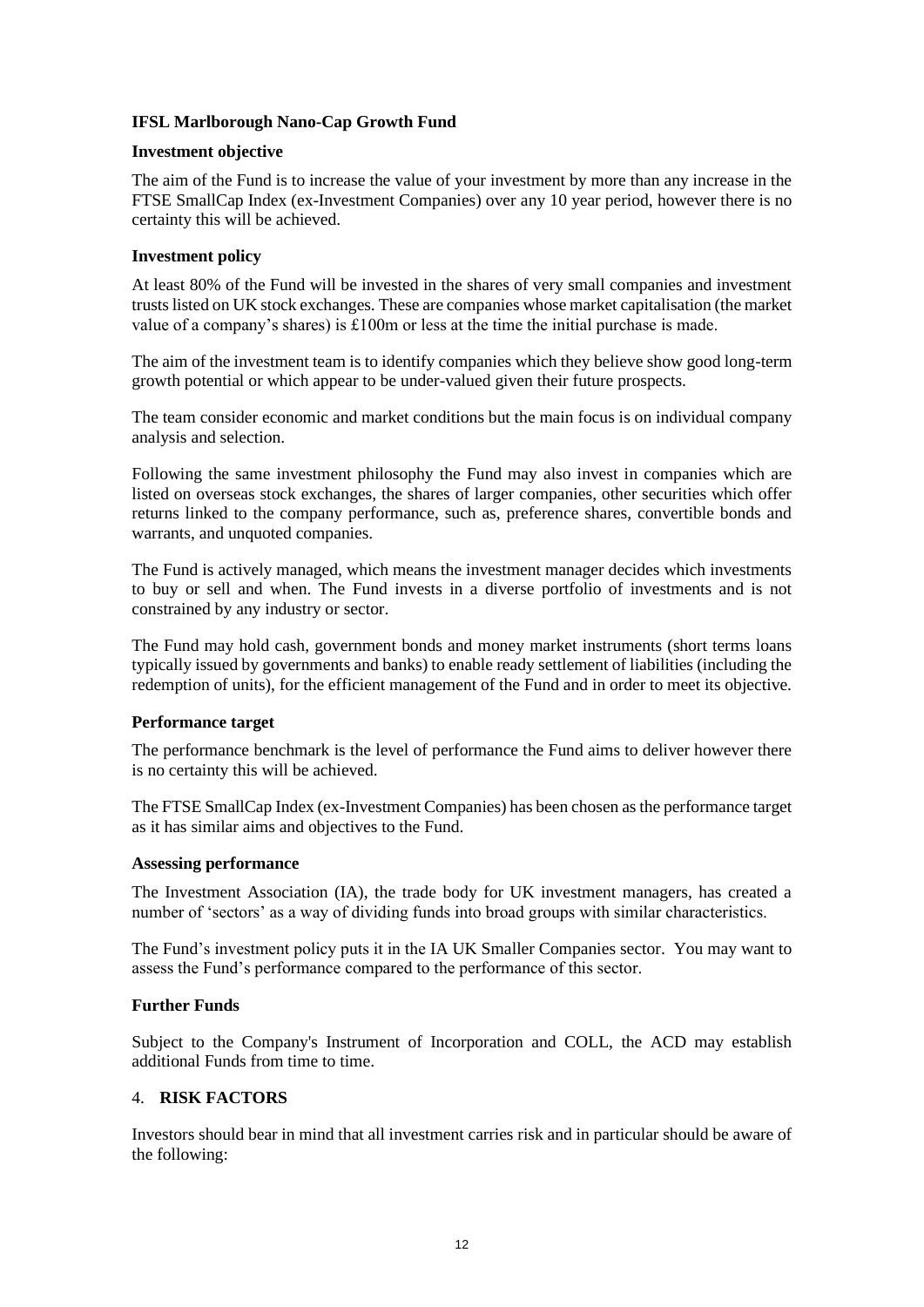- a) Past performance is not a guide to the future. The value of shares and the income derived from them can go down as well as up and as a result the investor may not get back the amount originally invested. This can be as a result of market movements and also of variations in the exchange rates between currencies. The ACD's initial charge (as set out on page 16 under the heading "**The Authorised Corporate Director's Charges**") is deducted from an investment at the outset and an equivalent rise in the value of the shares is required before the original investment can be recovered.
- b) In certain circumstances, for efficient portfolio management purposes to reduce or eliminate risk arising from fluctuations in interest or exchange rates and in the price of investments, the Investment Adviser may enter into certain derivatives transactions, including, without limitation, forward transactions, futures and options. The value of these investments may fluctuate significantly. By holding these types of investments there is a risk of capital depreciation in relation to certain Fund assets. There is also the potential for capital appreciation of such assets.
- c) The levels of relief from taxation will depend upon individual circumstances. Please note current tax levels and reliefs may change and their value will depend on the investor's individual circumstances.
- d) Where a Fund invests in some overseas markets, these investments may carry risks associated with failure or delayed settlement of market transactions and with the registration and custody of securities. Investment in emerging markets may involve a higher than average risk. Investors should therefore consider whether or not investment in such funds is either suitable or should constitute a substantial part of an investor's portfolio.
- e) The IFSL Marlborough Multi Cap Income Fund and the IFSL Marlborough Nano-Cap Growth Fund will invest in smaller companies which carry a higher degree of risk than funds investing in larger companies. The shares of smaller companies may be less liquid as a result of inadequate trading volume or restrictions on trading, and will often have a wider bid/offer spread than larger companies. Shares in smaller companies may possess greater potential for capital appreciation, but also involve risks, such as limited product lines, markets and financial or managerial resources and trading in such securities may be subject to more abrupt price movements than trading in the securities of larger companies. Consequently, their performance may be more volatile over shorter time periods.
- f) The IFSL Marlborough Multi Cap Income Fund and the IFSL Marlborough Nano-Cap Growth Fund can also invest in smaller companies listed on the Alternative Investment Market and within the FTSE Fledgling Index, which also carry the risks described above.
- g) Where the objective of a Fund is to treat the generation of income as a higher priority than capital growth, or the generation of income and capital growth have equal priority, all or part of the ACD's periodic charge (and any other charges) may be charged against capital instead of income. This may result in capital erosion or constrain capital growth. Currently the ACD's periodic charge in respect of the IFSL Marlborough Multi Cap Income Fund is charged to capital.

#### **Typical Investor**

The Funds are suitable for retail investors, professional investors and eligible counterparties whose investment requirements are aligned with the objectives, policies and risk profiles of the Funds. The Funds will be distributed primarily via fund platforms, wealth managers, discretionary fund managers and financial institutions. The Funds have no complex features or guarantees and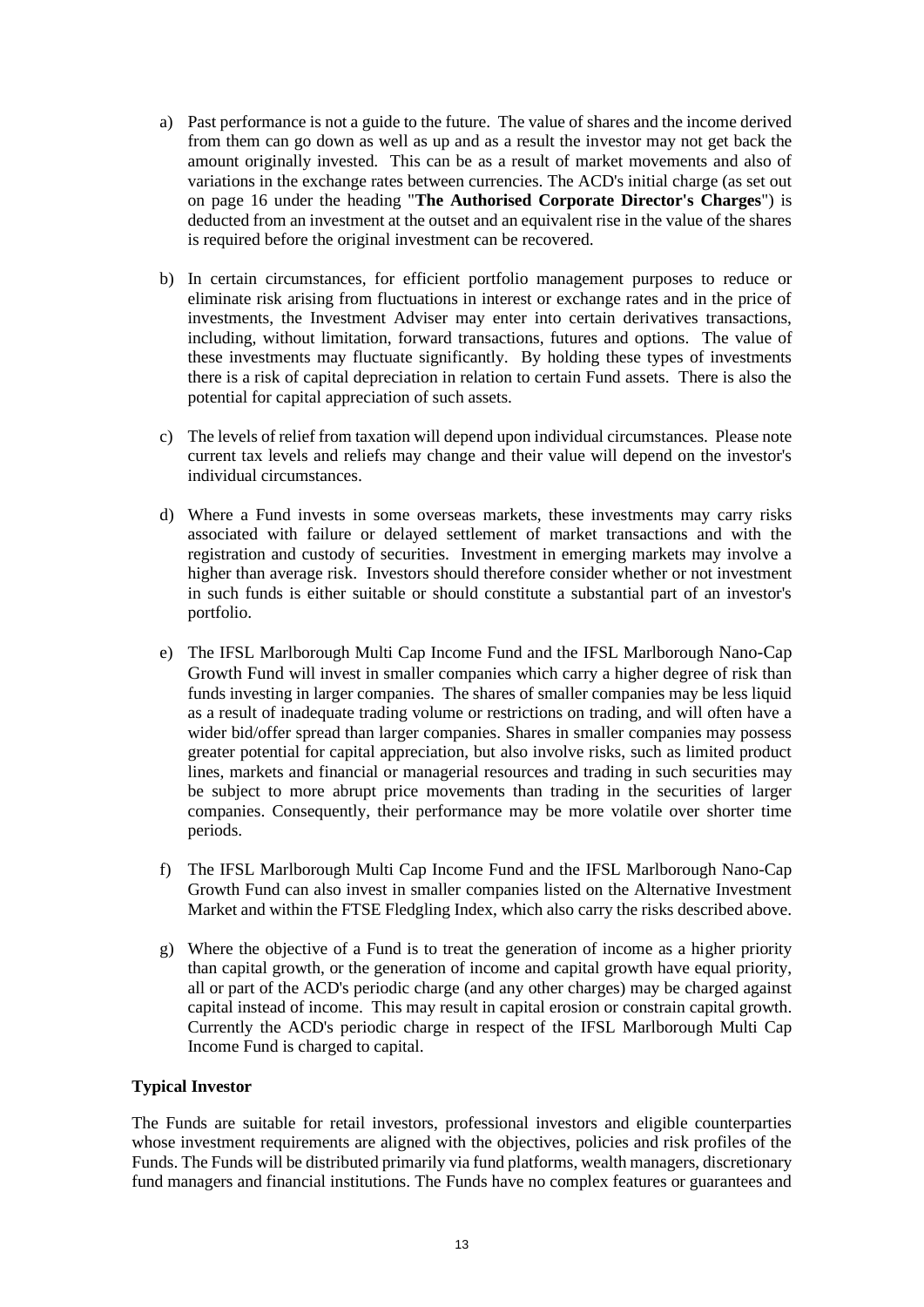investors do not necessarily need to have investment experience however a basic understanding of investment markets, the kind of underlying investments of the Funds and the risks involved in investment is important.

This Prospectus contains detail on the Funds' objectives, investment strategies, risks, performance, distribution policy and fees and expenses. All investors are expected to have also read the Key Investor Information Document (KIID) which is intended to help investors understand the nature and risks of investing in the Funds.

The Funds may not be suitable for certain investors, including but not limited to those whose objectives and needs are not consistent with the nature of the Funds, those who are unable to commit capital for a sufficient term or do not have sufficient resources to bear any loss which may result from an investment in the Funds. The Funds are also not committed to meeting any specific ethical, social, religious or environmental restrictions which some investors may be seeking.

Further information on the intended target market for the Funds is available from the ACD upon request. If you are in any doubt as to the suitability of the Funds, you should consult an appropriately qualified financial adviser prior to making an investment.

All investors will need to comply with the investment requirements in section 15 below.

# <span id="page-13-0"></span>5. **THE AUTHORISED CORPORATE DIRECTOR**

The authorised corporate director ("**ACD**") of the Company is Investment Fund Services Limited. The ACD is a private company limited by shares, incorporated in England and Wales on  $16<sup>th</sup>$ February 2007 under the Companies Act 1985. The registered and head office of the ACD is at Marlborough House, 59 Chorley New Road, Bolton, BL1 4QP. This is the address at which notices or other documents may be served on the Company. The amount of the ACD's issued and paid up share capital is £10,000.

The ACD is Authorised and regulated by the FCA.

The ACD may provide investment services to other clients and funds and to companies in which the Company may invest in accordance with the Regulations.

When managing investments of the Company, the ACD will not be obliged to make use of information which in doing so would be a breach of duty or confidence to any other person or which comes to the notice of an employee or agent of the ACD but properly does not come to the notice of an individual managing the assets of the Company.

The ACD provides its services to the Company under the terms of a service agreement (the "**ACD Agreement**"). The ACD Agreement will terminate with immediate effect if the ACD ceases to hold office as such. The ACD's appointment may be terminated by the Company in a general meeting at any time. Otherwise, save by reason of certain events of default as specified in the ACD Agreement, the Company may terminate the ACD's appointment on 12 months' notice. No such notice shall take effect until the appointment of a successor ACD. The ACD Agreement contains certain limitations upon the liability of the ACD where loss or damage has been caused to the Company, save where loss arises by reason of negligence, default, breach of duty or trust by the ACD. The ACD Agreement contains an indemnity from the Company to the ACD in respect of losses, claims and similar liabilities incurred by the ACD as such, save where such losses, claims and similar liabilities arise from the negligence, default, breach of duty or breach of trust of the ACD.

The ACD's investment management function has been delegated to Marlborough Investment Management Limited who has in turn have appointed a Sub-Investment Manager, Hargreave Hale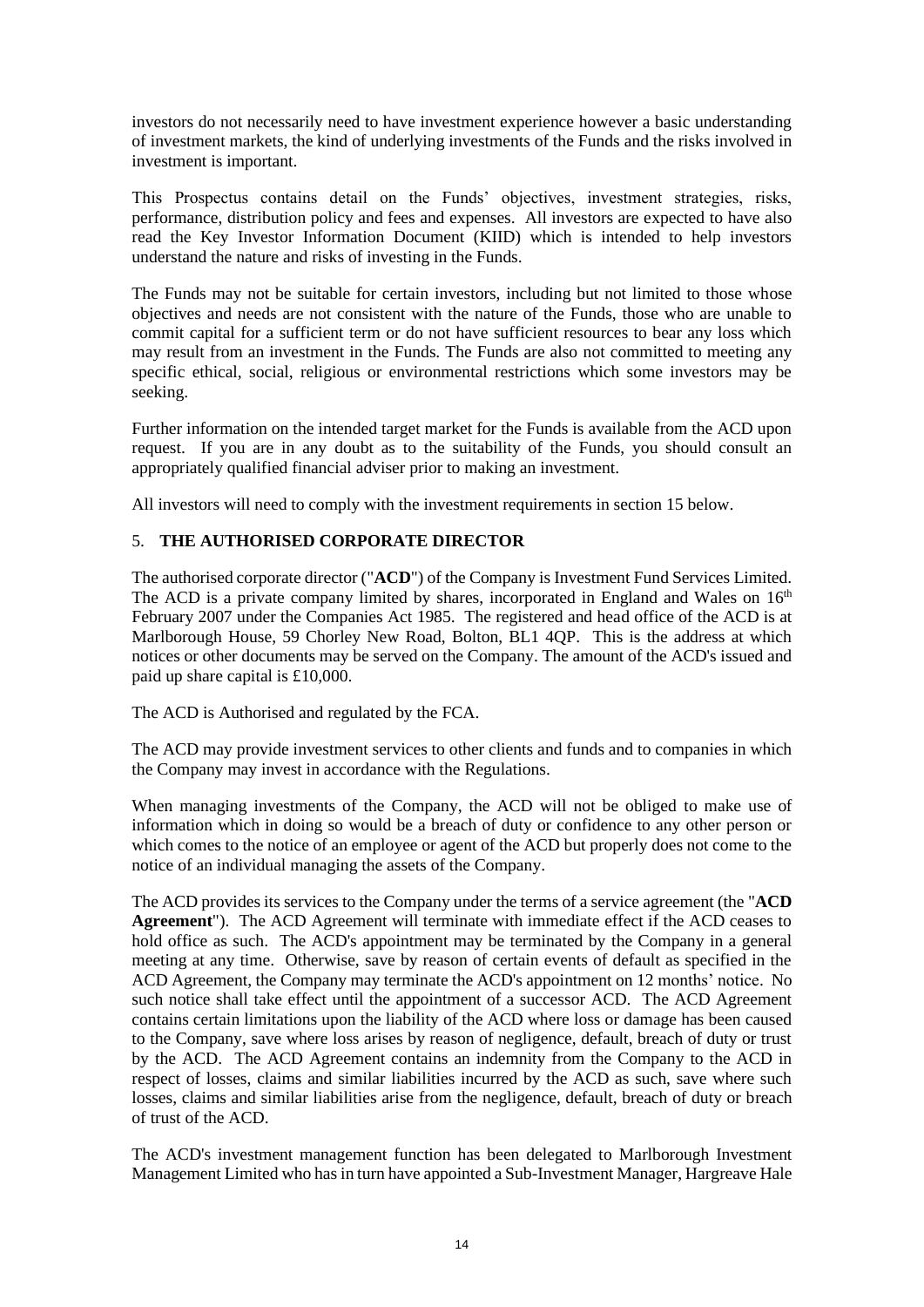Limited, in respect of the IFSL Marlborough Multi Cap Income Fund and the IFSL Marlborough Nano-Cap Growth Fund and appointed a Sub-Investment Manager, BEA Union Investment Management Limited, in respect of the Marlborough Far East Growth Fund.

# **Remuneration Policy**

The ACD has put in place a remuneration policy (the "Remuneration Policy") that is in accordance with the requirements of SYSC 19 E of the FCA Handbook. The Remuneration Policy is designed to ensure that the ACD's remuneration practices are consistent with and promote sound and effective risk management, do not encourage risk taking and are consistent with the risk profile of the Funds. The ACD considers the Remuneration Policy to be appropriate to the size, internal operations, nature scale and complexity of the Funds and in line with the risk profile, risk appetite and the strategy of the Funds.

The matters covered by the Remuneration Policy include:

- An assessment of the individual member of staff's performance;
- restrictions on the awarding of guaranteed variable remuneration;
- the balance between fixed and variable remuneration;
- any payment of remuneration in the form of units or shares in the Funds;
- any mandatory deferral periods for the payment of some or all of the variable remuneration component;
- the reduction or cancellation of remuneration in the case of under performance.

The Remuneration Policy will apply to the fixed and variable (if any) remuneration received by the identified staff.

The ACD will make details of its latest Remuneration Policy available on its website, www.ifslfunds.com, including a description of how remuneration and benefits are calculated and the identity of the persons responsible for awarding the remuneration and benefits. The ACD will provide paper copies free of charge upon written request to its operating address.

In respect of any investment management delegates, the ACD requires that:(i) the entities to which such activities have been delegated are subject to regulatory requirements on remuneration that are equally as effective as those applicable under the European Securities and Market's (ESMA's) Guidelines on Sound Remuneration Policies under the UCITS Directive and AIFMD / Article 14 of the UCITS Directive; or (ii) appropriate contractual arrangements are put in place with entities to which such activities have been delegated in order to ensure that there is no circumvention of the remuneration rules set out in the ESMA Guidelines or the FCA Handbook.

#### <span id="page-14-0"></span>6. **THE INVESTMENT MANAGER**

Marlborough Investment Management Limited is the Investment Manager in relation to the Funds. The Investment Manager's principal activity is the provision of investment management services. The Investment Manager is authorised and regulated by the Financial Conduct Authority.

Pursuant to an agreement between the Investment Manager and the ACD, the Investment Manager provides general discretionary investment management services in respect of the IFSL Marlborough Far East Growth Fund. The Investment Manager has chosen to delegate the day-today investment management to the Sub-Investment Managers for the Funds. The Investment Manager has the authority to make decisions on behalf of the ACD in relation to the Funds'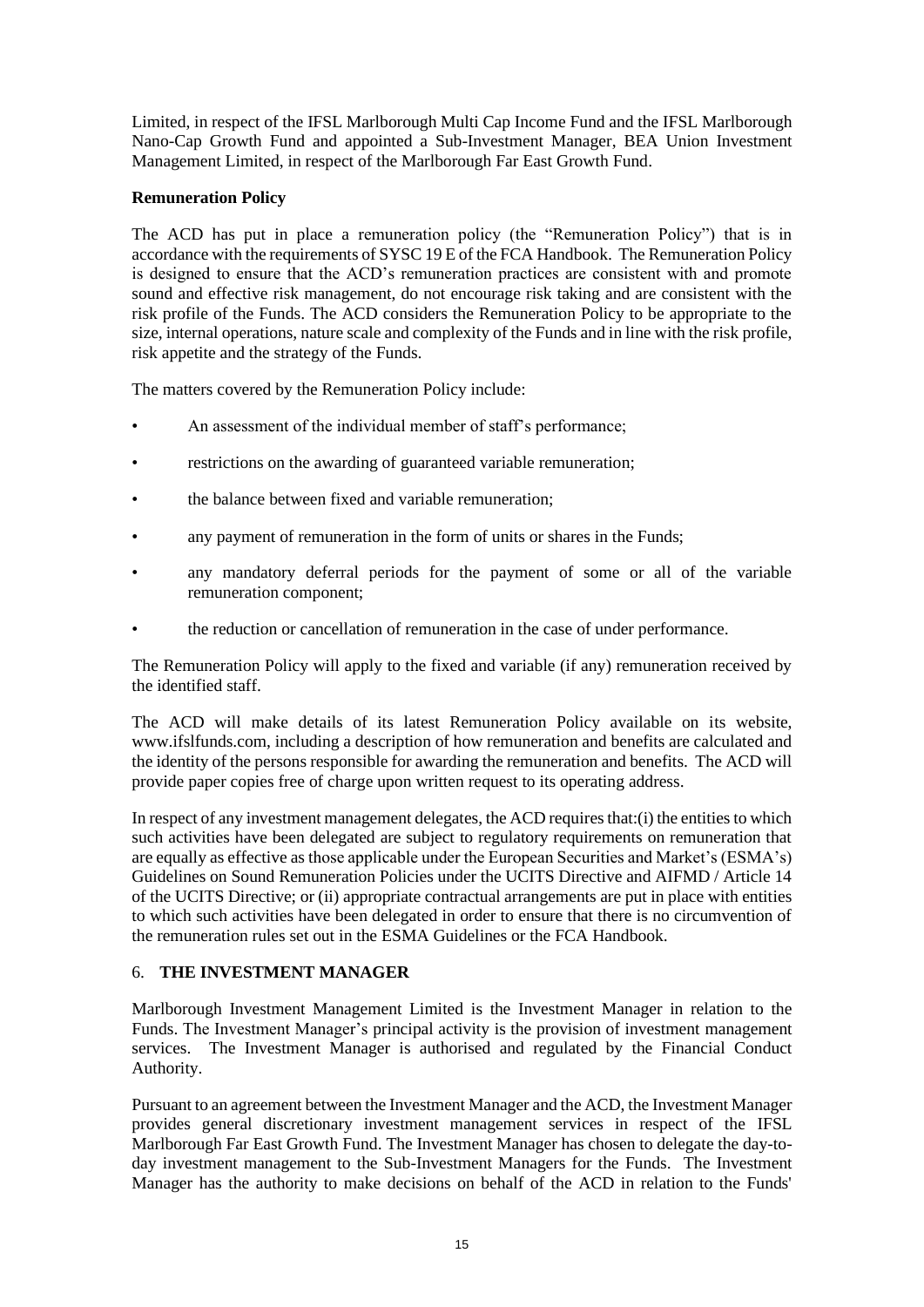investments subject always to the provisions of the Instrument of Incorporation of the Company, this Prospectus, the Regulations and the investment objectives and policies of the Funds. The Investment Manager is remunerated by the ACD out of the annual management charge.

# <span id="page-15-0"></span>7. **THE SUB-INVESTMENT MANAGERS**

**Hargreave Hale Limited** ("Hargreave Hale") is the Sub-Investment Manager in relation to the following Funds:

- IFSL Marlborough Multi Cap Income Fund; and
- IFSL Marlborough Nano-Cap Growth Fund.

Hargreave Hale's principal activity is the provision of investment management services. Hargreave Hale is authorised and regulated by the Financial Conduct Authority.

**BEA Union Investment Management Limited** ("BEA Union") is the Sub-Investment Manager in relation to the following Fund:

• IFSL Marlborough Far East Growth Fund.

BEA Union's principal activity is the provision of investment management services. BEA Union is authorised and regulated by the Securities and Futures Commission in Hong Kong.

Pursuant to agreements between each of the Sub-Investment Managers, with the Investment Manager and the ACD, the Sub-Investment Managers provide general discretionary investment management services in respect of the Funds. The Sub-Investment Managers have the authority to make decisions on behalf of the ACD in relation to the relevant Funds' investments subject always to the provisions of the Instrument of Incorporation of the Company, this Prospectus, the Regulations and the investment objectives and policies of the Funds.

#### <span id="page-15-1"></span>8. **THE DEPOSITARY**

#### **Terms of appointment**

Pursuant to the agreement dated 13<sup>th</sup> October 2016 (as novated) between the Company, the ACD and the Depositary (the "Depositary Services Agreement") and for the purposes of and in compliance with the Regulations, the Depositary has been appointed as the Depositary to the Company. The appointment of the Depositary under the Depositary Services Agreement may be terminated without cause by not less than 6 months written notice provided that the Depositary Services Agreement does not terminate until a replacement Depositary has been appointed.

The Depositary, HSBC Bank plc, is a public limited company incorporated in England and Wales with company registration number 00014259. HSBC Bank plc is a wholly owned subsidiary of HSBC Holdings plc. The Depositary's registered and head office is located at 8 Canada Square, London E14 5HQ and the principal business activity of the Depositary is the provision of financial services, including trustee and depositary services. The Depositary is authorised by the Prudential Regulation Authority and regulated by the Prudential Regulation Authority and the Financial Conduct Authority.

The fees to which the Depositary is entitled are set out below under the heading "The Fees, Charges and Expenses of the Depositary".

# **Key Duties of the Depositary**

The Depositary provides services to the Company as set out in the Depositary Services Agreement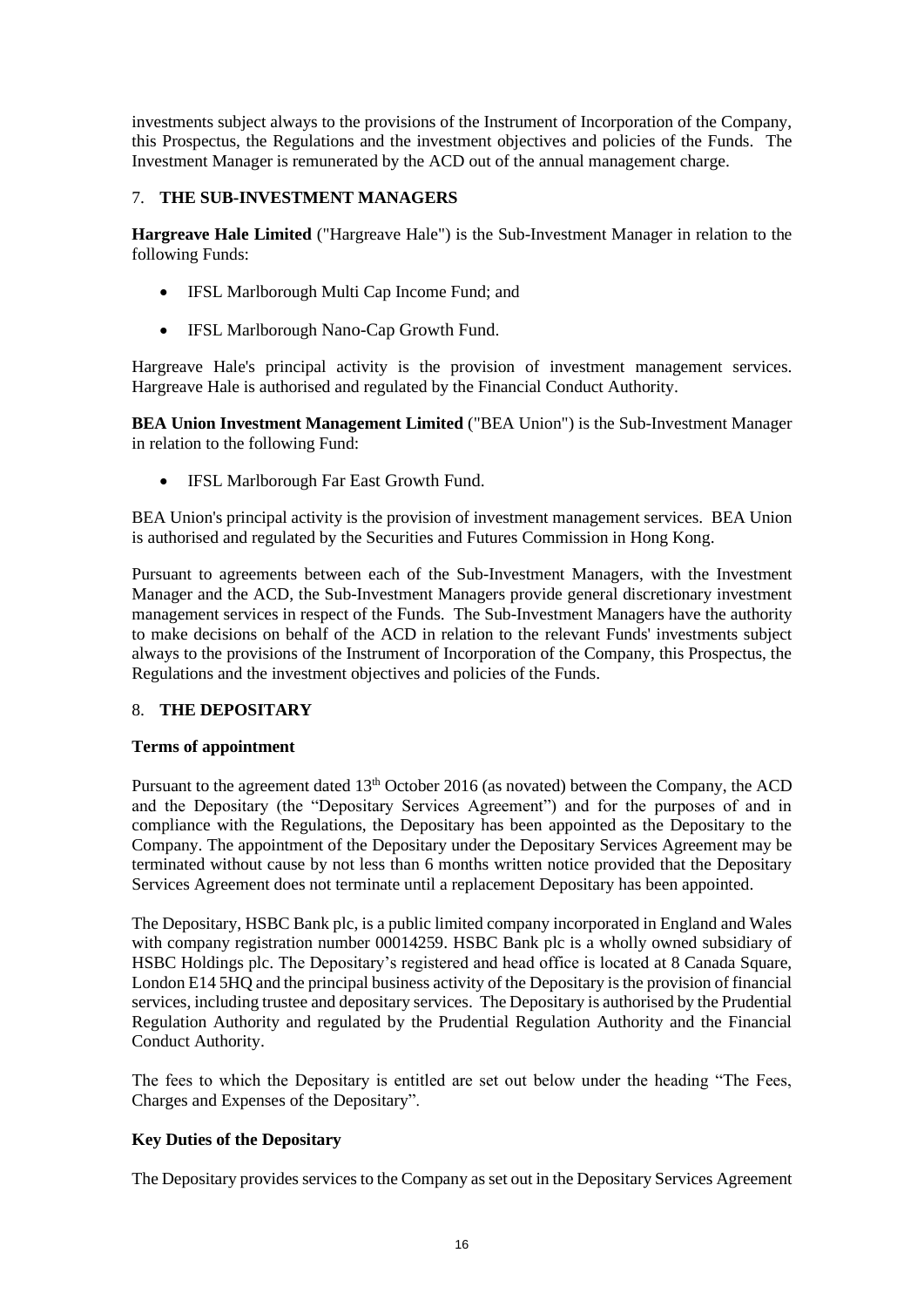and, in doing so, shall comply with the Regulations. The Depositary's duties include the following:

(i) ensuring that the Fund's cash flows are properly monitored and that all payments made by or on behalf of applicants upon the subscription to shares of the Funds have been received.

(ii) safekeeping of the Scheme Property, which includes (i) holding in custody all financial instruments that can be registered in a financial instrument account opened in the Depositary's books and all financial instruments that can be physically delivered to the Depositary; and (ii) verifying the ownership of other assets and maintaining records accordingly.

(iii) ensuring that issues, redemptions and cancellations of the shares of each Fund are carried out in accordance with the Instrument of Incorporation, the Prospectus and the Regulations.

(iv) ensuring that in transactions involving Scheme Property any consideration is remitted to the Funds within the usual time limits.

(v) ensuring that the value of the shares of the Funds is calculated in accordance with the Regulations.

(vi) carrying out the instructions of the ACD unless they conflict with the Instrument of Incorporation, the Prospectus or the Regulations.

(vii) ensuring that a Fund's income is applied in accordance with the Regulations.

#### **Delegation of safekeeping function**

The Depositary may delegate its safekeeping functions subject to the terms of the Depositary Services Agreement. The Depositary has delegated to a number of delegates the custody of certain Scheme Property entrusted to the Depositary for safekeeping in accordance with the terms of written agreements between the Depositary and those delegates.

A list of delegates is set out in Appendix 6. Shareholders should note that the list of delegates is updated only at each Prospectus review.

#### **Conflicts**

From time to time actual or potential conflicts of interest may arise between the Depositary and its delegates. For example, such conflicts may arise; (i) where an appointed delegate is an affiliated group company and is providing a product or service to the Company and has a financial or business interest in such product or service; or, (ii) where an appointed delegate is an affiliated group company which receives remuneration for other related products or services it provides to the Company. The Depositary maintains a conflict of interest policy to address this.

In addition, actual or potential conflicts of interest may also arise between the Company, the Shareholders or the ACD on the one hand and the Depositary on the other hand. For example, such actual or potential conflict may arise because the Depositary is part of a legal entity or is related to a legal entity which provides other products or services to the Company and from which fees and profits in relation to the provision of those products or services may arise and from which the Depositary may benefit directly or indirectly. In addition, the Depositary may have a financial or business interest in the provision of such products or services, or receives remuneration for related products or services provided to the Company or may have other clients whose interests may conflict with those of the Company, the Shareholders or the ACD.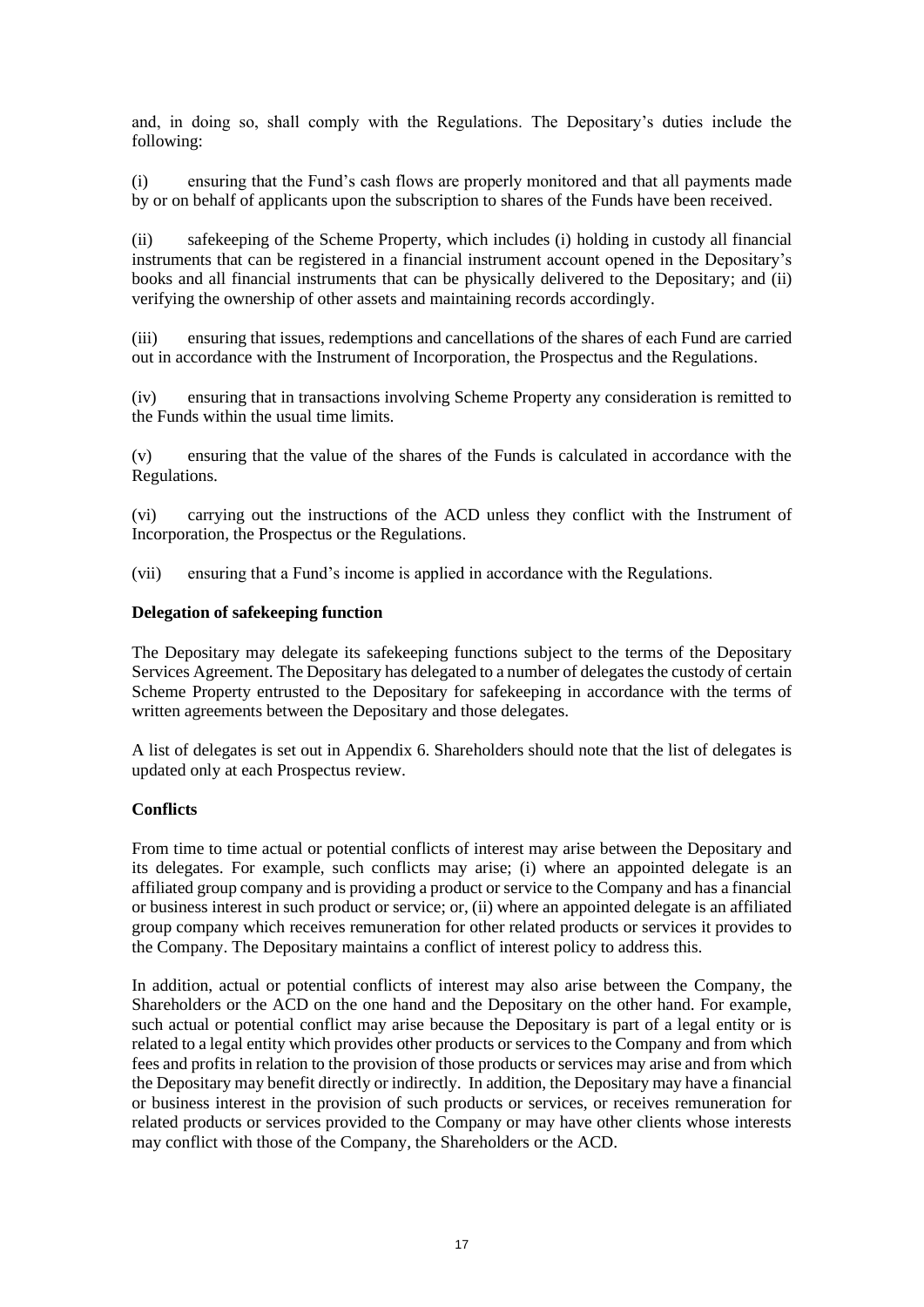In particular, HSBC Bank plc may provide foreign exchange services to the Company for which they are remunerated out of the property of the Company. HSBC Bank plc or any of its affiliates or connected persons may also act as market maker in the investments of the Company; provides broking services to the Company and/or to other funds or companies; acts as financial adviser, banker, derivatives counterparty or otherwise provides services to the issuer of the investments of the Company; acts in the same transaction as agent for more than one client; has a material interest in the issue of the investments of the Company; or earns profits from or has a financial or business interest in any of these activities.

The Depositary will ensure that any such additional services provided by it or its affiliates are on terms which are not materially less favourable to the Company than if the conflict or potential conflict had not existed.

The Depositary has a conflict of interest policy in place to identify, manage and monitor on an on-going basis any actual or potential conflict of interest. The Depositary has functionally and hierarchically separated the performance of its depositary tasks from its other potentially conflicting tasks. The system of internal controls, the different reporting lines, the allocation of tasks and the management reporting allow potential conflicts of interest and the Depositary issues to be properly identified, managed and monitored.

# **Liability of the Depositary**

In general, the Depositary is liable for losses suffered by the Funds as a result of its negligence or wilful default to properly fulfil its obligations. Subject to the paragraph below, and pursuant to the Depositary Services Agreement, the Depositary will be liable to the Funds for the loss of financial instruments of the Funds which are held in its custody. The Depositary will not be indemnified out of the Scheme Property for the loss of financial instruments.

The liability of the Depositary will not be affected by the fact that it has delegated safekeeping to a third party.

The Depositary will not be liable where the loss of financial instruments arises as a result of an external event beyond the reasonable control of the Depositary, the consequences of which would have been unavoidable despite all reasonable efforts to the contrary. The Depositary shall not be liable for any indirect, special or consequential loss.

In the event there are any changes to the Depositary's liability under the Regulations, the ACD will inform shareholders of such changes without delay.

Shareholders have no personal right to directly enforce any rights or obligations under the Depositary Services Agreement.

#### **Updated Information**

Up to date information regarding the name of the Depositary, any conflicts of interest and delegations of the Depositary's safekeeping functions will be made available to shareholders upon written request to the ACD.

# <span id="page-17-0"></span>9. **NO LIABILITY TO ACCOUNT**

Neither the ACD, Depositary, Investment Manager or any other person involved with the establishment and/or operation of the Company are liable to account to each other or to the shareholders or former shareholders of the Company for any profits or benefits they may make or receive which are made, derived from or in connection with: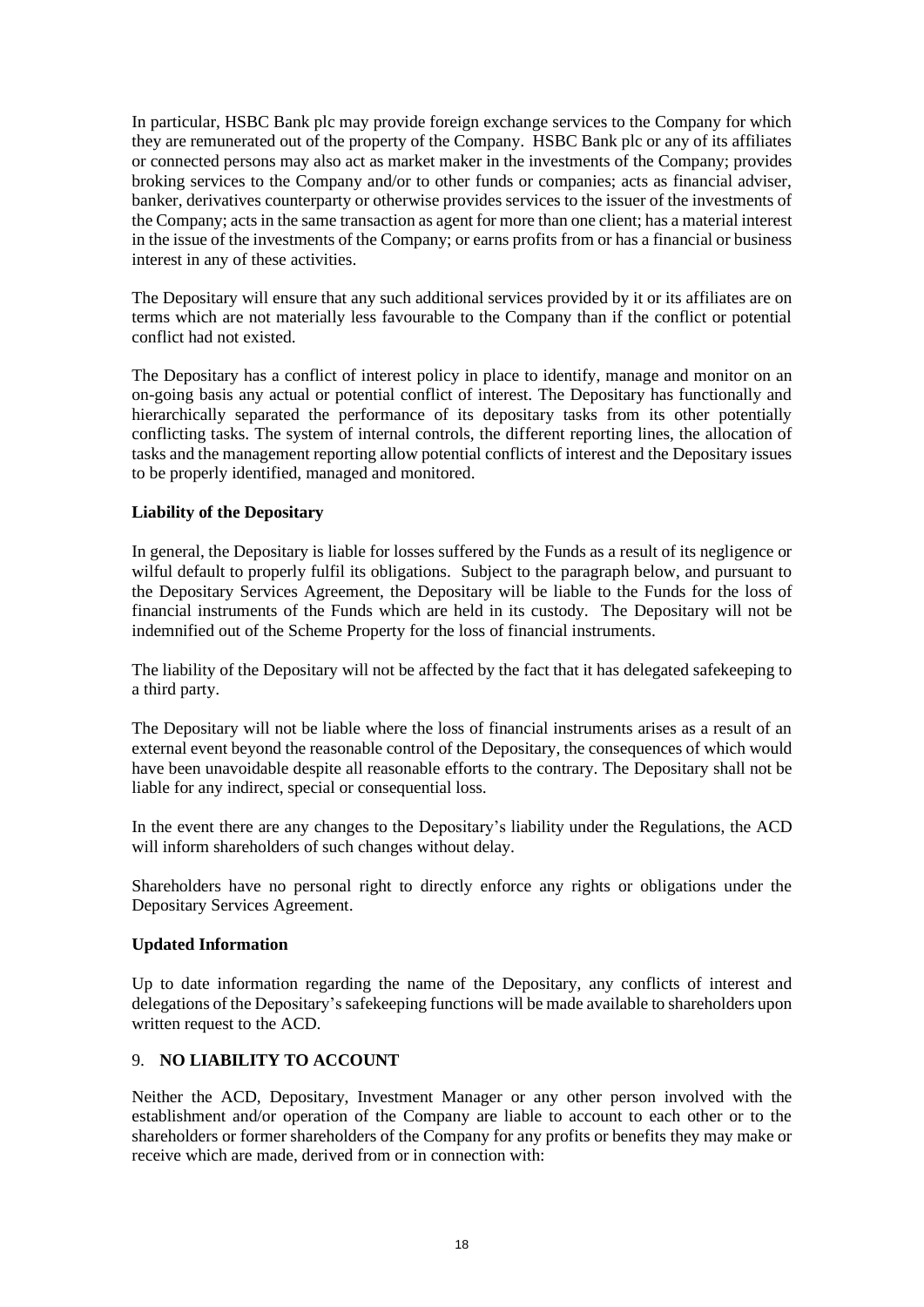- i. dealings in the shares of the Company;
- ii. any transaction in the underlying property of the Company; or
- iii. the supply of services to the Company.

#### <span id="page-18-0"></span>10. **SHARES IN THE COMPANY**

Under the Company's Instrument of Incorporation, the Company is permitted to issue Class A, Class B and Class P income and accumulation shares in relation to the Funds.

Each income share is deemed to represent one undivided unit of entitlement in the property of the Funds. Where both income and accumulation shares are in existence in relation to the Funds, the number of undivided units of entitlement in the property of the Funds represented by each accumulation share increases as income is accumulated.

Any income (net of tax) arising in respect of an income share attributable to the Funds shall be determined and distributed as summarised on page 14 under the heading "**Distribution**".

Any income (net of tax) arising in relation to an accumulation share will be credited automatically to capital which will be reflected in the price of such accumulation share.

Where both income and accumulation shares are in existence in relation to the Funds, the income of the Funds is allocated as between income shares and accumulation shares according to the respective units of entitlement in the property of the Funds represented by the accumulation shares and income shares in existence at the end of the relevant accounting period.

The rights attaching to the shares of all classes may be expressed in two denominations and, in each of these classes, the proportion of a larger denomination share represented by a smaller denomination share shall be one thousandth of the larger denomination.

#### **Share Classes**

One or more classes of share(s) may be created in respect of the Funds. Currently, Class A and Class P shares are issued in respect of the sub-funds as described below:

| <b>Class</b><br><b>Share</b> | of Type of Share        | <b>Minimum</b><br><b>Investment</b> | <b>Initial Charge</b> | <b>Annual Charge</b> |
|------------------------------|-------------------------|-------------------------------------|-----------------------|----------------------|
| A                            | Accumulation and Income | £1,000                              | 5.25%                 | 1.5%                 |
|                              | Accumulation and Income | £1,000                              | 0%                    | 0.75%                |

#### **The IFSL Marlborough Far East Growth Fund**

#### **The IFSL Marlborough Multi Cap Income Fund**

| <b>Class</b><br><b>Shares</b> | of Type of Share        | <b>Minimum</b><br>Investment | <b>Initial Charge</b> | <b>Annual Charge</b> |
|-------------------------------|-------------------------|------------------------------|-----------------------|----------------------|
|                               | Accumulation and Income | £1,000                       | 5.25%                 | 1.5%                 |
|                               | Accumulation and Income | £1,000                       | 0%                    | 0.75%                |

#### **The IFSL Marlborough Nano-Cap Growth Fund**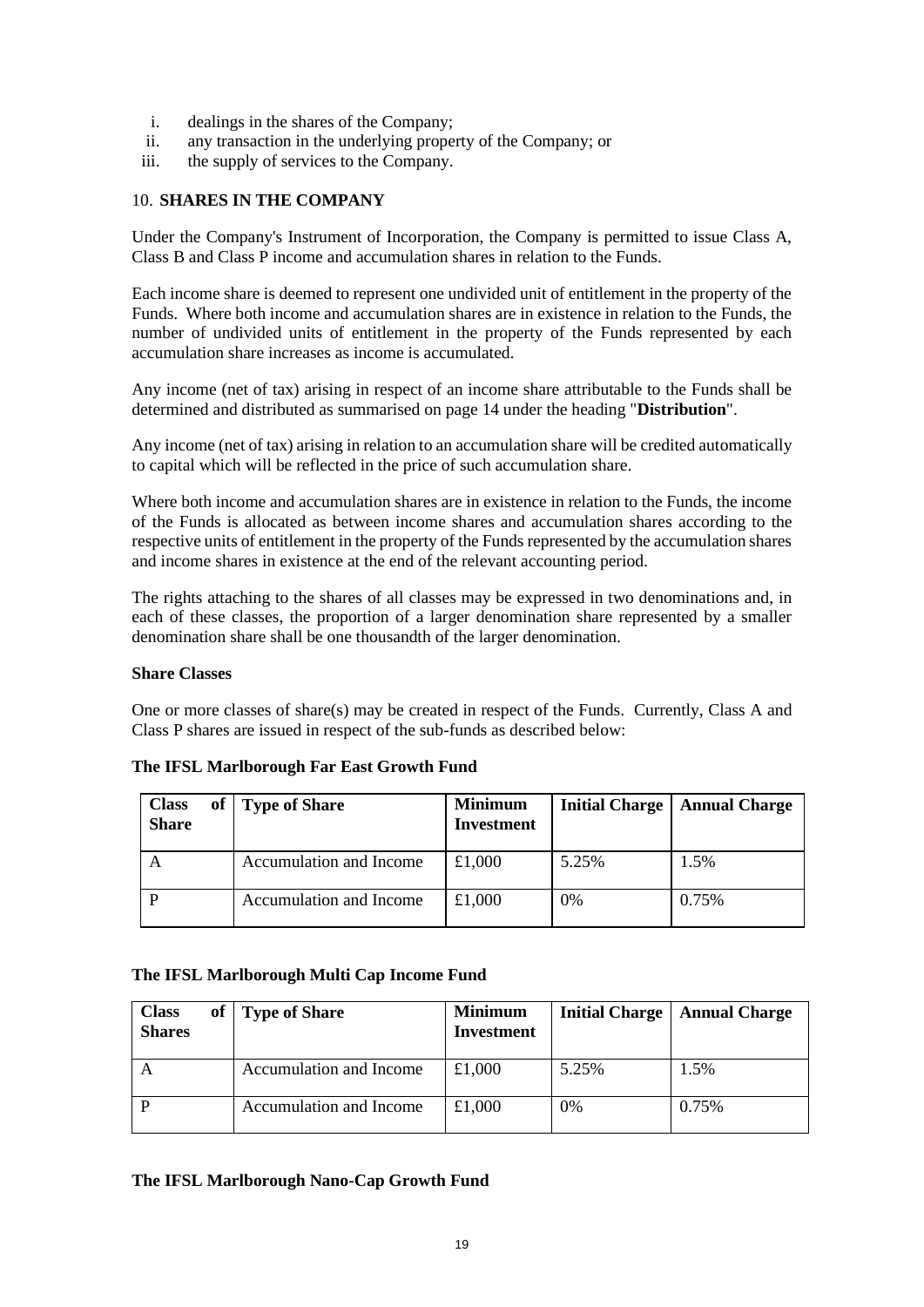| <b>Class</b><br>of<br><b>Share</b> | <b>Type of Share</b> | <b>Minimum</b><br>Investment | <b>Initial Charge</b> | <b>Annual Charge</b> |
|------------------------------------|----------------------|------------------------------|-----------------------|----------------------|
|                                    | Accumulation         | £1,000                       | 5.25%                 | 1.5%                 |
|                                    | Accumulation         | £1,000                       | 0%                    | 0.75%                |

In order to invest in Class A shares or Class P shares the minimum investment requirement for the relevant class (as set out above) must be met. The ACD reserves the right to waive any or all restrictions applicable to investment in either class of share at any time.

Each class of share attracts different charges and expenses. Therefore, when such charges and expenses are levied, the proportionate interests of a Fund's property attributable to such class will be adjusted accordingly.

# <span id="page-19-0"></span>11. **REGISTER**

The ACD is the registrar for the Company. The register of shareholders is maintained at the ACD's office at Marlborough House, 59 Chorley New Road, Bolton, BL1 4QP where it can be inspected by shareholders during normal office hours.

No certificates will be issued in respect of a holding of shares and should any shareholder require evidence of title to shares the ACD will, upon such proof of identity and the payment of such fee (if any) as the ACD may reasonably require, supply the shareholder with a certified copy of the relevant entry in the register relating to the shareholder's holding of shares.

Shareholders should notify the ACD in writing of any change to their name or address.

No bearer shares are issued.

#### <span id="page-19-1"></span>12. **VALUATIONS**

Valuations of the property of the Funds will be carried out in accordance with Regulations and the terms of the Investment of Incorporation. Valuations are normally carried out on each dealing day (being each day which is a Business Day) excluding the last Business Day before  $25<sup>th</sup>$ December. The valuation point for the Funds is 12 noon on each dealing day:

The ACD may carry out additional valuations if it considers it desirable to do so. Valuations will not be made during a period of suspension of dealings (see "**Suspension of Dealings**" below). The ACD is required to notify the Depositary if it carries out an additional valuation.

Each share linked to a Fund represents a proportional share of the overall property attributable to a Fund. Details of how the value of the property of each Fund is determined are set out in Appendix 3 to this Prospectus.

#### <span id="page-19-2"></span>13. **PRICES OF SHARES**

Shares in the Company are "**single priced**" .

Where shares are single-priced, this means that, subject the initial charge, the price of a share for both buying and selling purposes will be the same and determined by reference to a particular valuation point. The price of a share is calculated at or about the valuation point each dealing day (to at least four significant figures) by: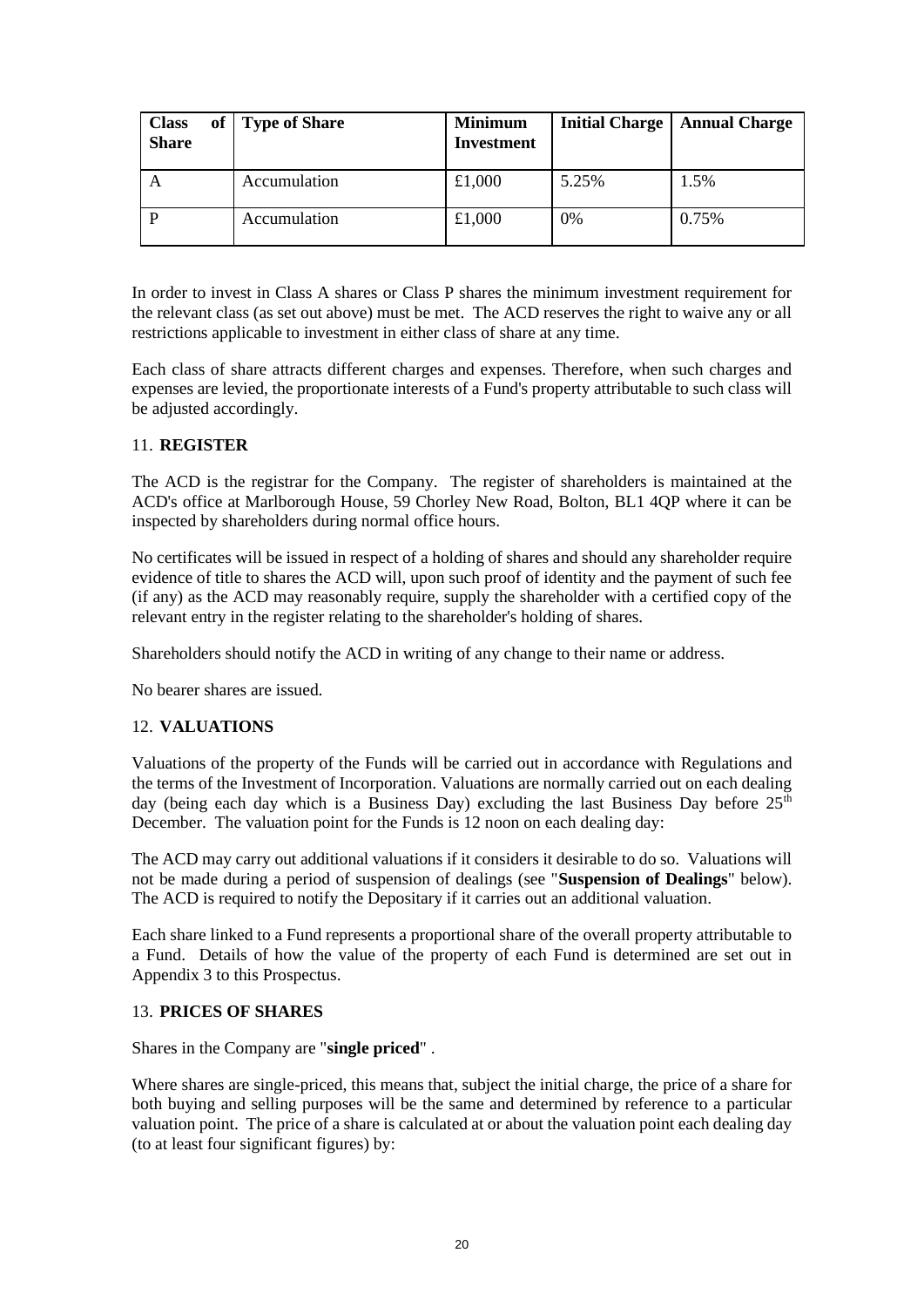- taking the value of the property attributable to the Funds and therefore all shares (of the relevant class) in issue (on the basis of the units of entitlement in the property of the Funds attributable to that class at the most recent valuation of the Funds); and
- dividing the result by the number of shares of the relevant class in issue immediately before the valuation concerned.

# *Publication of Prices*

The prices of the Class A Income shares for the IFSL Marlborough Far East Growth Fund and the IFSL Marlborough Multi Cap Income Fund, and Class A Accumulation shares for the IFSL Marlborough Nano-Cap Growth Fund, are published in the Financial Times.

In addition, all prices can be obtained from our website at www.ifslfunds.com or by calling 0808 145 2500. The ACD is not responsible for any errors in publication or non-publication.

# <span id="page-20-0"></span>14. **DILUTION ADJUSTMENT**

**What is 'dilution'? -** Where the Fund buys or sells underlying investments in response to a request for the issue or redemption of Shares, they will generally incur a cost (diluting the value of the Fund), made up of dealing costs and any spread between the bid and offer prices of the investments concerned, which is not reflected in the purchase or redemption price paid by or to the Shareholder and which is referred to as "dilution".

To mitigate the effect of dilution on the Fund as explained above, the ACD will recover the costs of dilution from investors on the issue or redemption of Shares in the Fund. Instead of making a separate charge to investors when Shares in the Fund are bought and sold, COLL permits the ACD to move the price at which Shares are bought or sold on any given day. The single price can be swung higher or lower at the discretion of the ACD on the sale or redemption of Shares in the Fund. This price movement from the mid-market price is known as the dilution adjustment. Any dilution adjustment applied is included in the price applied to the deal and is not disclosed separately.

The dilution adjustment for the Fund will be calculated by reference to the estimated costs of dealing in the underlying investments of the Fund, including any dealing spreads, commission and transfer taxes. The need to apply the dilution adjustment will depend on the volume of sales (Shares issued) or redemptions. The amount of the dilution adjustment is reflected in the Fund in respect of which it has been applied.

#### **What is the ACD's policy regarding dilution adjustment?**

Where applied, the amount of any swing is based on the estimated costs of dealing in the underlying investments of the Fund, including any dealing spreads, taxes or broker commissions (for example). In particular, the ACD may swing the price (make a dilution adjustment) in the following circumstances:

- in the case of a "large deal" relative to the Fund's size, where the potential cost to that Fund justifies the application of an adjustment;
- if the net effect of Share issues and redemptions during the period between two valuation points represents a potential impact on ongoing Shareholders;
- where a Fund is in decline (i.e. is experiencing a net outflow of investment);
- where there are inflows into a Fund (i.e. is experiencing a net inflow of investment);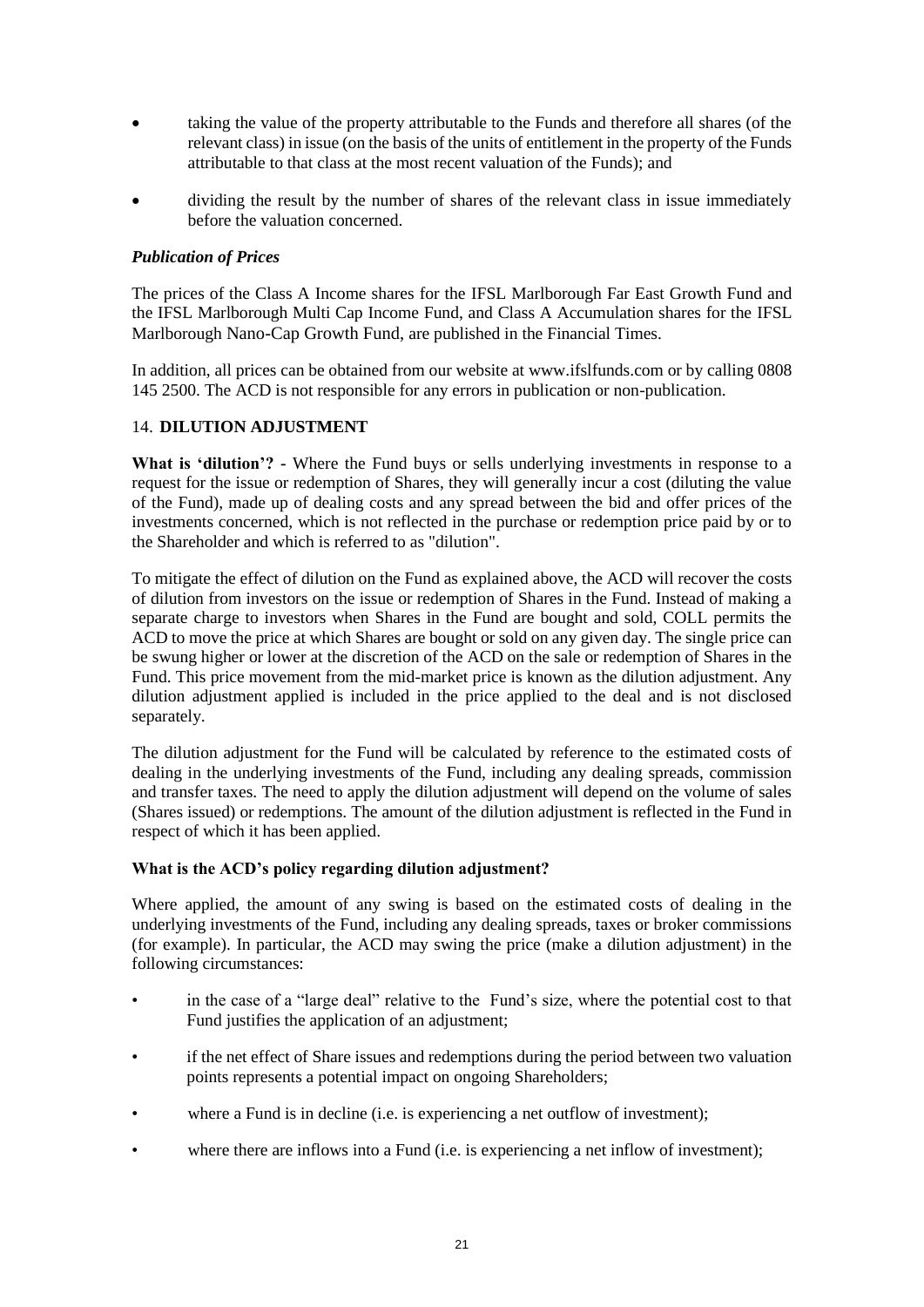in any other case where the ACD believes that adjusting the Share price is required to safeguard the interests of Shareholders.

As the requirement to swing the price is directly related to the net issue and sale of Shares in a Fund, it is not possible to accurately predict when or how often dilution will occur in the future, however the ACD anticipates this to be infrequent.

**How will it affect Shareholders?** On the occasions that the dilution adjustment is not applied there may be an adverse impact on the total assets of the Fund which may otherwise constrain the future growth of the Fund. The ACD's dilution policy was introduced on 1<sup>st</sup> April 2019 for the IFSL Marlborough Nano-Cap Growth Fund and the 25<sup>th</sup> March 2021 for the IFSL Marlborough Far East Growth Fund and the IFSL Marlborough Multi Cap Income Fund, therefore historic information on dilution adjustments made to Share prices is not currently available and as a result the ACD is unable to accurately predict the likelihood of a dilution adjustment being applied, however the ACD anticipates this to be infrequent. Any dilution adjustment will be applied consistently and, in the usual course of business, automatically.

Estimates of the dilution adjustments for each Fund are set out below, based on the assets held in each Fund and the market conditions at the date shown in the table:

| Fund                                   | Dilution                           | adjustment   Dilution adjustment |
|----------------------------------------|------------------------------------|----------------------------------|
|                                        | estimate applicable to             | estimate applicable to           |
|                                        | redemptions as at 16 <sup>th</sup> | purchases as at 16 <sup>th</sup> |
|                                        | December 2021                      | December 2021                    |
| IFSL Marlborough Far East Growth Fund  | $-0.3511%$                         | 0.3101%                          |
| IFSL Marlborough Multi Cap Income Fund | $-0.4973%$                         | 0.8575%                          |
| IFSL Marlborough Nano-Cap Growth Fund  | $-2.4287%$                         | 2.3888%                          |

The ACD's decision on whether or not to make a dilution adjustment, and at what level a dilution adjustment might be made in a particular case or generally, will not prevent it from making a different decision on future similar transactions.

The ACD will review the dilution adjustment on a quarterly basis, however it may at its discretion re-evaluate the adjustment in the event of significant market movement. The ACD may alter its current dilution adjustment policy by giving Shareholders notice and amending the prospectus at least 60 days before the change to the dilution policy is to take effect.

# <span id="page-21-0"></span>15. **STAMP DUTY RESERVE TAX**

There is generally no stamp duty reserve tax (SDRT) charge on the acquisition or surrender of Shares but SDRT can arise on:

#### • **Third party transfers of Shares without reregistration**

Where a third party buys Shares from a Shareholder and the transaction is not handled by the ACD (i.e. a third party purchase where only beneficial ownership of the Shares change) then the principal SDRT charge on agreements to transfer for consideration will still apply at 0.5%.

#### • **Non-pro rata in specie redemptions**

Non-pro rata in specie redemptions are subject to the principal SDRT charge at 0.5% on any chargeable securities acquired by the redeeming Shareholder.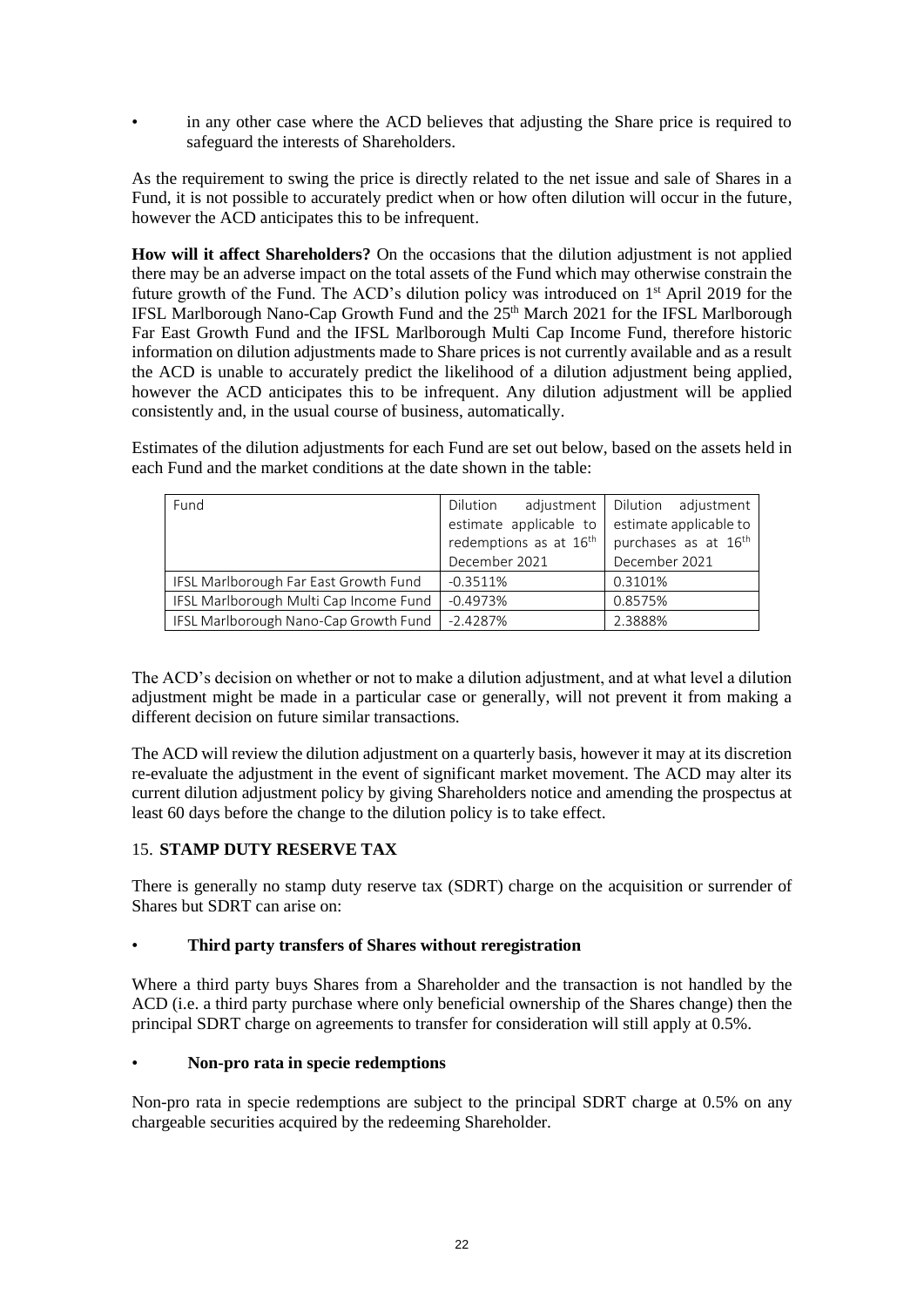# <span id="page-22-0"></span>16. **ISSUE, REDEMPTION AND EXCHANGE OF SHARES**

#### **The ACD's own dealing**

Requests for the purchase, redemption and exchange of shares are normally dealt with by the issue or cancellation of such shares by the Company. However, in certain circumstances, the ACD may deal with such requests by selling shares to and/or repurchasing them from the applicant as appropriate. In other words, the ACD is entitled to hold shares for its own account and to satisfy requests for the sale of shares from its own holding (this is generally referred to as the ACD dealing from its "box"). The ACD is required to procure the issue or cancellation of shares by the Company where necessary to meet any obligations to sell or redeem shares.

Shares will be issued, redeemed, sold or repurchased at the price calculated by reference to the valuation point following receipt of the request (on a forward basis).

The ACD may not sell a share at a higher price, or redeem a share at a lower price from its "box" (in both cases before application of any initial charge or deduction of SDRT as applicable) than the price notified to the Depositary in respect of the valuation point concerned.

Subject to the Regulations, the ACD is under no obligation to account to the Company or to shareholders or any of them for any profit it makes on the issue of shares or on the reissue or cancellation of shares which it has redeemed from its "box" and will not do so.

#### **Issue**

#### *Applications*

Applications for shares linked to a Fund may be made by any person. Dealings are at forward prices i.e. at prices calculated by reference to the next valuation following receipt of the application. Shares to satisfy an application received before the valuation point of a Fund (see "Valuations" for details of the valuation points) on a dealing day will be issued at a price based on that day's valuation and shares to satisfy an application received after the valuation point, or on a day which is not a dealing day, will be issued at a price based on the valuation made on the next dealing day.

Applications may be made by completing an application form and delivering it to the ACD at Marlborough House, 59 Chorley New Road, Bolton, BL1 4QP, or by email to dealing@ifslfunds.com, or by telephone between 9.00 am and 5.00 pm on any Business Day. The ACD may also, at its sole discretion, accept instructions by facsimile or electronic means on such terms as it may specify. Telephone applications should be made to the ACD's share dealers on 0808 145 2501 or by fax on 01204 533 045 or through approved agents. Telephone instructions must be confirmed by delivering a duly completed and signed application form to the ACD at the same address. Application forms are available from the ACD. Applications, however made, are irrevocable. Subject to its obligations under COLL, the ACD reserves the right to reject any application in whole or in part. In that event application monies or any balance will be returned to the applicant by post at the applicant's risk.

The Company is subject to the Money Laundering Regulations 2003 and the ACD may in its absolute discretion require verification of identity from any person applying for shares (the "**Applicant**") including, without limitation, any Applicant who:

- i. tenders payment by way of cheque or banker's draft on an account in the name of a person or persons other than the Applicant; or
- ii. appears to the ACD to be acting on behalf of some other person.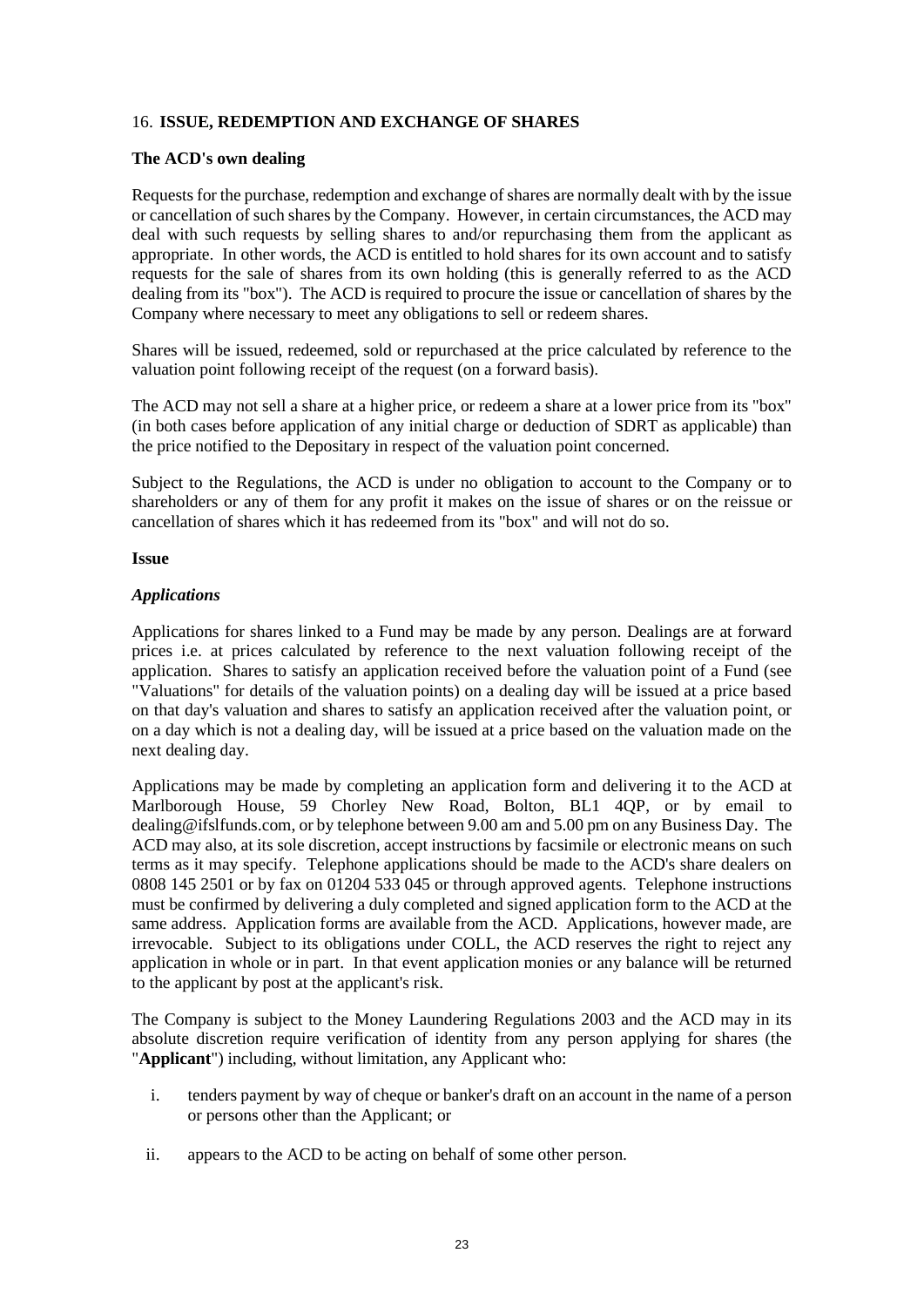In the former case, verification of the identity of the Applicant may be required. In the latter case, verification of the identity of any person on whose behalf the Applicant appears to be acting may be required.

The ACD will, where possible, verify identity using information from credit reference agencies. Where this is not possible or where the ACD decides, at its own discretion, that it is appropriate further documentation will be requested.

Applications will not be acknowledged but a contract note will be sent on or before the Business Day next following the relevant Dealing Day. Certificates will not be issued. Where the total price payable for all shares for which the application is made would include a fraction of one penny, it will be rounded up or down to the nearest penny.

Payment in respect of applications must be received no later than the fourth Business Day after the relevant dealing day. However, the ACD reserves the right to request that payment in respect of applications be received prior to the relevant dealing day.

If an Applicant defaults in making any payment in money or transfer of property due to the ACD in respect of the sale or issue of shares, the Applicant shall indemnify the ACD and/or the Company (as the case may be) in respect of any loss or cost incurred by either of them as a result of such default and the Company is entitled to make any necessary amendment to the register and the ACD will become entitled to the shares in place of the Applicant (subject, in case of an issue of shares, to the ACD's payment of the purchase price to the Company). The ACD may in its discretion delay arranging for the issue of the shares until payment has been received.

# *In Specie Application*

The ACD may, by special arrangement and at its discretion, agree to arrange for the issue of shares in exchange for assets other than cash but only if the Depositary is satisfied that acquisition of the assets in exchange for the shares to be issued is not likely to result in any material prejudice to the interests of shareholders or potential shareholders of a Fund.

# *Minimum Purchase*

# **The IFSL Marlborough Far East Growth Fund and the IFSL Marlborough Multi Cap Income Fund**

| <b>Share class</b> | <b>Minimum initial investment</b><br>requirement | subscription<br><b>Minimum</b><br>requirement |
|--------------------|--------------------------------------------------|-----------------------------------------------|
| Class A            | £1,000                                           | £1,000                                        |
| Class P            | £1,000                                           | £1,000                                        |

The following minimum investment requirements apply to each share class:

# **The IFSL Marlborough Nano-Cap Growth Fund**

The following minimum investment requirements apply to each share class:

| <b>Share class</b> | <b>Minimum initial investment</b><br>requirement | Minimum<br>subscription<br>requirement |
|--------------------|--------------------------------------------------|----------------------------------------|
| Class A            | £1,000                                           | £1,000                                 |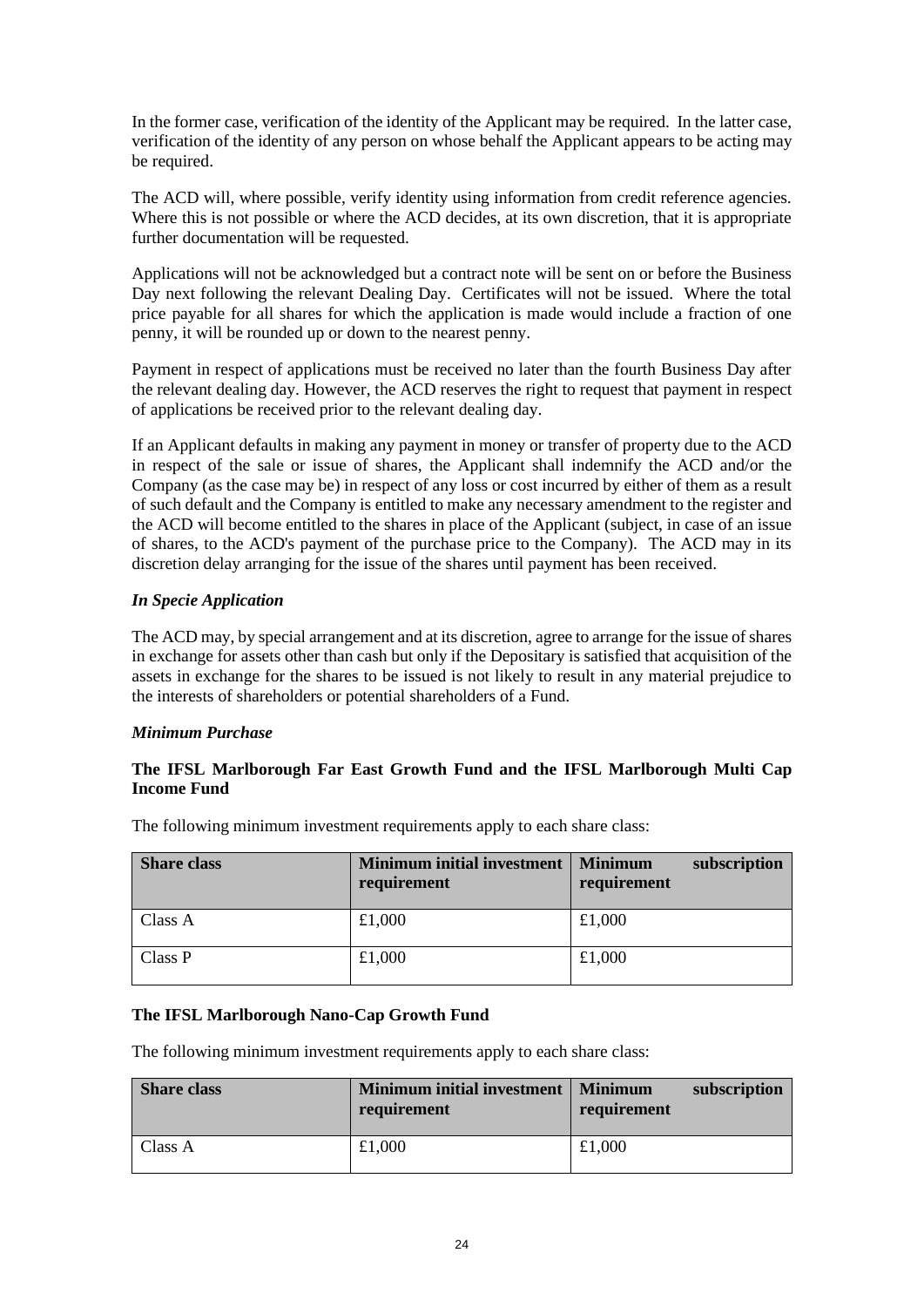| $\sim$<br>Class P | £1,000 | £1,000 |
|-------------------|--------|--------|
|                   |        |        |

However, the ACD may, by special arrangement and at its discretion, agree on an individual basis a lower amount in relation to the minimum transaction sizes.

# *Redemption*

Shares in a Fund may be redeemed on any dealing day. Dealings are on a forward price basis as explained in the paragraph headed "**Issue**" above. Shares to be redeemed pursuant to a redemption request received before the valuation point of a Fund on a dealing day will be redeemed at a price based on that day's valuation and shares to be redeemed pursuant to a redemption request received after that time, or on a day which is not a dealing day, will be redeemed at a price based on the valuation made on the next dealing day. Redemption instructions may be given by delivery to the ACD of written instructions for redemption (by letter at Marlborough House, 59 Chorley New Road, Bolton, BL1 4QP, email to dealings@ifslfunds.com or fax) or by telephoning the ACD on 0808 145 2501 between 9.00 am and 5.00 pm on any Business Day. Redemption instructions given by telephone must be confirmed in writing to the ACD prior to redemption proceeds being remitted. Redemption instructions are irrevocable.

A redemption contract note will be sent on or before the next Business Day following the relevant dealing day. Where the total consideration for the transaction would include a fraction of one penny, it will be rounded up or down to the nearest penny. There may also be deducted, if the consideration is to be remitted abroad, the cost of remitting the proceeds (if any). If a redeeming shareholder wishes to be paid other than by cheque, the ACD will endeavour to arrange this but at the cost of the shareholder. The redemption proceeds will be paid not later than the close of business on the fourth Business Day after the later of the following times:

- a) the valuation point immediately following the receipt by the ACD of the request to redeem the shares; or
- b) the time when the ACD has received all duly executed instruments and authorisations which effect (or enable the ACD to effect) transfer of title to the shares.

However, neither the Company nor the ACD is required to make payment in respect of a redemption of shares where the money due on the earlier issue of those shares has not yet been received or where the ACD considers it necessary to carry out or complete identification procedures in relation to the holder or another person pursuant to a statutory, regulatory or European Community obligation (such as the Money Laundering Regulations 2003).

#### *In Specie Redemption*

If a Shareholder requests the redemption of Shares, the ACD may, if it considers the deal is substantial in relation to the total size of the Fund, arrange for the Fund to cancel the Shares and transfer Scheme Property to the Shareholder instead of paying the price of the Shares in cash, or, if required by the Shareholder, pay the net proceeds of sale of the relevant Scheme Property to the Shareholder.

A deal involving Shares representing 5% or more in value of the Fund will normally be considered substantial. However, the ACD may at its discretion agree an in specie redemption with a Shareholder whose Shares represent less than 5% in value of the Fund.

In such cases, the ACD will serve a notice on the Shareholder within two Business Days of receipt of the redemption instruction that it proposes to make an in specie redemption and setting out the Scheme Property to be transferred to the Shareholder. The Shareholder may within four Business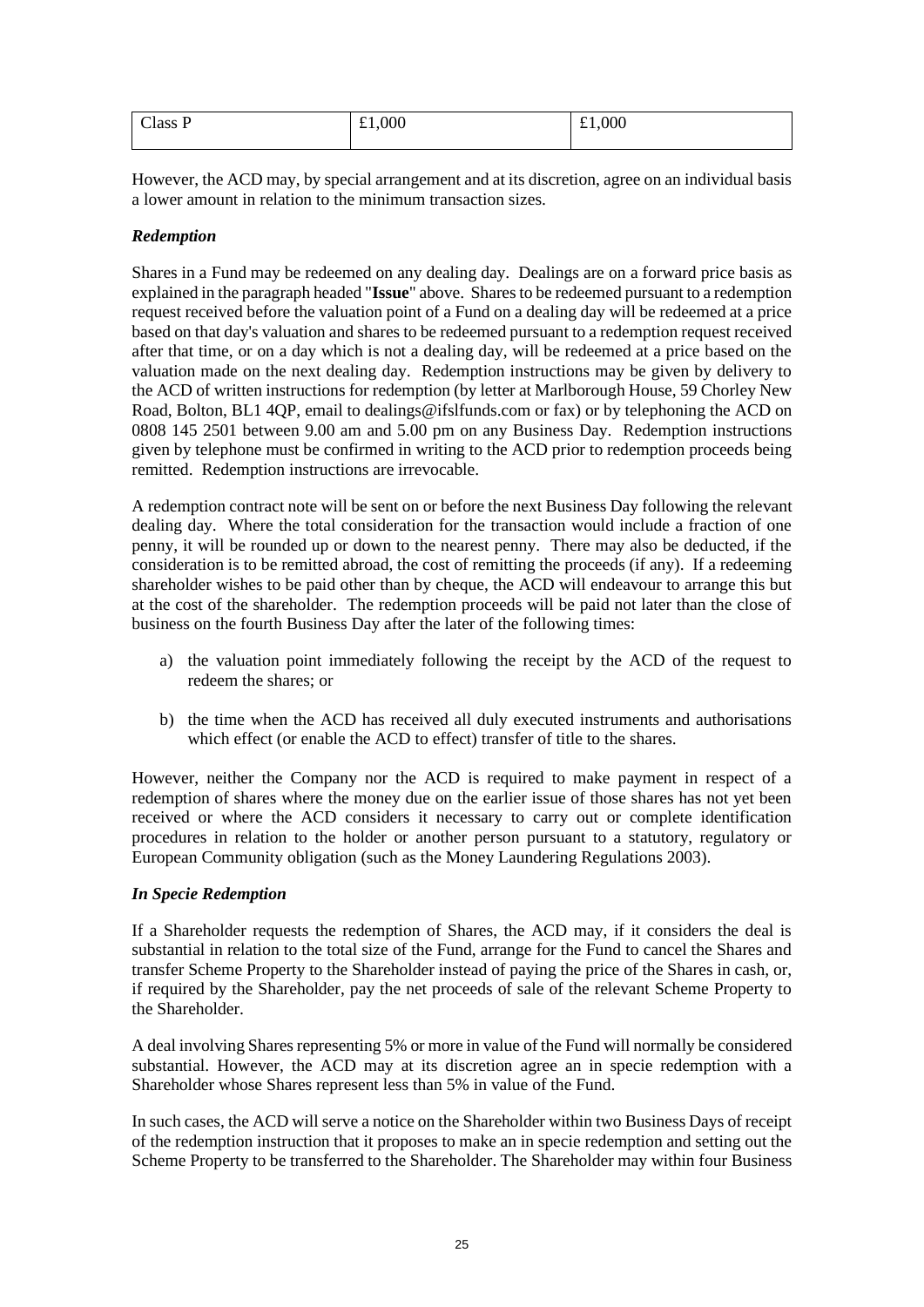Days of receiving the notice serve a notice on the ACD requiring the ACD to sell the selected Scheme Property and pay the proceeds to the Shareholder.

The ACD will select the property to be transferred (or sold) in consultation with the Company's Depositary. The ACD must ensure that the property selection is made with a view to achieving no greater advantage or disadvantage to the redeeming Shareholder than to continuing **Shareholders** 

# *Electronic Communication of Transfer / Renunciation of Title to Funds*

The ACD may accept instructions to transfer or renounce title to Shares by electronic communication in certain, limited circumstances, following our prior agreement which will only be given on a case by case basis. In such circumstances the ACD will accept electronic communication only where the ACD can satisfy itself that the communication is from the shareholder and is genuine. The ACD does not intend, however, to accept electronic instructions as a matter of course and will require signed, hard copy instructions in accordance with the above.

#### *Minimum Holding*

# **The IFSL Marlborough Far East Growth Fund and the IFSL Marlborough Multi Cap Income Fund**

| <b>Share class</b> | <b>Minimum holding</b> | <b>Minimum redemption</b> |
|--------------------|------------------------|---------------------------|
| Class A            | £1,000                 | £500                      |
| Class P            | £1,000                 | £500                      |

The following holding and redemption requirements apply to each share class:

#### **The IFSL Marlborough Nano-Cap Growth Fund**

The following minimum investment requirements apply to each share class:

| <b>Share class</b> | <b>Minimum holding</b> | <b>Minimum redemption</b> |  |
|--------------------|------------------------|---------------------------|--|
| Class A            | £1,000                 | £500                      |  |
| Class P            | £1,000                 | £500                      |  |

However the ACD may, by special arrangement and at its discretion, agree on an individual basis a lower amount in relation to the minimum redemption size.

#### <span id="page-25-0"></span>17. **SWITCHING BETWEEN CLASSES**

Subject to the qualifications mentioned below, a shareholder is entitled to exchange shares of one class for the appropriate number of shares of another class. Shareholders will therefore be entitled to exchange shares in one Fund for shares in a different Fund. The appropriate number of shares is determined by the following formula:

$$
N = \underline{O} \times \underline{RP}
$$

SP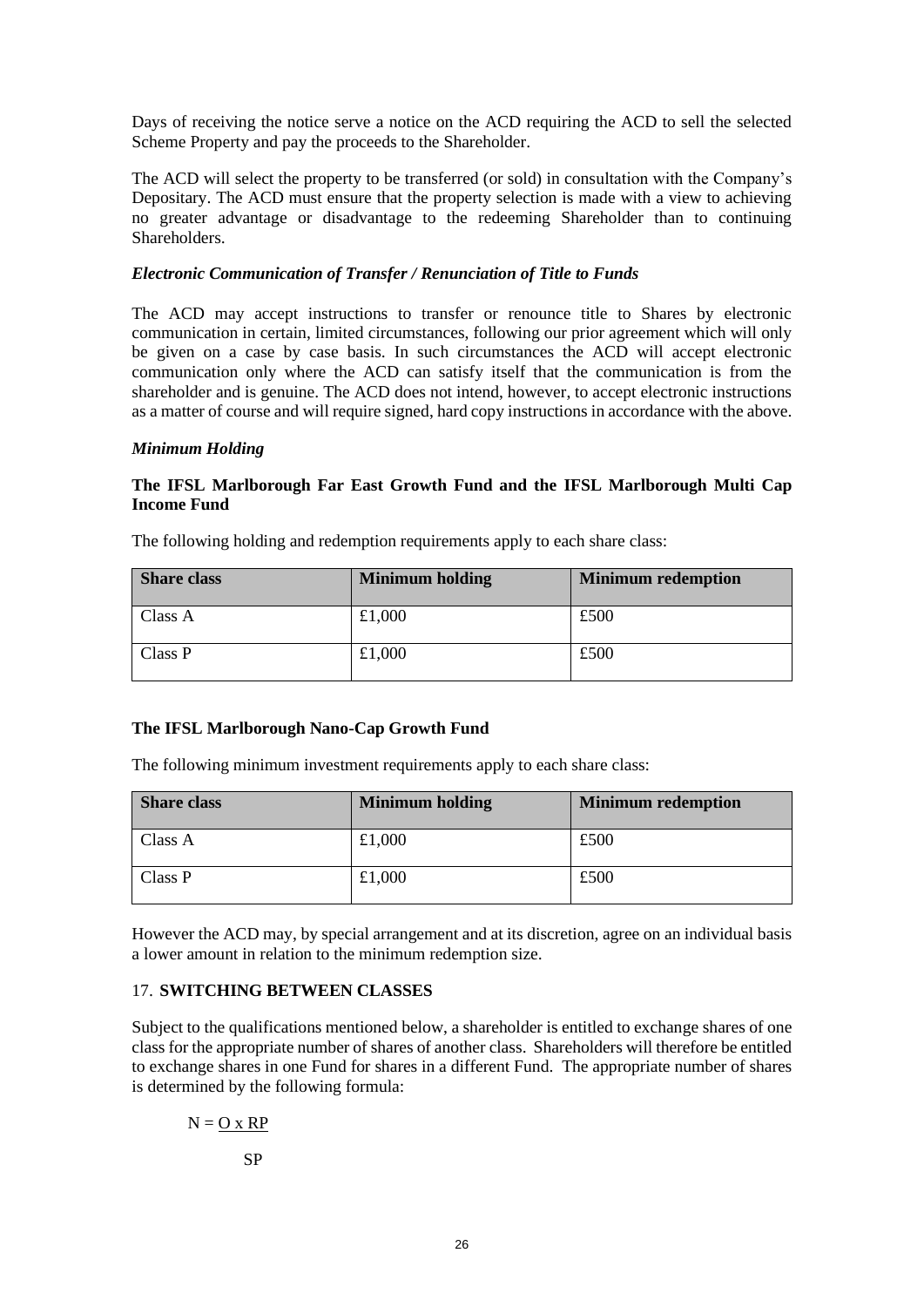where N is the number of new shares to be issued, rounded down to the nearest whole number of shares; O is the number of shares of the old class to be exchanged, RP is the price at which one share of the old class can be redeemed and SP is the price at which one share of the new class can be purchased (net of any initial charge), in both cases at the application valuation point (see below). The ACD may adjust the number of new shares to be sold to reflect the effect of any SDRT or other charges payable on the redemption or sale (as applicable) of the shares concerned.

The right to exchange is subject to the following:

- the ACD and the Depositary are not obliged to give effect to a request for exchange of shares if the value of the shares to be exchanged is less than the minimum permitted transaction (see above) or if it would result in the shareholder holding shares of any class of less than the minimum holding for that class of share (see above);
- the ACD may decline to permit an exchange into a Fund in respect of which there are no shares in issue, or in any case in which they would be entitled under COLL to refuse to give effect to a request by the shareholder for the redemption of shares of the old class or the issue of shares of the new class.

Exchanges between classes of shares linked to different Funds may be subject to a charge (See "Switching Charge" below).

In no circumstances will a shareholder who exchanges shares in one class of shares for shares in any other class be given a right by law to withdraw from or cancel the transaction.

It should be noted that an exchange of shares in a Fund for shares in any other Fund is treated as a redemption and sale and will, for persons subject to UK taxation, be regarded as a realisation for the purposes of capital gains taxation.

#### *Application*

A shareholder wishing to exchange shares should apply in the same way as for a redemption (see above). An exchange to be made pursuant to a request received before the valuation point of the Funds concerned on a day which is a dealing day for the Funds (or, if the valuation points on that day differ, before the first to occur) will be effected at prices based on that day's valuation; where a request is received after that time, or on a day which is not a dealing day for the Funds, the exchange will be effected at a price based on the valuation made on the next such dealing day.

A contract note giving details of the exchange will be sent on or before the Business Day next following the relevant dealing day.

In certain circumstances the ACD may mandatorily convert a shareholder's investment from one share class into another share class. The ACD will only undertake such a conversion where the proposed share class has identical or preferential terms and the ACD will provide shareholders with no less than 60 days' notice

#### <span id="page-26-0"></span>18. **SUSPENSION OF DEALINGS**

The ACD may, with the prior agreement of the Company's Depositary, or must if the Depositary so requires, temporarily suspend, without prior notice to Shareholders, the issue, cancellation, sale and redemption of Shares in one or more Funds of the Company, if the ACD or the Depositary is of the opinion that due to exceptional circumstances there is good and sufficient reason to do so, having due regard to the interests of Shareholders. For example, but without limitation, on the closure or suspension of dealing on a relevant stock exchange, or the inability of the ACD to ascertain properly the value of any or all of the assets or realise any material part of the assets of the Fund or Funds.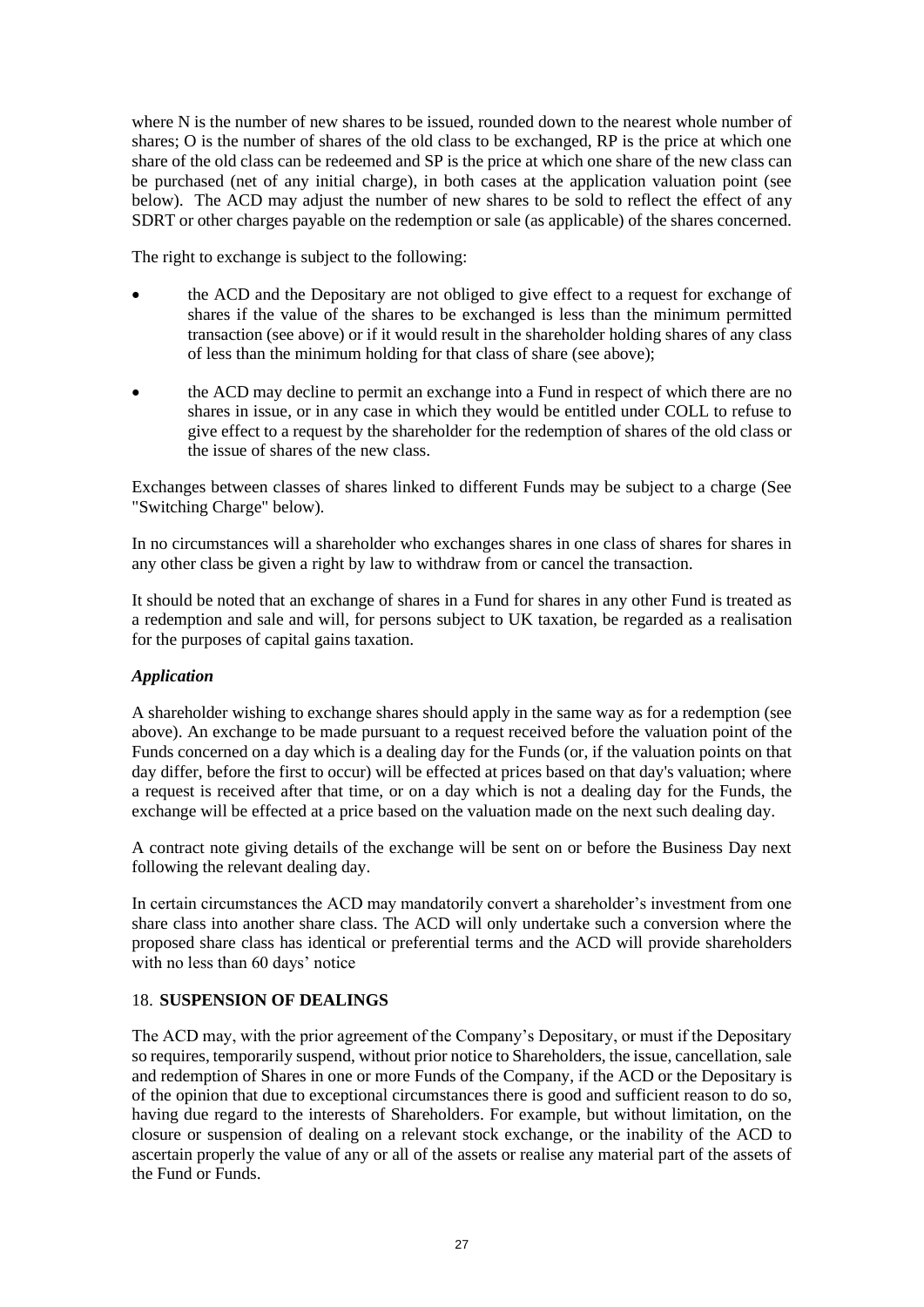The ACD will notify Shareholders as soon as it is practicable of any decision to suspend dealings and the exceptional circumstances which have led to the decision to do so. The ACD and Depositary will keep the suspension under ongoing review and will conduct a formal review of the reasons for the suspension at least every 28 days. Shareholders will be kept informed in writing of updates concerning any suspension. The FCA will be notified immediately of any suspension of dealing in Shares and will be kept informed of the results of the formal reviews conducted by the ACD and Depositary.

Re-calculation of the Share price for the purpose of dealings in Shares will commence on the next valuation point following the ending of the suspension.

During any suspension, the ACD will permit a Shareholder to withdraw any redemption request provided that this withdrawal is in writing and is received before the period of suspension ends. Any redemption request not withdrawn will be dealt with on the first Dealing Day following the end of the suspension.

# <span id="page-27-0"></span>19. **MANDATORY REDEMPTION OF SHARES**

If the ACD reasonably believes that any shares are owned directly or beneficially in circumstances which:

- i. constitute a breach of the law or governmental regulation (or any interpretation of a law or regulation by a competent authority) of any country or territory; or
- ii. may (or may if other shares are acquired or held in like circumstances) result in the Company incurring any liability to taxation or suffering any other adverse consequence (including a requirement to register under any securities or investment or similar laws or governmental regulation of any country or territory)

It may give notice to the holder of such shares requiring them to transfer the Shares to a person who is qualified or entitled to own them, or to request the redemption of the shares by the Company. If the holder does not either transfer the shares to a qualified person or establish to the ACD's satisfaction that they and any person on whose behalf they hold the shares are qualified and entitled to hold and own them, they will be deemed on the expiry of a thirty-day period to have requested their redemption.

Where the ACD decides to close a share class in any of the Funds, the ACD may mandatorily redeem a shareholder's investment. The ACD will provide shareholders with no less than 30 days' notice prior to the redemption.

# **DEFERRED REDEMPTION**

If redemptions in the Fund on a particular Dealing Day exceed 10% of the Fund's value, the ACD may, with the prior agreement of the Company's Depositary, or if the Depositary so requires, defer redemptions to the next valuation point in accordance with the FCA's COLL rules.

Any such deferral is undertaken in such a manner as to ensure the consistent treatment of all Shareholders who have sought to redeem Shares at the valuation point at which redemptions are deferred. All deals relating to the earlier valuation point are completed before these relating to a later valuation point are considered.

The intention of a deferred redemption is to reduce the impact of dilution on the Fund. In times of high levels of redemption, deferred redemption enables the ACD to protect the interests of continuing Shareholders and potential Shareholders, by allowing the ACD to match the sale of the Fund's property to the level of redemptions of Shares in that Fund.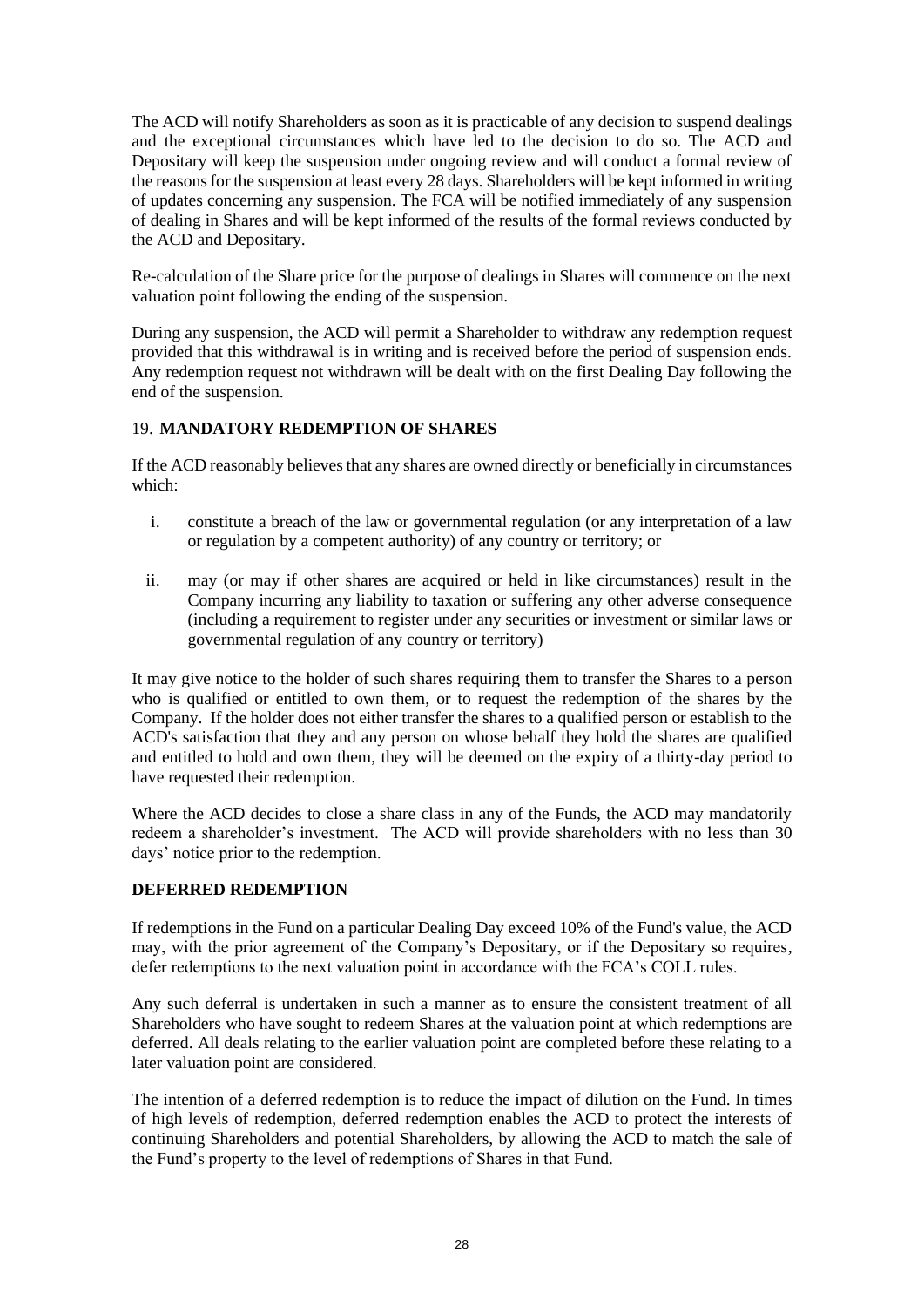#### <span id="page-28-0"></span>20. **DISTRIBUTION**

The annual accounting period for the Company and the Funds ends on 31 July (the "**accounting reference date**"). The half-yearly accounting period ends on 31 January (the "**interim accounting reference date**") being the day six months before the accounting reference date.

Allocations and distributions of income will be made on or before 30 September and 31 March each year.

The ACD may operate a policy of smoothing income distributions over the annual accounting period such that all distributable income due to be paid will have been paid by the annual distribution date each year subject to the provisions on the determination of distributable income referred to below.

Distribution statements and tax certificates will be sent to shareholders. Payments will be made by bank automated credit system. Cheques will not be sent for new investors who invest after 1st July 2018. Where new investor's bank details are not known or are inaccurate, accumulation shares will be purchased, where available, otherwise any income from income shares will be reinvested.

All distributions unclaimed for a period of six years after having become due for payment shall be forfeited and shall revert to the Company. The payment of any unclaimed distribution, interest or other sum payable by the Company on or in respect of a share into a separate account shall not constitute the Company a trustee thereof.

#### *Determination of Distributable Income*

At the end of each annual and interim accounting period, the ACD must arrange for the depositary to transfer the income payable for distribution attributable to a Fund to the distribution account.

In this context, income payable for distribution generally means all sums considered by the ACD, in each case after consultation with the Company's auditors, to be in the nature of income received or receivable for the account of and in respect of the property attributable to each Fund, but excluding any amount (if any) for the time being standing to the credit of the distribution account.

The ACD need not comply with the above provisions if the average of the allocations of income to the shareholders of a Fund would be less than £10 or such other amount agreed between the ACD and the Depositary. In that case, such amounts may be carried forward to the next accounting period and will be regarded as received at the start of that period. Otherwise, such sums may be credited to capital as determined by the ACD.

On or before each annual or interim income distribution date, the ACD must calculate the amount available for income distribution for the immediately preceding interim accounting period and must inform the Depositary of such amount.

The amount available for income distribution is calculated by taking the aggregate of the income property received or receivable for the account of a Fund in respect of the relevant period, deducting the charges and expenses of the Company paid or payable out of the income property in respect of that period and adding the ACD's best estimate of any relief from tax on those charges and expenses. Further adjustments may be made as the ACD considers appropriate (after consultation with the auditors) in relation to taxation and the proportion of the prices received or paid for shares that relate to income (taking account of any provisions in the Instrument of Incorporation constituting the scheme relating to income equalisation), potential income which is unlikely to be received until 12 months after the relevant allocation date, income which should not be accounted for on an accrual basis because of lack of information about how it accrues, any transfer between the income and the capital account (regarding payments from capital or income)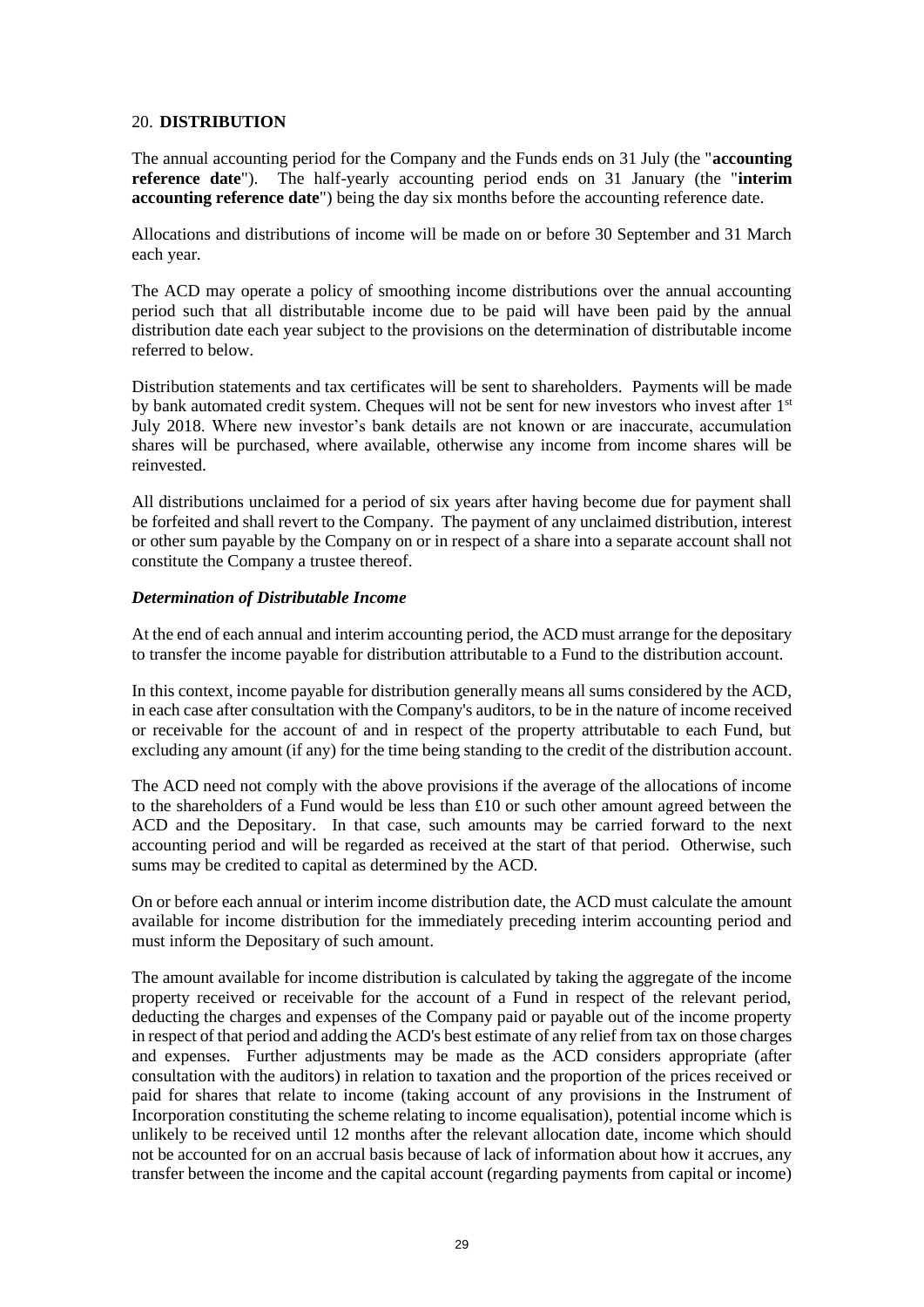and making any other adjustments which the ACD considers appropriate (after consultation with the auditors).

In relation to income shares, on or before each relevant income distribution date, the ACD will instruct the depositary to enable it to distribute the income allocated to income shares among the holders of such shares and the ACD in proportion to the number of such shares held, or treated as held, by them respectively at the end of the relevant period.

The amount of income allocated to accumulation shares becomes part of the capital property and to the extent that shares of any other class (such as income shares) were in issue in relation to the relevant period, the interests of holders of accumulation shares in that amount must be satisfied by an adjustment at the end of the relevant period in the proportion of the scheme property to which the price of an accumulation share is related. This ensures that the price of an accumulation share remains unchanged despite the transfer of income to capital property.

In calculating the amount to be distributed, the ACD must deduct any amounts previously allocated by way of interim allocation of income for that annual accounting period and deduct and carry forward in the income account such amount as is necessary to adjust the allocation of income to the nearest one hundredth of a penny per income share or such lesser fraction as the ACD may determine.

# <span id="page-29-0"></span>21. **INCOME EQUALISATION**

An allocation of income (whether annual or interim) to be made in respect of each share issued or sold by the ACD during an accounting period in respect of which that income allocation is made may include a capital sum ("**income equalisation**") representing the ACD's best estimate of the amount of income included in the price of that share.

The amount of income equalisation in respect of any share may be the actual amount of income included in the issue price of the share in question or it may be an amount arrived at by taking the aggregate of the ACD's best estimate of the amounts of income included in the share price of shares of that class issued or sold in the annual or interim accounting period in question and dividing that aggregate by the number of those shares and applying the resultant average to each of the shares in question.

# <span id="page-29-1"></span>22. **THE AUTHORISED CORPORATE DIRECTOR'S CHARGES**

# *Initial Charge*

The ACD may impose a charge payable by the shareholder on the issue of shares (the "**initial charge**"). This charge is calculated by reference to the issue price of the shares purchased. If an initial charge is applied, it will be deducted from the investment proceeds at the outset and is calculated as a percentage of the price of a share. The current initial charges applicable to shares of each Fund are set out in the table below.

| <b>Fund</b>                                   | <b>Current Initial Charge</b> |
|-----------------------------------------------|-------------------------------|
| <b>IFSL Marlborough Far East Growth Fund</b>  |                               |
| Class A                                       | 5.25%                         |
| Class P                                       | $0\%$                         |
| <b>IFSL Marlborough Multi Cap Income Fund</b> |                               |
| Class A                                       | 5.25%                         |
| Class P                                       | 0%                            |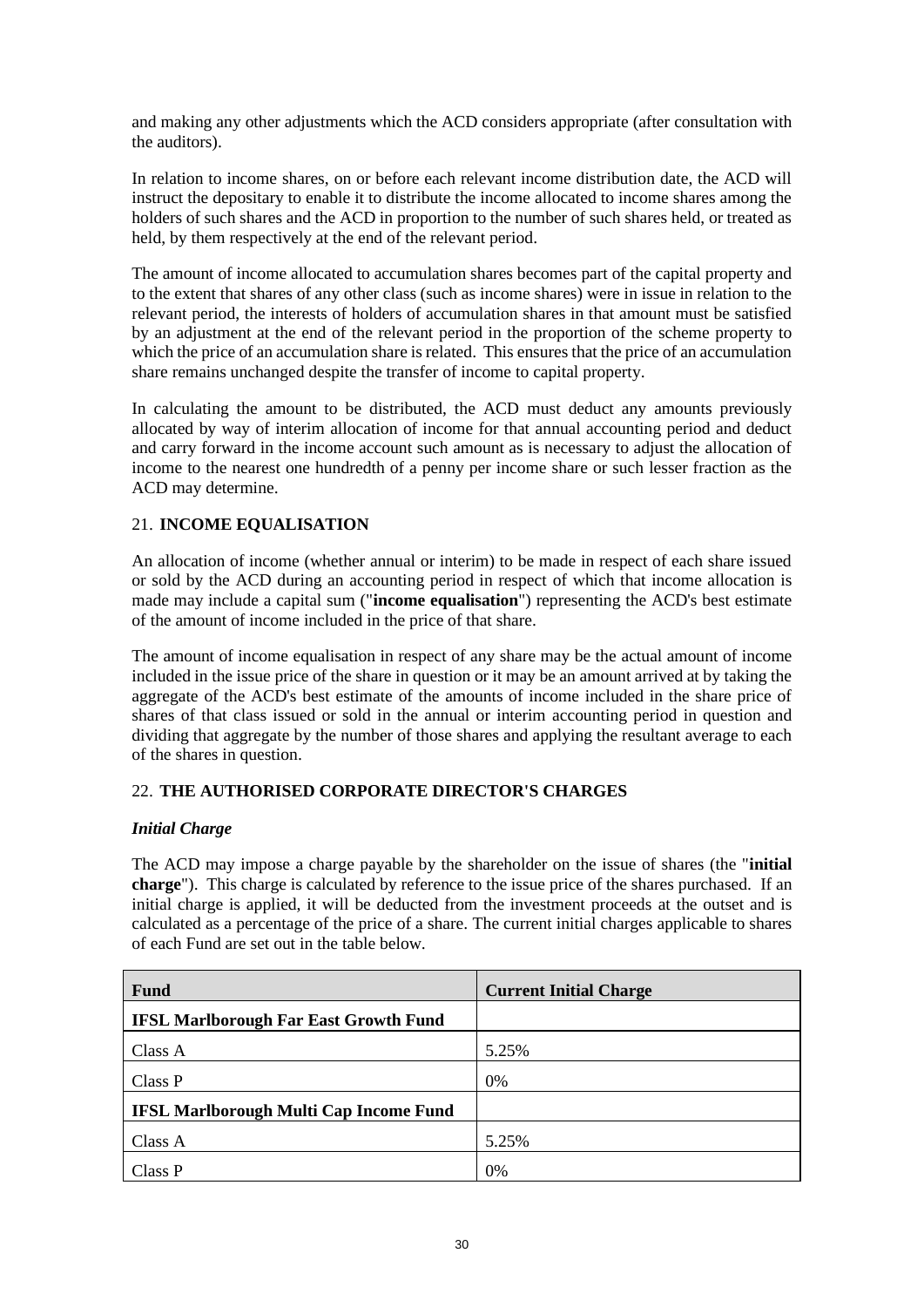| <b>IFSL Marlborough Nano-Cap Growth Fund</b> |       |
|----------------------------------------------|-------|
| Class A                                      | 5.25% |
| Class P                                      | 0%    |

If at any time the current initial charge applicable to shares of a Fund is increased, the ACD is required to give not less than 60 days prior notice in writing to all shareholders before such increase may take effect. The ACD is also required to revise the Prospectus to reflect the new current rate and the date of its commencement.

# *Switching Charge*

The ACD may impose a charge if an existing holder of A shares instructs the ACD to hold such shares (or a proportion thereof) in a stocks and shares component of an ISA.

Where shares are exchanged between Class P and Class A shares, the ACD may impose a switching charge up to the level of the Initial Charge which may be charged to shareholders investing in Class A shares, as set out in the above table.

# *Annual Charge*

The ACD is entitled to a periodic charge which accrues daily and is payable out of the property attributable to the Funds. The calculation of the annual charge is based upon the first or only valuation point on each Business Day. The annual charge charged during a calendar month is paid to the ACD no more frequently than weekly. The periodic charge is payable by the Company from the scheme property attributable to the Funds and is paid to the ACD by way of remuneration for its duties and responsibilities to the Company as ACD. The charge is calculated separately in relation to each class of share linked to a Fund as a percentage rate per annum of the total value of the units of entitlement in the property of a Fund represented by the class on the relevant valuation date. The current charges are as follows:

| <b>Fund</b>                                   | <b>Current Annual Charge</b> |
|-----------------------------------------------|------------------------------|
| <b>IFSL Marlborough Far East Growth Fund</b>  |                              |
| Class A                                       | 1.5%                         |
| Class P                                       | 0.75%                        |
| <b>IFSL Marlborough Multi Cap Income Fund</b> |                              |
| Class A                                       | 1.5%                         |
| Class P                                       | 0.75%                        |
| <b>IFSL Marlborough Nano-Cap Growth Fund</b>  |                              |
| Class A                                       | 1.5%                         |
| Class P                                       | 0.75%                        |

Shareholders should note that the ACD's periodic charge in respect of the IFSL Marlborough Multi Cap Income Fund is charged to the capital account of that Fund. This may result in capital erosion or constrain capital growth.

Such charges exclude Value Added Tax to the extent it is payable. Any increase in the above rates requires not less than 60 days prior notice in writing to the shareholders before such increase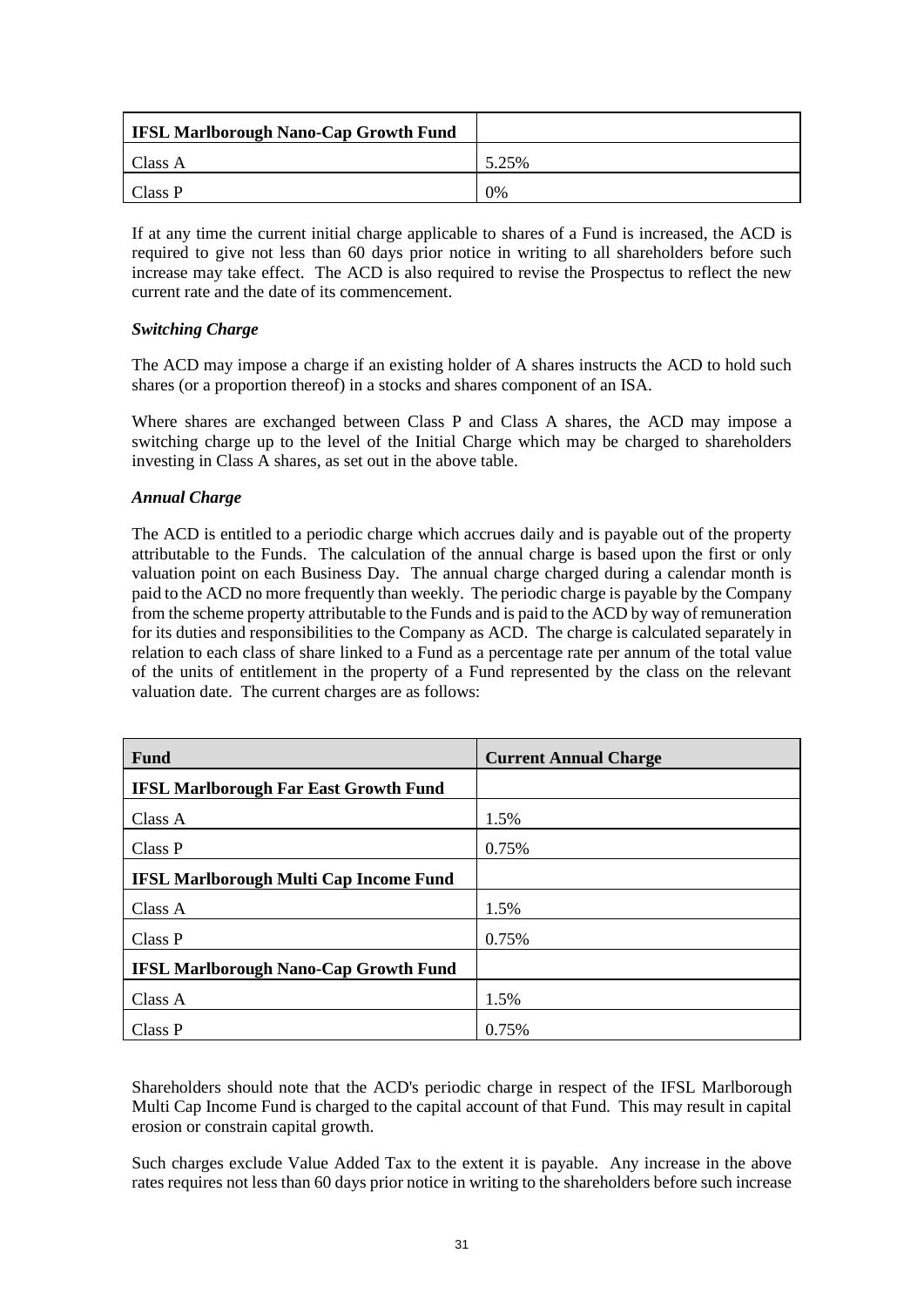may take effect. Also, the ACD is required to revise the Prospectus to reflect the new current rate and the date of its commencement.

The first accrual will be in respect of the period from the day on which the first valuation of a Fund is made to the following month end and is based upon the first valuation point. The periodic charge will cease to be payable (in relation to the Funds) on the date of commencement of its termination, and (in relation to the Company as a whole) on the date of the commencement of its winding up or, if earlier, the date of the termination of the ACD's appointment as such. The amount(s) accruing due on the last relevant valuation date before the event concerned will be adjusted accordingly.

# **Rebates and Initial Charges**

The Investment Manager endeavours to negotiate preferential terms with managers of collective investment schemes in which it invests. These terms may include the reduction or elimination of initial charges. The Investment Manager has agreed with the ACD that any benefit accruing from the reduction or elimination of initial charges will be for the benefit of a Fund.

The managers of certain collective investment schemes in which the Company may invest may also make payments to the Investment Manager on investments (including those made on behalf of the Company) introduced into its funds where permitted by the Regulations. The Investment Manager has agreed with the ACD that any such payments received will be for the benefit of the Funds.

# **Register fees**

The ACD is entitled to payment of any fees, expenses and disbursements (including the fees, expenses and disbursements resulting from the establishment and maintenance of any subregister) for which the Company is also responsible for paying. At present, the ACD charges a fixed annual amount together with an additional amount for each shareholder on the register at the beginning of the accounting period concerned. The current charge is a fixed annual amount of £200 (excluding VAT) together with an additional amount of £10.75 (excluding VAT) per shareholder.

# <span id="page-31-0"></span>23. **THE FEES, CHARGES AND EXPENSES OF THE DEPOSITARY**

The Depositary receives for its own account a periodic fee which will accrue daily. The calculation of the periodic fee is based on the first or only valuation point of the Fund on each Business Day. The periodic fee charged during a calendar month is paid to the Depositary on or as soon as is reasonably practicable after the last Business Day of that calendar month, and is payable out of the property attributable to the Fund.

The rate of the periodic fee is agreed between the ACD and the Depositary from time to time and in relation to each Fund, the current agreed periodic fee is calculated on a sliding scale plus VAT of the total value of the Fund per annum.

- 0.030% per annum of the first £200 million of the Scheme Property;
- 0.015% per annum of the next £800 million of the Scheme Property;
- 0.0075% per annum of the balance over £1 billion.

The first accrual in relation to any Fund will take place in respect of the period beginning on the day on which the first valuation of the Fund is made and ending on the last calendar day of the month in which that day falls and will be calculated based upon the first valuation point. Any material increase will only be permitted after 60 days' notice has been given to all Shareholders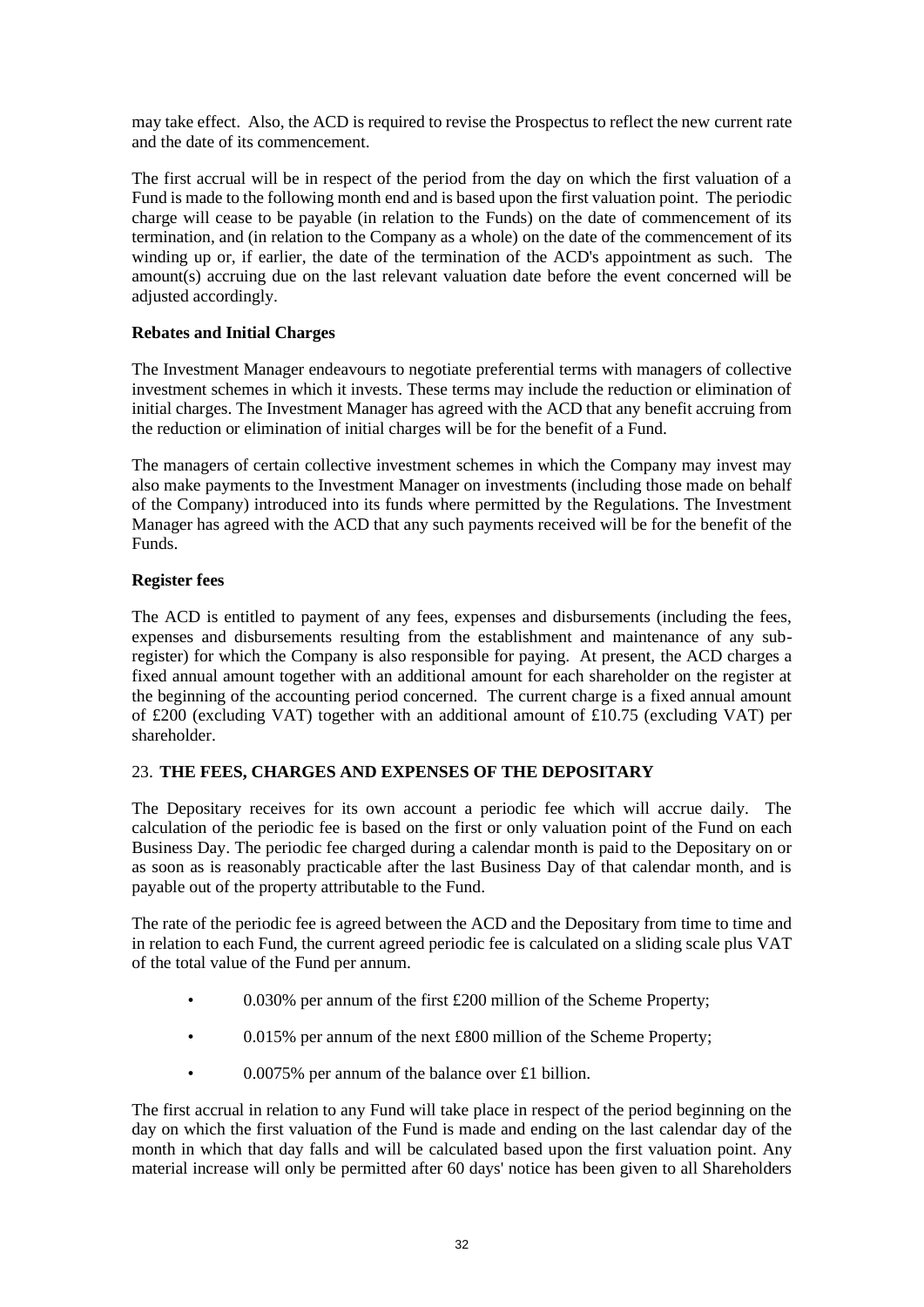and the Prospectus has been revised to reflect the new current rate and the date of its commencement.

#### **Custody and transaction charges**

A custody charge is charged on the same value and accrual basis as the Depositary fee. The value is sub-divided according to the geographical spread of the portfolio and the rates set out below applied to the individual parts.

Fixed rate transaction charges (again, based on geographical spread) are charged monthly on the movement of stocks other than on corporate actions, scrip dividends or stock loans.

The current range of rates for the custody and transaction charges of the most commonly used countries are as shown below:

#### **Ranges of Charges**

| Item                       | Range                 |
|----------------------------|-----------------------|
| <b>Transaction Charges</b> | £8 to £60             |
| <b>Custody Charges</b>     | $0.005\%$ to $0.14\%$ |

The custody and transaction charges are currently exempt from value added tax.

The maximum charge for a transaction charge is £175 per transaction plus VAT (if applicable). The maximum charge for the custody charge is 0.15% of the value of the Asset per annum plus VAT where applicable. The currencies and transaction and custody charges are currently exempt from VAT.

#### **Expenses**

The Depositary will also be reimbursed out of the property attributable to each Fund, expenses properly incurred in the performance of, or arranging the performance of, functions conferred on it by the Depositary Agreement, the Regulations or by the general law, including (but not limited to):

**a)** custody of assets (including overseas custody services); **b**) the acquisition, holding and disposal of property; **c)** the collection of dividends, interest and any other income; **d)** the maintenance of distribution accounts; **e**) the conversion of foreign currencies; **f)** registration of assets in the name of the Depositary or its nominees or agents; **g)** borrowings, stock lending or other permitted transactions; **h)** communications with any parties (including facsimile and SWIFT);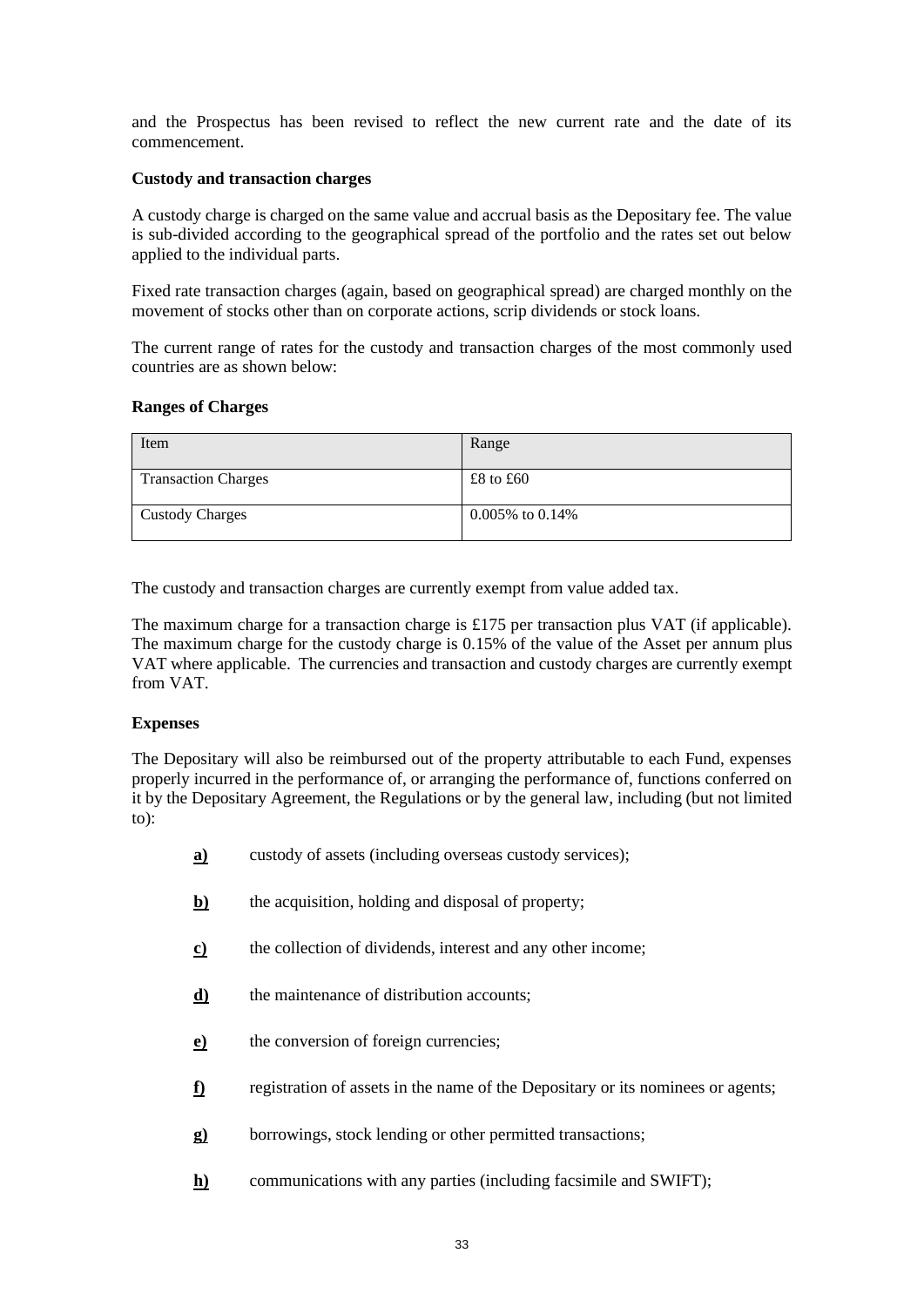- **i)** taxation matters;
- **j)** insurance matters;
- **k)** dealing in derivatives; and
- **l)** the Depositary's report as set out in annual reports of the Company.

# **Ranges of Charges**

The amount or rate of any of the Depositary's fees and charges referred to above shall (unless otherwise stated) be determined by reference to the scale or tariff or other basis from time to time agreed between the ACD and the Depositary and notified to the ACD by the Depositary.

The Depositary shall be entitled to recover its fees, charges and expenses when the relevant transaction or other dealing is effected or relevant service is provided or as may otherwise be agreed between the Depositary and the Company or the ACD.

On a winding up of the Company, the termination of a Fund or the redemption of a class of shares, the Depositary will be entitled to its pro rata fees, charges and expenses to the date of the commencement of the winding up the termination or the redemption (as appropriate) and any additional expenses necessarily realised in settling or receiving any outstanding obligations. No compensation for loss of office is provided for in the Depositary Agreement.

Any VAT on any fees, charges or expenses payable to the Depositary will be added to such fees, charges or expenses.

# **Allocation of Expenses**

Any fees, liabilities, expenses, costs or charges not attributable to a particular Fund will generally be allocated between the Funds pro rata to net asset value of the Funds. However, the ACD has the discretion to allocate these fees and expenses in a manner which is fair to the Shareholders generally. In each such case such expenses and disbursements may also be payable if incurred by any person (including the ACD or an associate or nominee of the Depositary or of the ACD) who has had the relevant duty delegated to it pursuant to the Regulations by the Depositary.

# <span id="page-33-0"></span>24. **OTHER PAYMENTS OF THE COMPANY**

The following expenses (being the actual amounts incurred) may also be payable by the Company out of its assets at the discretion of the ACD:

- a) broker's commissions (where permitted under the FCA Handbook), fiscal charges and other disbursements which are necessarily incurred in effecting transactions for the Funds and normally shown on contract notes, confirmation notes and difference accounts as appropriate;
- b) interest on and other charges relating to permitted borrowings;
- c) taxation and other duties payable by the Company;
- d) any costs incurred in amending the Instrument of Incorporation including the removal of obsolete provisions;
- e) any costs incurred in respect of any other meeting of shareholders convened on a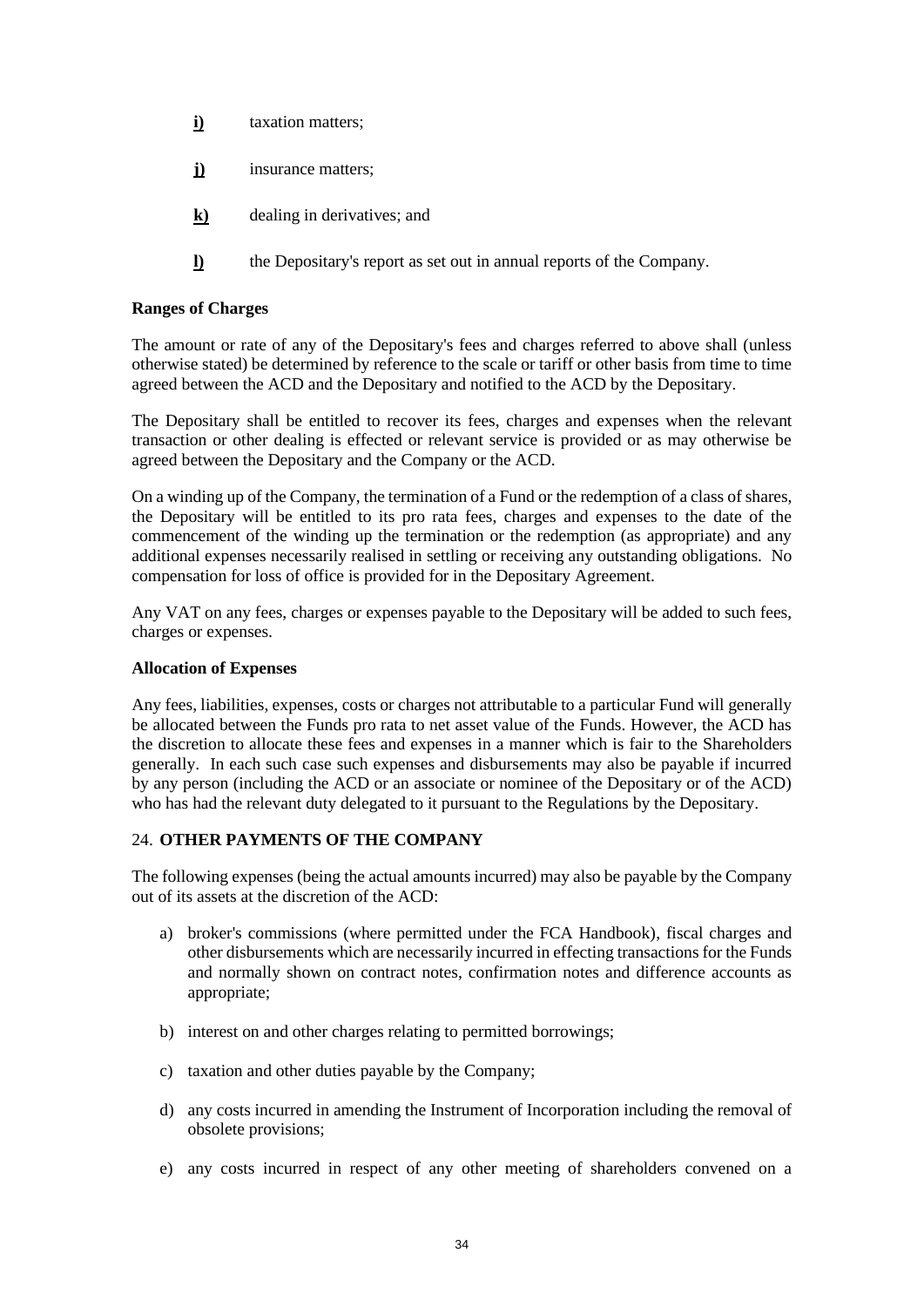requisition by holders not including the ACD or an associate of the ACD;

- f) any fees in relation to a unitisation, amalgamation or reconstruction where the property of a body corporate (such as an investment company) or of another collective investment scheme is transferred to the Company in consideration of the issue of shares in the Company to shareholders in that body corporate or to participation in that other scheme, any liability arising after the transfer which, had it arisen before the transfer, could properly have been paid out of that other property provided that the ACD is of the opinion that proper provision was made for meeting such liabilities as were known or could reasonably have been anticipated at the time of the transfer;
- g) any audit fee and any proper expenses of the auditor;
- h) any fee and any proper expenses of any professional advisers retained by the Company or by the ACD in relation to the Company or any Fund;
- i) the cost of preparing, printing and distributing literature required or necessary for the purpose of complying with the Regulations or any other laws or regulation (excluding the cost of dissemination of the Key Investor Information Document or equivalent successor document);
- j) any costs of printing and distributing annual, half yearly and quarterly reports and any other reports information provided for shareholders;
- k) any costs of listing the prices of the Funds in publication and information services selected by the ACD including the Financial Times;
- l) any costs of establishing the Company;
- m) any costs of authorising new Funds of the Company after its initial establishment;
- n) any fees and expenses in respect of establishing and maintaining the register of shareholders and any sub-register of shareholders as detailed in "Expenses" section of this Prospectus;
- o) any costs incurred in producing and despatching any payment made by the Company;
- p) any costs incurred in taking out and maintaining an insurance policy in relation to the Company;
- q) the periodic fees of the FCA together with any corresponding periodic fees of any regulatory authority in a country or territory outside the United Kingdom in which shares in the Company are or may be marketed;
- r) any expense incurred in relation to company secretarial duties including the cost of maintenance of minute books and other documentation required to be maintained by the Company;
- s) any costs associated with the admission of shares to listings on any stock exchange and with the maintenance of that listing (including, for the avoidance of doubt, the fees levied by the exchange in question as a condition of the admission to listing of the shares and the periodic renewal of that listing), any offer of shares, including the preparation and printing of any prospectus and the creation, conversion and cancellation of shares associated with such prospectus;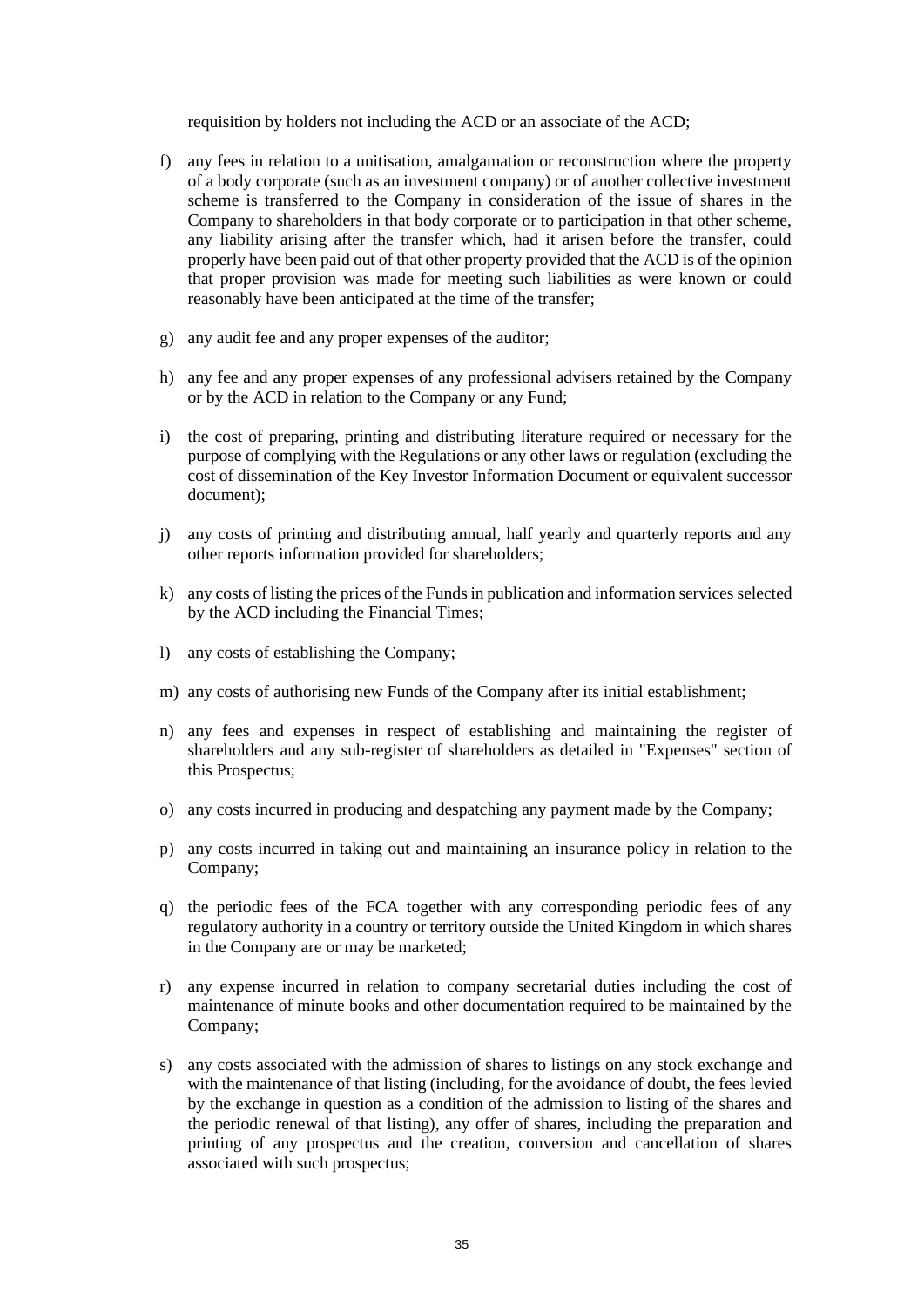- t) any expense incurred with respect to the publication and circulation of details of the Net Asset Value of the Funds;
- u) expenses incurred acquiring or disposing of investments;
- v) the fees, expenses and other operational costs incurred arising from the ACD's use of efficient portfolio management techniques (as described in Appendix 2); and
- w) any amount payable to the Company under any indemnity provisions provided for in the Instrument of Incorporation or any agreement to which the Company is party.

VAT on any fees, charges or expenses will be added to such fees, charges or expenses and will be payable by the Company.

# <span id="page-35-0"></span>25. **TAXATION**

#### *General*

*The taxation of both the Company and its shareholders is subject to the fiscal law and practice of the UK and of the jurisdictions in which shareholders are resident or otherwise subject to tax. The following summary of the anticipated tax treatment in the UK does not constitute legal or tax advice. Prospective investors should consult their own professional advisers on the tax implications of making an investment in the Company, holding or disposing of shares and the receipts of distributions. The following summary is based on the taxation law and practice in force at the date of this prospectus, but prospective investors should be aware that the relevant fiscal rules or their interpretation are subject to change.*

# *The Company*

The UK tax regime applicable to the Company is primarily set out in Chapter 2 of Part 13 Corporation Tax Act 2010 and in the Authorised Investment Funds (Tax) Regulations 2006 (the "**Tax Regulations**").

The Company will be liable to corporation tax on its taxable income, less its expenses of management. Corporation tax will be payable for a financial year at a special rate applicable to OEICs and authorised unit trusts. The Tax Regulations provide that sums appropriated in accordance with the terms of this Prospectus (as amended from time to time) for the remuneration of the ACD will be treated as management expenses.

Like other UK companies, the Company will not be subject to corporation tax on dividends from United Kingdom resident companies. Dividends from other OEICs and authorised unit trusts will be received subject to the corporate streaming rules. The portion of such dividends deemed to represent unfranked income will constitute taxable income of the Company. Where foreign tax has been deducted from income from overseas sources, that tax may in some instances be offset against corporation tax payable by the Company under double taxation relief arrangements.

As an OEIC, the Company will benefit from the exemption from corporation tax on chargeable gains in respect of disposals of its investments. Furthermore OEICs, like unit trusts, benefit from an exemption from corporation tax under Schedule D Case I on trading income derived from futures and option contracts falling within the definition of section 72 Finance Act 1985.

Dependent upon the nature of the income arising within individual Funds, the total amount shown in the distribution accounts of the Company is available for distribution to shareholders in one of two ways:

i. it may be shown as available for distribution as a dividend; or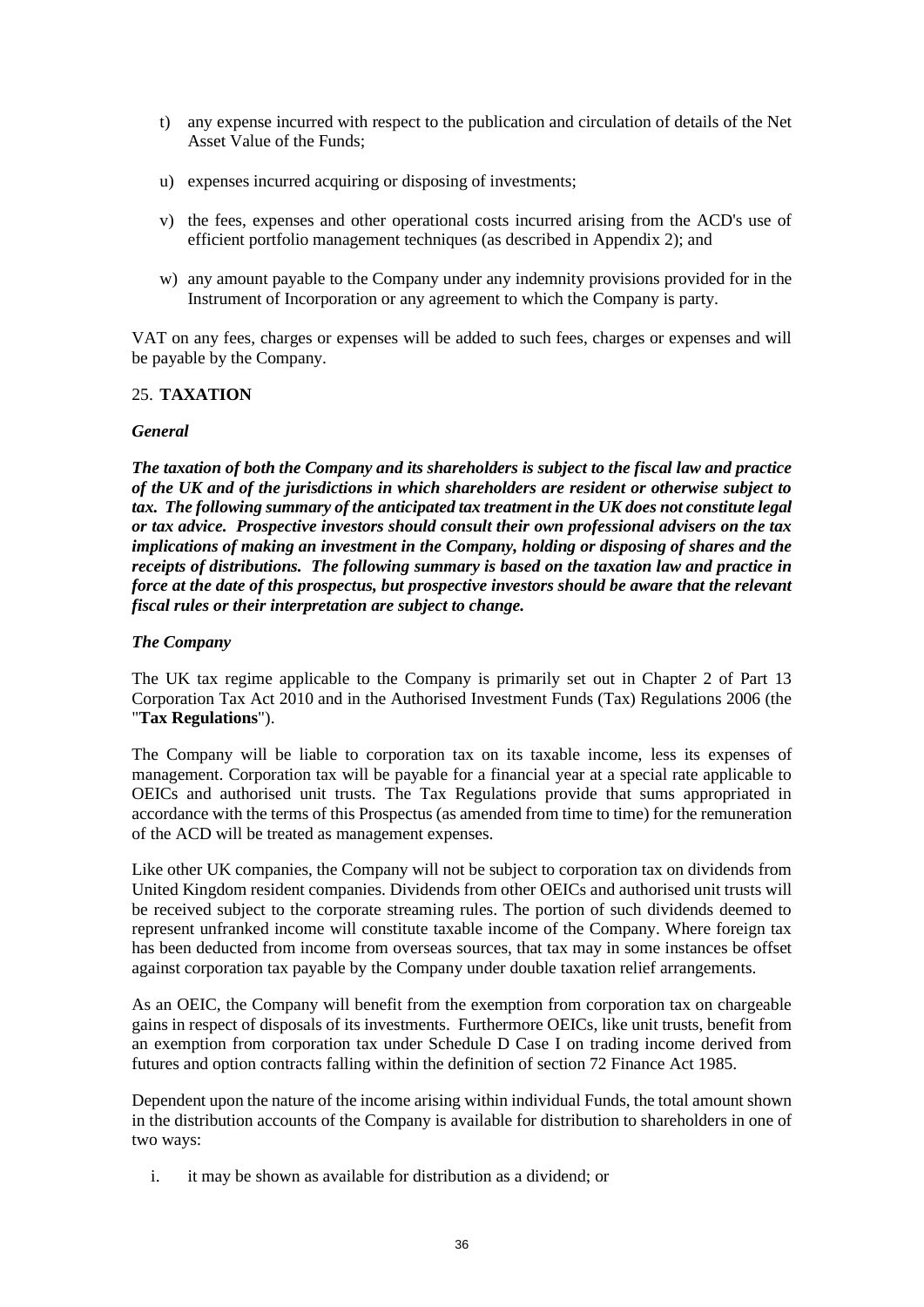ii. it may be shown as available for distribution as yearly interest.

A Fund is regarded as a separate taxable entity in its own right, and the Company as a whole shall not be so regarded. The Tax Regulations provide that where an OEIC has different share classes in respect of capital property, income property or distributions, there shall be no discrimination between owners of shares in respect of different classes of shares, and accordingly it is not possible to make different types of distributions to different classes of shares within the Fund.

# *Shareholders*

The following is a general statement of current UK Revenue law and practice. Such law and practice may alter without prior warning. It does not describe the taxation treatment of shareholders which are subject to specific tax regimes or of persons resident in jurisdictions other than the United Kingdom. Shareholders are advised to consult their professional advisers as to their tax position in all circumstances.

# *Individuals*

The Company will generally make dividend distributions which broadly reflect any income arising from its investments. Dividend distributions by the Company are made without deduction of income tax. The first £2,000 of dividend distributions received by individual investors in any tax year are not subject to income tax. Dividend distributions received in excess of this amount should be reported on the individual investor's Self Assessment Tax Return. For distribution amounts in excess of £2,000 in any tax year, individual investors liable to income tax at the basic rate will have an additional liability to income tax equal to 7.5% of the dividend distribution to the extent that such sum, when treated as the top slice of their income, falls above the threshold for basic rate tax. Higher rate taxpayers will have a further liability to income tax equal to 32.5% of the dividend distribution to the extent that such sum, when treated as the top slice of their income, falls above the threshold for higher rate tax. Additional rate taxpayers will have a further liability to income tax equal to 38.1% of the dividend distribution to the extent that such sum, when treated as the top slice of their income, falls above the threshold for the additional rate of tax.

#### **It is not the ACD's intention to manage the assets attributable to the Funds such that distributions are regarded as interest and tax is withheld.**

An exchange of shares in one Fund for shares in any other Fund will be treated as a disposal and acquisition for capital gains tax purposes. The disposal will be subject to capital gains tax as a disposal in its own right. An exception to this rule applies when two Funds merge with a result that one Fund ceases to exist. Usually, in these circumstances shares in the new Fund will be treated as having been acquired at the same time and for the same amount as the shares in the old fund.

# *Corporate*

Dividend distributions received by corporate shareholders chargeable to UK corporation tax will need to be streamed into 'franked' and 'unfranked' income according to the underlying gross income of the Company.

In broad terms, the portion treated as being 'franked' will be such proportion of the Company's total income (brought into account when determining the distribution for the period in question) which consists of dividend income received which is treated as exempt under Part 9A of CTA 2009. The 'franked' portion will be treated as exempt dividend income when received by a UK resident corporate shareholder (unless the shareholder is treated as a dealer in securities for tax purposes). The 'unfranked' portion will be treated as an annual payment from which income tax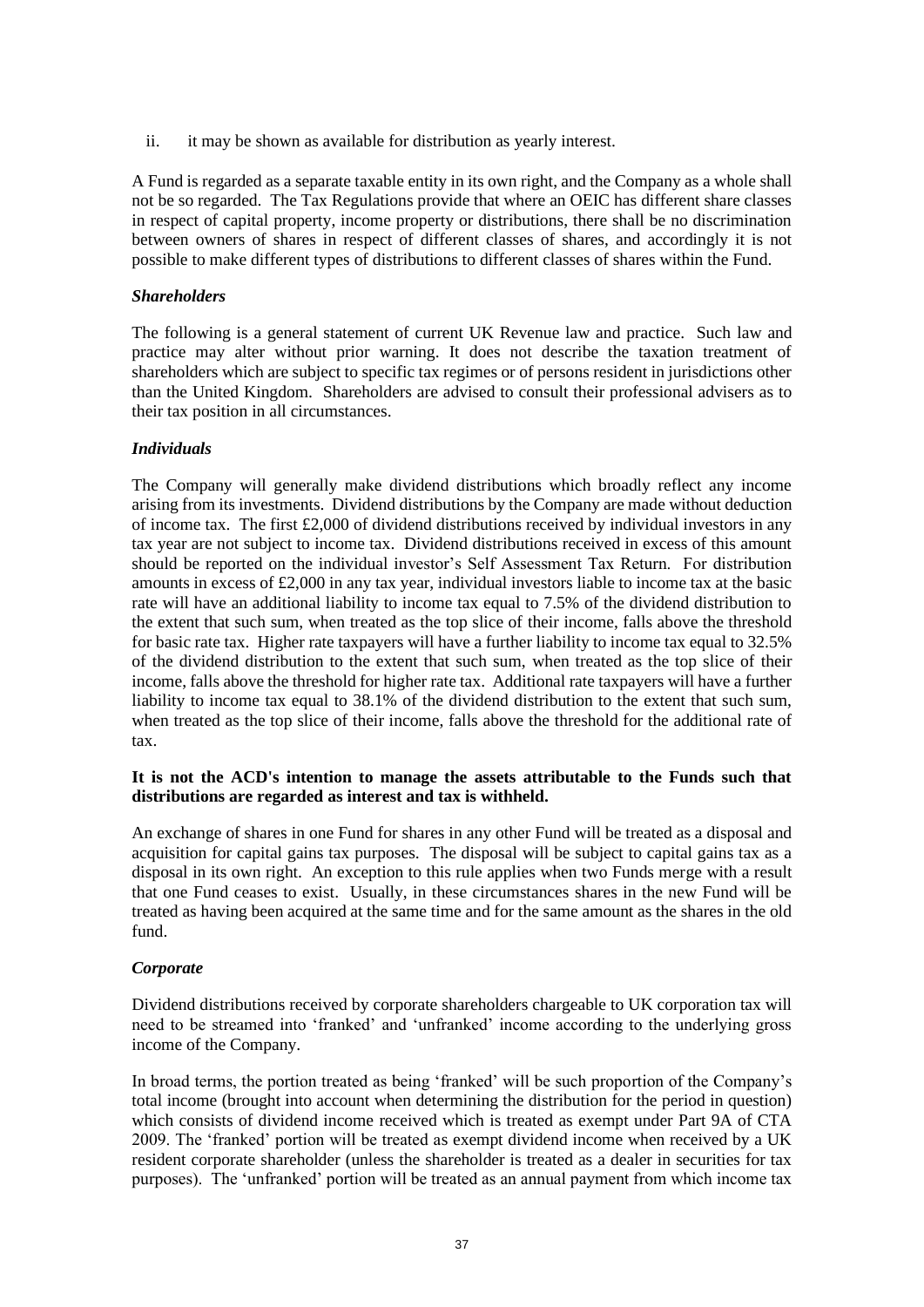at a rate of 20% has been deducted. A UK resident corporate shareholder will, therefore, be subject to corporate tax at the rate applicable to that corporate shareholder but with credit for the income tax deducted. Such shareholders may, therefore, be liable to further tax and any ability to claim repayment of the income tax credit will be limited to the corporate shareholder's share of the Company's liability to corporation tax for the distribution period in question.

# *Capital Gains*

Capital gains made by individual Shareholders who are resident in the UK for tax purposes on the sale, disposal or as a result of any other chargeable event will be tax free if they fall within an individual's annual capital gains exemption. For the tax year 2021/2022, the first £12,300 of an individual's chargeable gains (that is after deduction of allowable losses) from all sources will, therefore, be exempt from capital gains tax. Subject to their personal circumstances, gains in excess of this amount are taxed at 10% for basic rate taxpayers and 20% for higher and additional rate taxpayers.

Capital gains made by Shareholders liable to UK corporation tax will be taxable at the corporation tax rate applicable to that corporate Shareholder after taking account the availability of any indexation relief. The main rate of corporation tax is currently 19%.

# *ISAs*

Shares attributable to the Funds will be eligible for inclusion within a stocks and shares component of an ISA.

#### *General*

In the case of accumulation shares, reinvested income is deemed to have been distributed to the shareholder for the purposes of taxation and a tax voucher will be issued to the shareholder to provide the appropriate details for their returns.

#### <span id="page-37-0"></span>26. **REPORTS AND ACCOUNTS**

The annual accounting period of the Company ends on 31 July.

The annual report of the Company (the "**long report**") will be published within four months of each annual accounting period and half-yearly reports will be published within two months of each interim accounting period. Copies of these long reports are available on our website at [www.ifslfunds.com.](http://www.ifslfunds.com/) Alternatively copies can be obtained free of charge from the ACD at its operating address or by calling 0808 145 2500. These reports may also be inspected at the Depositary's office during normal office hours.

# <span id="page-37-1"></span>27. **ANNUAL GENERAL MEETING**

In accordance with the OEIC Regulations the Company has elected to dispense with the holding of annual general meetings.

#### <span id="page-37-2"></span>28. **VOTING**

Entitlement to receive notice of a particular meeting or adjourned meeting and to vote at such a meeting is determined by reference to those persons who are holders of shares in the Company on the date seven days before the notice is sent ("**the cut-off date**"), but excluding any persons who are known not to be holders at the date of the meeting or other relevant date.

At a meeting of shareholders, on a show of hands every holder who (being an individual) is present in person or by proxy or, if a corporation, is present by a properly authorised representative, has one vote. On a poll votes may be given either personally or by proxy and the voting rights attached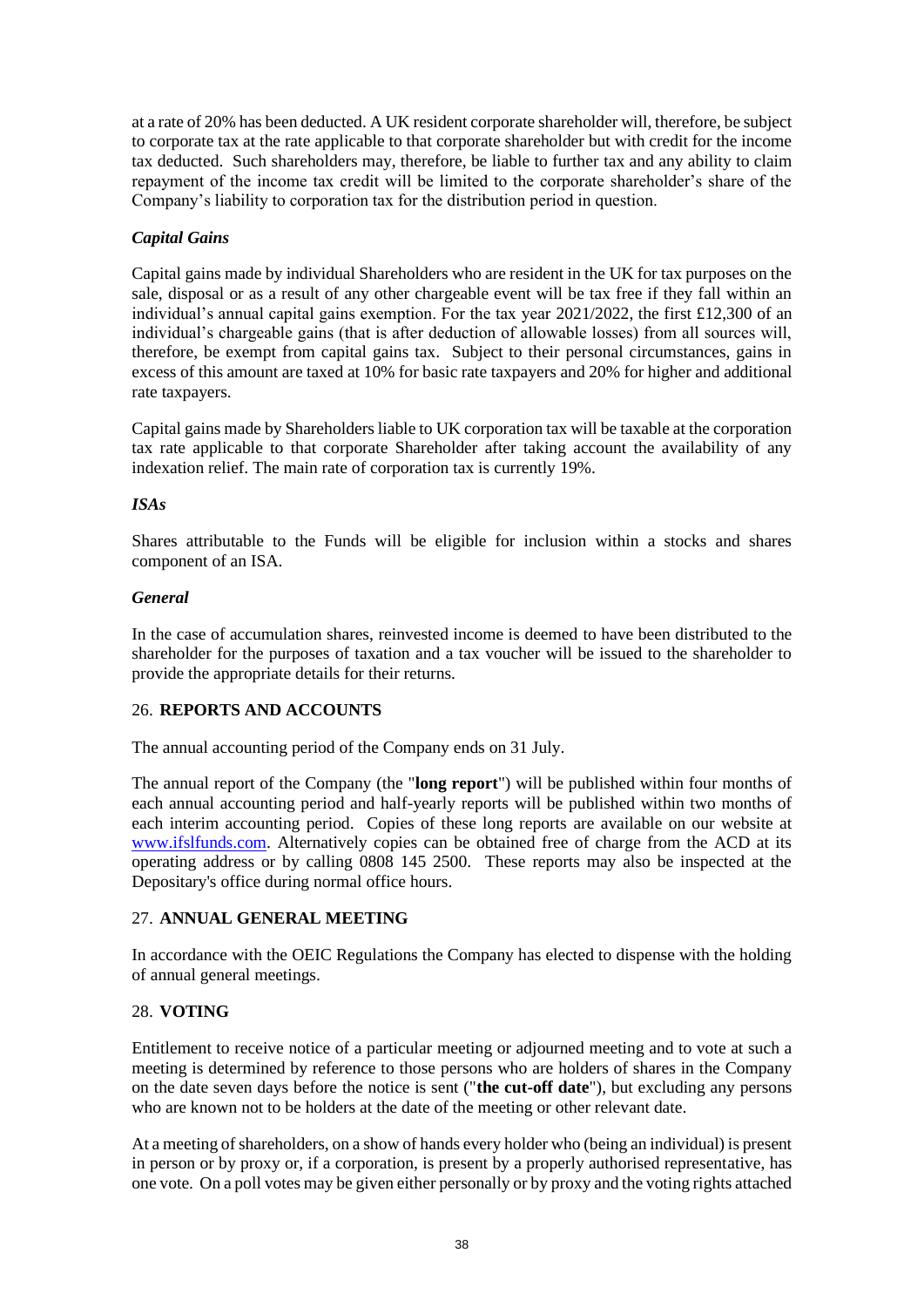to a share are such proportion of the total voting rights attached to all shares in issue as the price of the share bears to the aggregate price of shares in issue on the cut-off date. A holder entitled to more than one vote need not, if they vote, use all their votes or cast all the votes they use in the same way. A vote will be decided on a show of hands unless a poll is (before or on the declaration of the result of the show of hands) demanded by the chairman, by the Depositary or by two shareholders present or by proxy.

An instrument appointing a proxy may be in any usual or common form or in any other form approved by the ACD. It should be in writing under the hand of the appointor or their attorney or, if the appointor is a corporation, either under the common seal, executed as a Deed or under the hand of a duly authorised officer or attorney. A person appointed to act as a proxy need not be a holder.

The quorum at a meeting of holders is two shareholders present in person or by proxy or (in the case of a corporation) by a duly authorised representative. If a quorum is not present within half an hour of the time appointed the meeting will (if requisitioned by shareholders) be dissolved and in any other case will be adjourned. If at such adjourned meeting a quorum is not present within 15 minutes from the appointed time, one person entitled to count in a quorum will be a quorum.

A corporation, being a holder, may by resolution of its directors or other governing body, authorise such person as it thinks fit to act as its representative at any meeting of holders and the person so authorised is entitled to exercise the same powers on behalf of the corporation which they represent as the corporation could exercise if it were an individual holder.

In the case of joint holders the vote of the senior who tenders a vote, whether in person or by proxy, will be accepted to the exclusion of the votes of the other joint holders and for this purpose seniority is determined by the order in which the names stand in the register of holders.

The ACD is entitled to attend any meeting but, except in relation to third party shares, is not entitled to vote or be counted in the quorum and any shares it holds are treated as not being in issue for the purpose of such meeting. An associate of the ACD is entitled to attend any meeting and may be counted in the quorum, but may not vote except in relation to third party shares. For this purpose third party shares are shares held on behalf of or jointly with a person who, if himself the registered shareholder, would be entitled to vote, and from whom the ACD or the associate (as relevant) has received voting instructions.

# *Powers of a Shareholders' Meeting*

The ACD must, by way of an extraordinary resolution (i.e. a resolution notified and proposed as such and passed by a majority of not less than three-quarters of the votes validly cast), obtain prior approval from the shareholders (or, where applicable, class of shareholders) for any proposed change to the Company or any of its Funds which, in accordance with COLL, is a fundamental change. Such a fundamental change is likely to include:

- certain changes to the investment objective and policy of the Funds;
- the removal of the ACD; or
- any proposal for a scheme of arrangement.

Other provisions of the Company's Instrument of Incorporation and the Prospectus may be changed by the ACD without the sanction of a shareholders' meeting in accordance with the COLL.

# *Class Rights*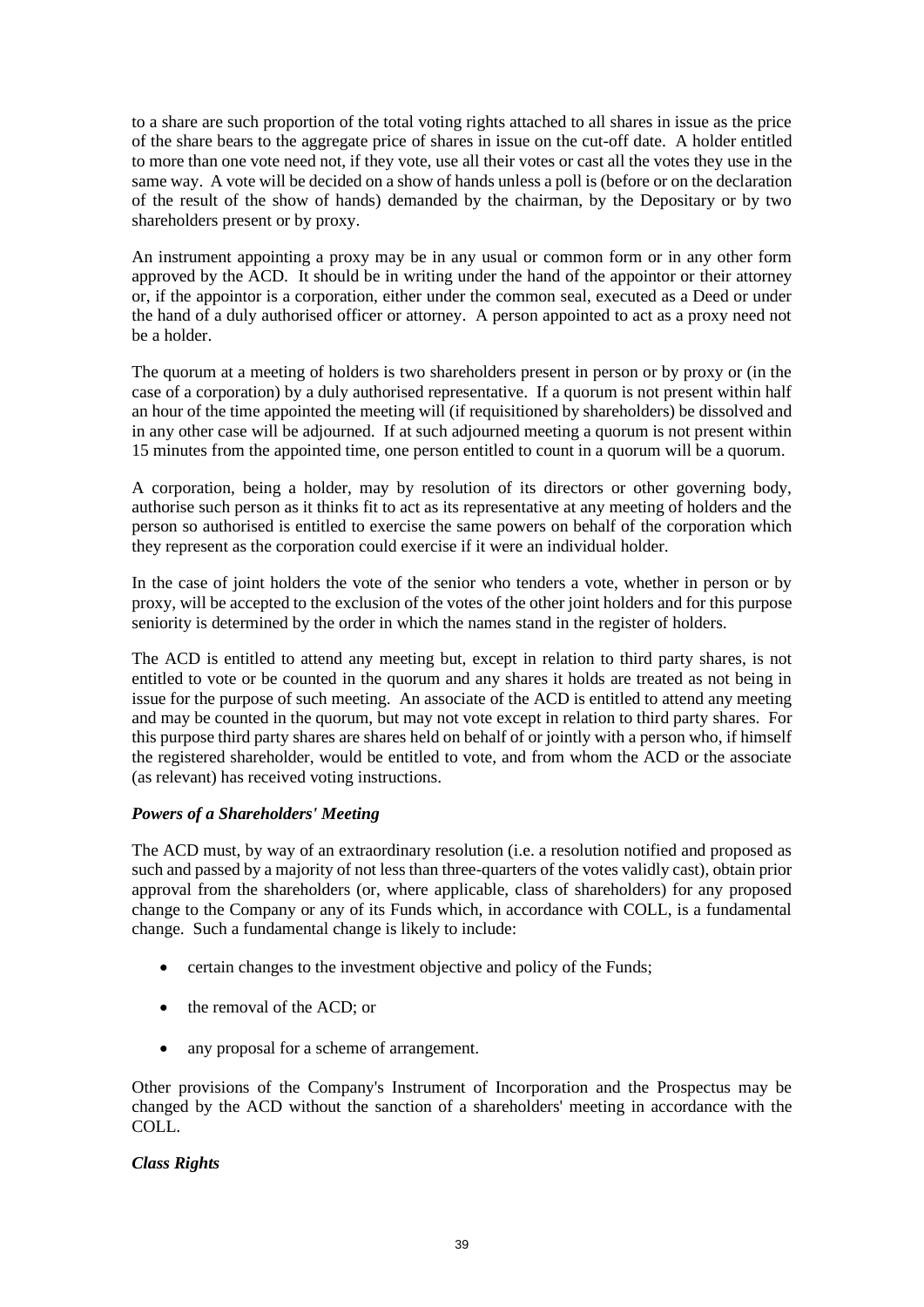Fundamental changes to the rights attaching to a class of shares may only be varied with the sanction of an extraordinary resolution passed at a class meeting of the holders of the classes concerned. The provisions about notice and conduct of meetings summarised above will apply, with the necessary alterations, to class meetings.

# <span id="page-39-0"></span>29. **INVESTMENT AND BORROWING POWERS**

The Company may exercise, in respect of each of the Funds, the full authority and powers permitted by COLL applicable to a UCITS Scheme. However, this is subject to the applicable investment limits and restrictions set out in COLL, the Company's Instrument of Incorporation, this Prospectus and the Funds' investment objective and policy.

Save for any investment acquired for the purposes of hedging (referred to in more detail below), the property of a Fund may not include any investment to which a liability (whether actual or contingent) is attached unless the maximum amount of such liability is ascertained at the time when such investment is acquired for the account of a Fund.

In accordance with the investment policy of the Funds, the Funds shall primarily invest in transferable securities (described further below). The capital property attributable to the Funds is required to consist of such investments although investment in other asset classes is permitted as set out in COLL as it applies to UCITS Schemes and as set out below. Therefore, the capital property attributed to the Funds may at any time consist of transferable securities or a mixture of such assets as well as investments of other asset classes as set out below.

# *Collective investment schemes*

# *General fund rules*

The Funds must not invest in units or shares of a collective investment scheme (the "**second scheme**") unless the second scheme satisfies the conditions referred to below and provided that no more than 30% of the value of the scheme property attributed to the Funds is invested in second schemes within categories (b) to (e) below.

The second scheme must fall within one of the following categories:

- a. A scheme which satisfies the conditions necessary for it to enjoy the rights conferred by the UCITS Directive;
- b. A scheme which is recognised under the provisions of section 270 of the Financial Services and Markets Act 2000 (schemes authorised in designated countries or territories);
- c. A scheme which is authorised as a non-UCITS retail scheme (as defined in COLL) and in respect of which the requirements of article 19(1)(e) of the UCITS Directive are met;
- d. A scheme which is authorised in another EEA State (and in respect of which the requirements of article 19(1)(e) of the UCITS Directive are met);
- e. A scheme which is authorised by the competent authority of an OECD member country (other than another EEA State) which has:
	- i. signed the IOSCO Multilateral Memorandum of Understanding; and
	- ii. approved the scheme's management company, rules and depositary/custody arrangements.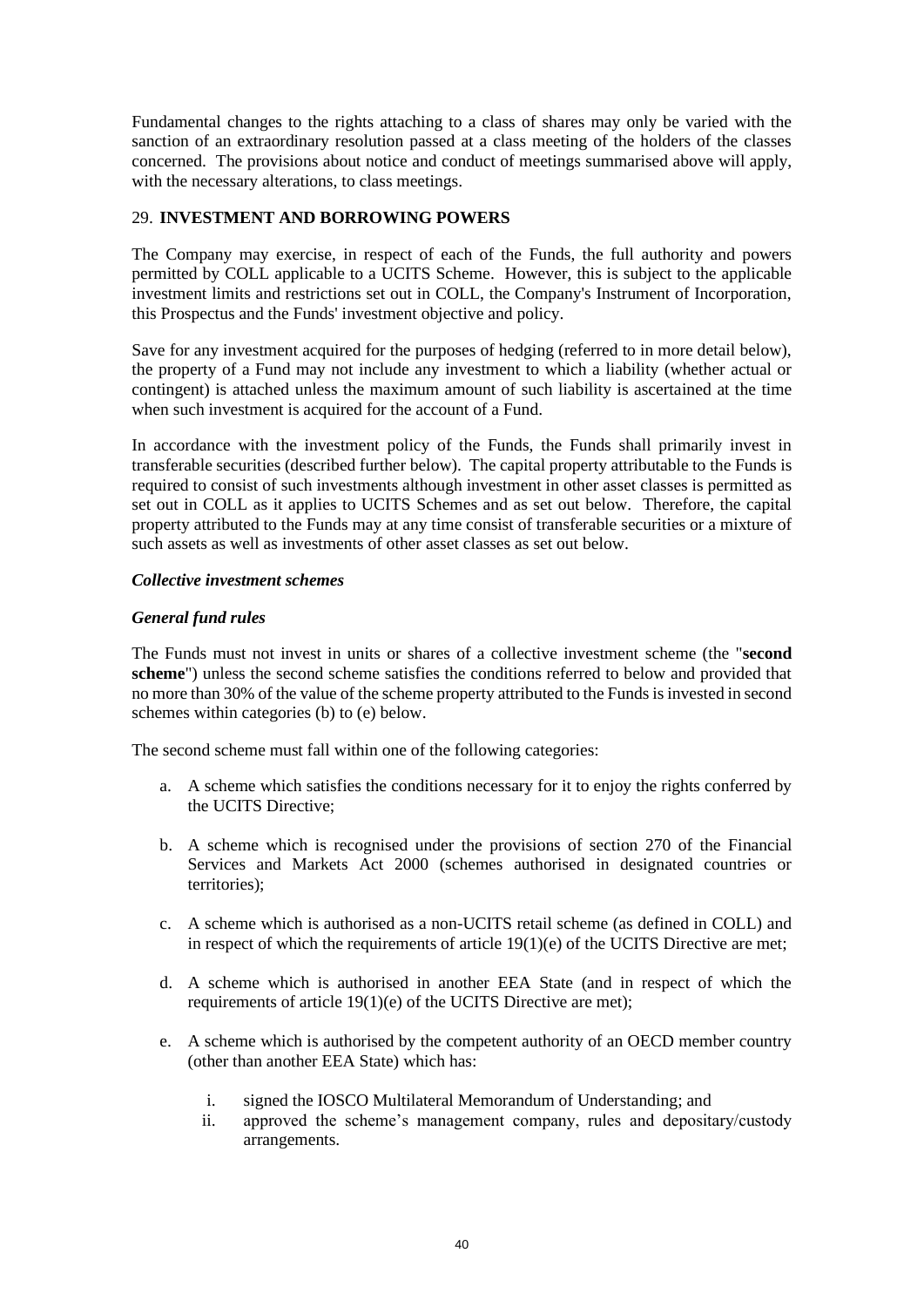The second scheme must comply, where relevant, with those COLL provisions regarding investment in other group schemes and associated schemes (referred to below).

The second scheme must have terms which prohibit more than 10% in value of the scheme property consisting of units in collective investment schemes.

# *Fund specific*

No more than 10% of the scheme property attributable to the Funds named below may consist of units in collective investment schemes:

- IFSL Marlborough Far East Growth Fund;
- IFSL Marlborough Multi-Cap Income Fund: and
- IFSL Marlborough Nano-Cap Growth Fund

Not more than 10% in value of the property of the Funds in this prospectus may consist of units or shares in any one collective investment scheme.

The Company may invest in shares or units of collective investment schemes which are managed or operated by (or, in the case of companies incorporated under the OEIC Regulations, have as their authorised corporate director) the ACD or an associate of the ACD. However, if the Company invests in units in another collective investment scheme managed or operated by the ACD or by an associate of the ACD, the ACD must pay into the property of the Company before the close of the business on the fourth Business Day after the agreement to invest or dispose of units:

- a) on investment if the ACD pays more for the units issued to it than the then prevailing creation price, the full amount of the difference or, if this is not known, the maximum permitted amount of any charge which may be made by the issuer on the issue of the units; and
- b) on a disposal any amount charged by the issuer on the redemption of such units.

The ACD intends to negotiate with fund managers a waiver or significant reduction of any initial charges which may be payable by the Company on investment in a collective investment scheme. The ACD does not intend to invest in any collective investment schemes in respect of which the net initial charge exceeds 5% of the issue price of shares or units in such schemes.

The ACD does not intend to invest in any collective investment scheme in respect of which the annual management charge exceeds 1.75% of the net asset value of such fund.

#### *Transferable securities*

Up to 100% of the scheme property attributable to the Company may consist of transferable securities which meet the following criteria:

• the potential loss which the Fund may incur with respect to the holding the transferable security is limited to the amount paid for it;

its liquidity does not compromise the ability of the ACD to comply with its obligation to redeem units at the request of any qualifying shareholder;

• reliable valuation is available for the transferable securities as follows: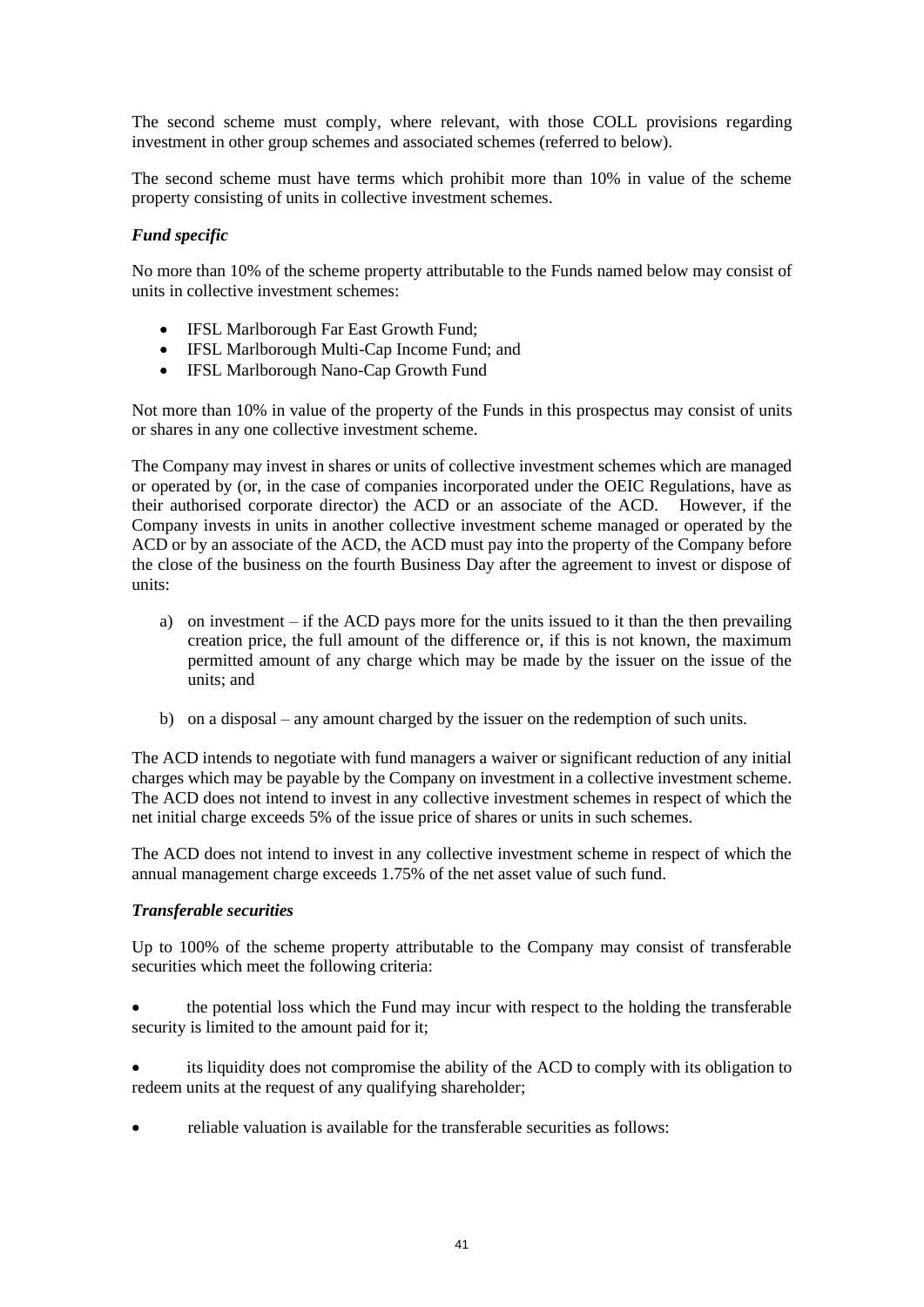a) in the case of a transferable security admitted to or dealt in on an eligible market, where there are accurate, reliable and regular prices which are either market prices or prices made available by valuation systems independent from issuers;

b) in the case of a transferable security not admitted to or dealt in on an eligible market, where there is a valuation on a periodic basis which is derived from information from the issuer of the transferable security or from competent independent research;

appropriate information is available for the transferable security as follows:

a) in the case of a transferable security admitted to or dealt in on an eligible market, where there is regular, accurate and comprehensive information available to the market on the transferable security or, where relevant, on the portfolio of the transferable security;

b) in the case of a transferable security not admitted to or dealt ion on an eligible market, where there is regular and accurate information available to the ACD on the transferable security or, where relevant, on the portfolio of the transferable security;

- it is negotiable; and
- its risks are adequately captured by the risk management process of the ACD.

Unless there is information available to the ACD that would lead to a different determination, a transferable security which is admitted to or dealt in on an eligible market shall be presumed not to compromise the ability of the ACD to comply with its obligation to redeem shares at the request of any qualifying shareholder; and to be negotiable.

# *Closed End Funds Constituting Transferable Securities*

A unit in a closed end fund shall be taken to be a transferable security for the purposes of investment by the Fund, provided it fulfils the criteria for transferable securities set out above, and either:

- Where the closed end fund is constituted as an investment company or a unit trust:
	- a) It is subject to corporate governance mechanisms applied to companies; and

b) Where another person carries out asset management activity on its behalf, that person is subject to national regulation for the purpose of investor protection; or

Where the closed end fund is constituted under the law of contract:

a) It is subject to corporate governance mechanisms equivalent to those applied to companies; and

b) It is managed by a person who is subject to national regulation for the purpose of investor protection.

Not more than 5% in value of the scheme property attributable to the Funds may consist of transferable securities or money market instrument (referred to below) issued by any single body. This limit may be raised to 10% in respect of up to 40% in value of the scheme property attributable to the Funds.

Not more than 20% in value of the scheme property attributable to the Funds is to consist of transferable securities issued by the same group.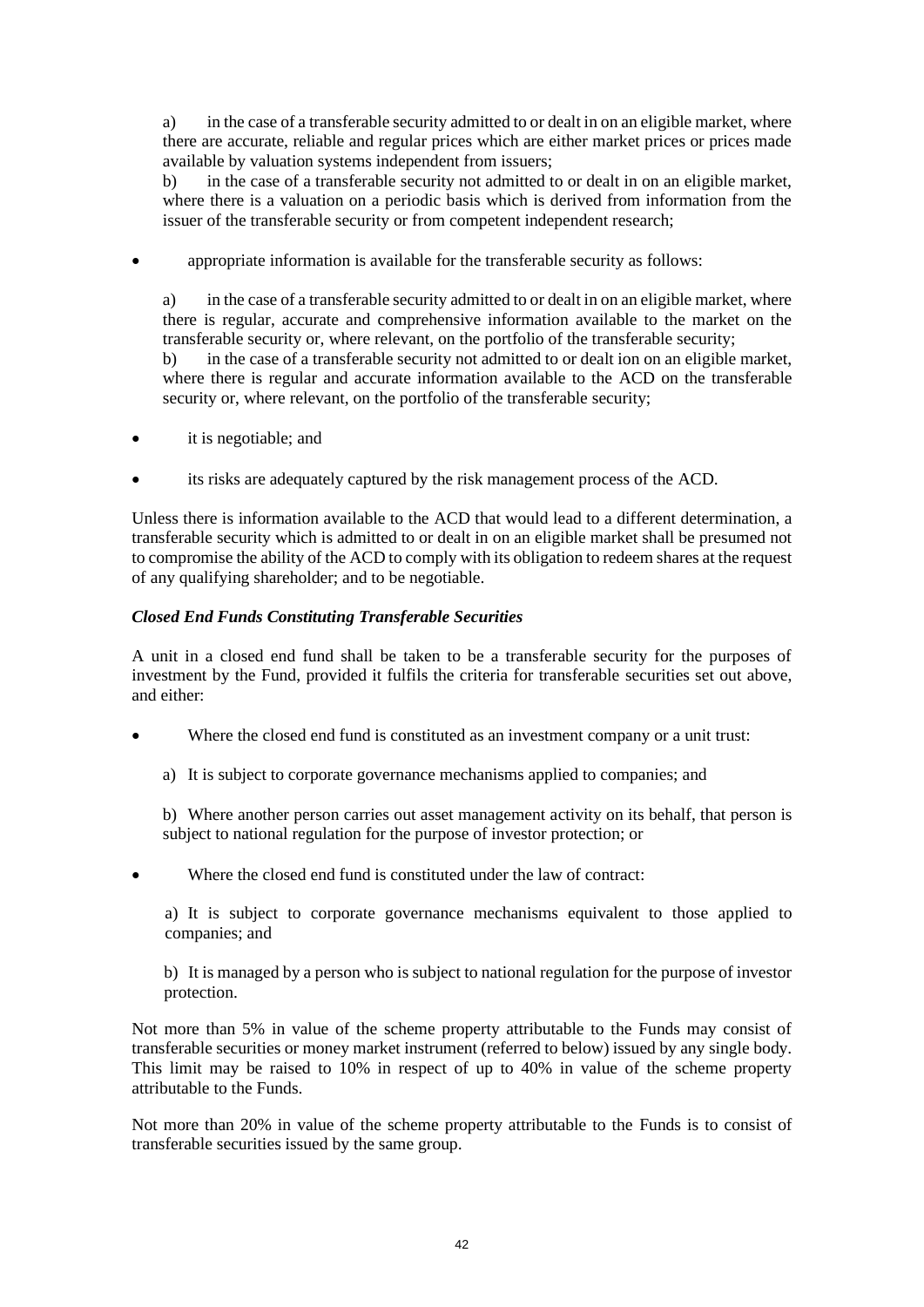Not more than 5% in value of the scheme property attributable to the Funds may consist of warrants. Warrants may only be held if it is reasonably foreseeable that the exercise of the rights conferred by the warrants will not contravene COLL. Securities on which any sum is unpaid may be held provided that it is reasonably foreseeable that the amount of any existing and potential call for any sum unpaid could be paid by the Funds at any time when the payment is required without contravening COLL.

# *Cash and near cash*

Up to 100% of the scheme property attributable to the Funds may consist of cash or near cash to enable:

- a) the pursuit of the Funds' investment objectives;
- b) the redemption of shares; or
- c) the efficient management of a Fund in accordance with its objectives or any other purposes which may reasonably be regarded as ancillary to the objectives of the Fund.

The ACD does not anticipate the Funds consisting of more than 50% of cash or near cash at any one time. Liquidity may be at the upper end of, or even exceed this range under certain circumstances such as where large market movements and/or an exceptional number of redemptions are anticipated or the Funds is in receipt of large cash sums upon the creation of shares or realisation of investments.

Cash forming part of the property of the Funds may be placed in any current or deposit account with the Depositary, the ACD or any investment adviser or any associate of any of them provided it is an eligible institution or approved bank and the arrangements are at least as favourable to the Fund concerned as would be those of any comparable arrangements effected on normal commercial terms negotiated at arm's length between two independent parties.

#### *Government and public securities*

Up to 100% of the scheme property attributable to the Funds may consist of government and public securities provided no more than 35% in value of the scheme property attributable to the Funds is invested in such securities issued by any one body. There is no limit on the amount which may be invested in such securities or in any one issue.

#### *Money Market Instruments*

Up to 100% of the scheme property attributable to the Funds may consist of money market instruments which are normally dealt in on the money market, are liquid and whose value can be accurately determined at any time, being an 'approved money market instrument' in accordance with the rules in COLL.

A money market instrument that is normally dealt in on the money market and is admitted to or dealt in on an eligible market shall be presumed to be liquid and have a value which can be accurately determined at any time unless there is information available to the ACD that would lead to a different determination.

The Funds may invest in an approved money market instrument if it is:

a) issued or guaranteed by a central authority of the United Kingdom or an EEA state or if the EEA state is a federal state, one of the members making up the federation, a regional or local authority of the United Kingdom or a EEA State, the Bank of England, the European Central Bank or a central bank of an EEA State, the European Union or the European Investment Bank, a non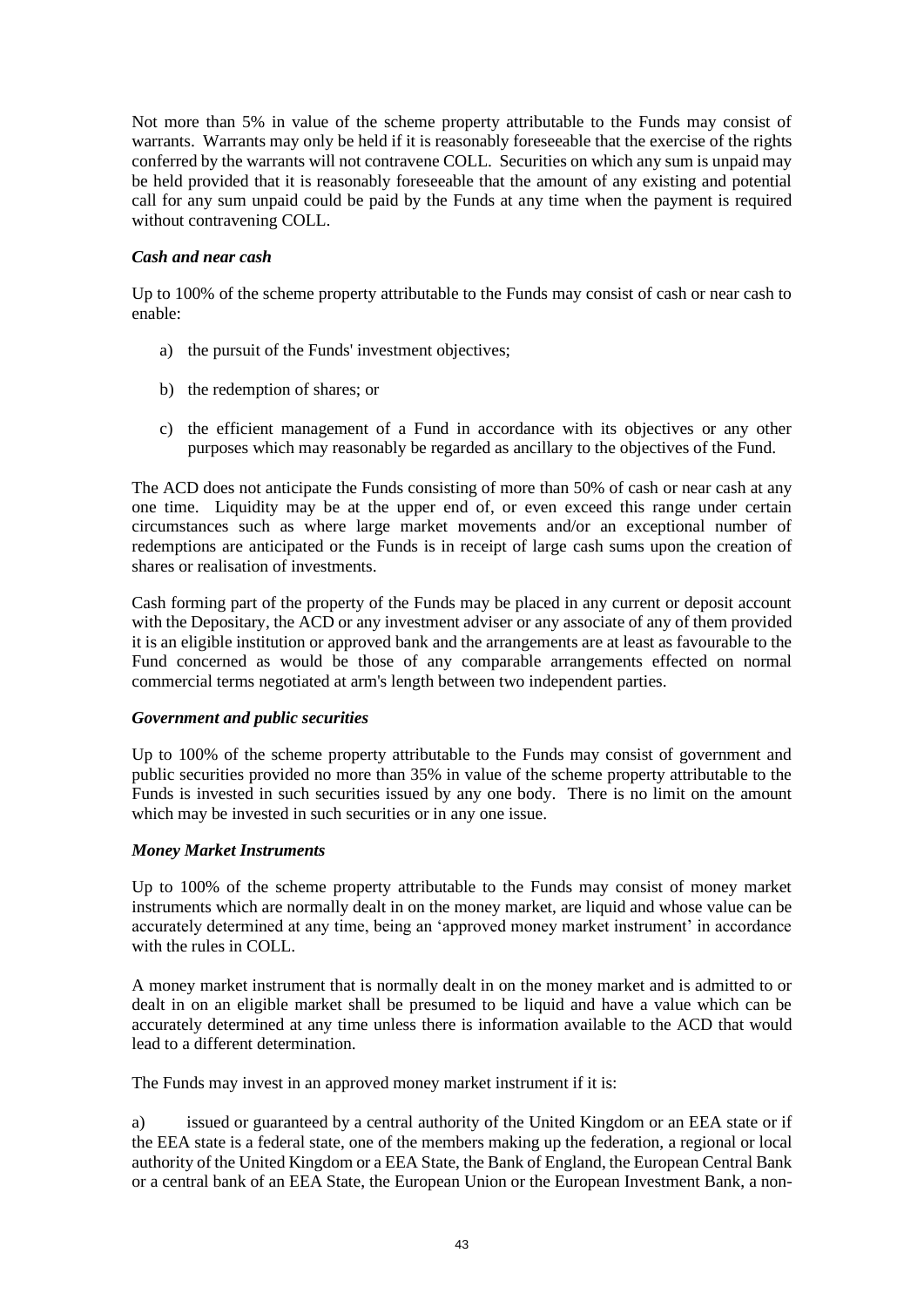EEA State or, in the case of a federal state one of the members making up the federation, or by a public international body to which the United Kingdom or one or more EEA States belong; or

b) an establishment subject to prudential supervision in accordance with criteria defined by UK or EU law or an establishment which is subject to and complies with prudential rules governed by the FCA to be at least as stringent as those laid down by  $\hat{UK}$  or EU law; or issued by a body, any securities of which are dealt in on an eligible market.

#### *Money-market instruments with a regulated issuer*

In addition to instruments admitted to or dealt in on an eligible market, the Funds may invest in an approved money market instrument provided it fulfils the requirements in COLL governing regulated issuers of money market instruments such that the issue or the issuer is regulated for the purpose of protecting investors and savings and the instrument is issued or guaranteed, in accordance with COLL.

The Funds may also with the express consent of the FCA invest in an approved money market instrument provided:

a) the issue or issuer is itself regulated for the purpose of protecting investors and savings in accordance with COLL;

b) investment in that instrument is subject to investor protection equivalent to that provided by instruments which satisfy the requirements of COLL  $5.2.10BR(1)(a)$ , (b) or (c); and

c) the issuer is a company whose capital and reserves amount to at least EUR 10 million and which presents and publishes its annual accounts in accordance with Directive 2013/34/EU, is an entity which, within a group of companies which includes one or several listed companies, is dedicated to the financing of the group or is an entity which is dedicated to the financing of securitisation vehicles (as defined is COLL) which benefit from a banking liquidity line (as defined is COLL).

Transferable securities and approved money market instruments held within the Funds must be:

a) admitted to or dealt in on an eligible market which is a regulated market; or

b) dealt in on an eligible market which is a market in an EEA state which is regulated, operates regularly and is open to the public; or

c) admitted to or dealt in on a market which the ACD, after consultation with and notification to the Depositary decides that market is appropriate for the investment of, or dealing in, the scheme property, is listed in the Prospectus and the Depositary has taken reasonable care to determine that adequate custody arrangements can be provided for and all reasonable steps have been taken by the ACD in deciding whether that market is eligible; or

d) recently issued transferable securities provided that the terms of the issue include an undertaking that application will be made to be admitted to be an eligible market, and such admission is secured within a year of issue.

The Funds may invest no more than 10% of the scheme property in transferable securities and money market instruments other than those referred to in (a) to (d) above.

#### *Derivatives: general*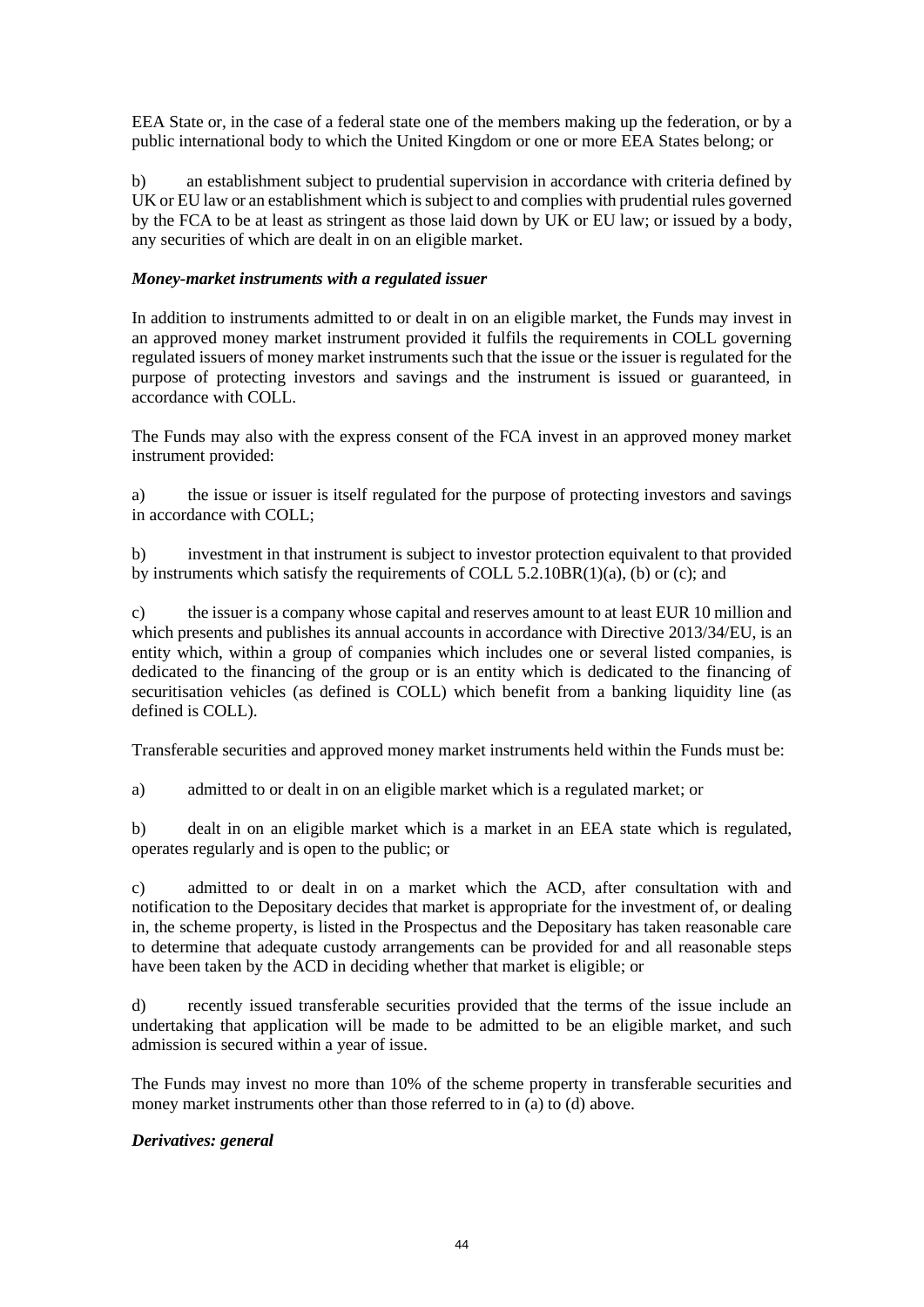Where a Fund invests in derivatives, the exposure to the underlying assets must not exceed the limits set out in the COLL Sourcebook in relation to COLL 5.2.11R (Spread: General) and COLL 5.2.12R (Spread: government and public securities) except for index based derivatives where the rules below apply.

Where a transferable security or approved money-market instrument embeds a derivative, this must be taken into account for the purposes of complying with this section.

A transferable security or approved money-market instrument will embed a derivative if it contains a component which fulfils the following criteria:

- a) by virtue of that component some or all of the cash flows that otherwise would be required by the transferable security or approved money market instrument which functions as host contract can be modified according to a specified interest rate, financial instrument price, foreign exchange rate, index of prices or rates, credit rating or credit index or other variable, and therefore vary in a way similar to a stand-alone derivative;
- b) its economic characteristics and risks are not closely related to the economic characteristics and risks of the host contract; and
- c) it has a significant impact on the risk profile and pricing of the transferable security or approved money-market instrument.

A transferable security or an approved money-market instrument does not embed a derivative where it contains a component which is contractually transferable independently of the transferable security or the approved money-market instrument. That component shall be deemed to be a separate instrument.

Where the Company invests in an index based derivative, provided the relevant index falls within COLL 5.2.33R (Financial Indices underlying derivatives), the underlying constituents of the index do not have to be taken into account for the purposes of COLL 5.2.11R and COLL 5.2.12R.

#### *Efficient portfolio management*

The scheme property attributable to the Funds may consist of derivatives or forward transactions for the purposes of efficient portfolio management ("**EPM**") including hedging. The ACD does not anticipate the intended use of derivatives and forward transactions to have any detrimental effect on the overall risk profile of the Funds.

Permitted EPM transactions (excluding stocklending transaction) are transactions in derivatives (i.e. options, futures or contracts for differences) dealt in or traded on approved derivative markets, forward transactions in currencies, off-exchange options or contracts for differences resembling options; or synthetic futures in certain circumstances.

The following requirements must be satisfied when entering into a transaction for hedging purposes, namely:

- the transaction must be economically appropriate:
- the exposure on the transaction must be fully covered; and
- the transaction must be entered into for either of the following specific aims:
	- a) the reduction of risk; or
	- b) the reduction of costs.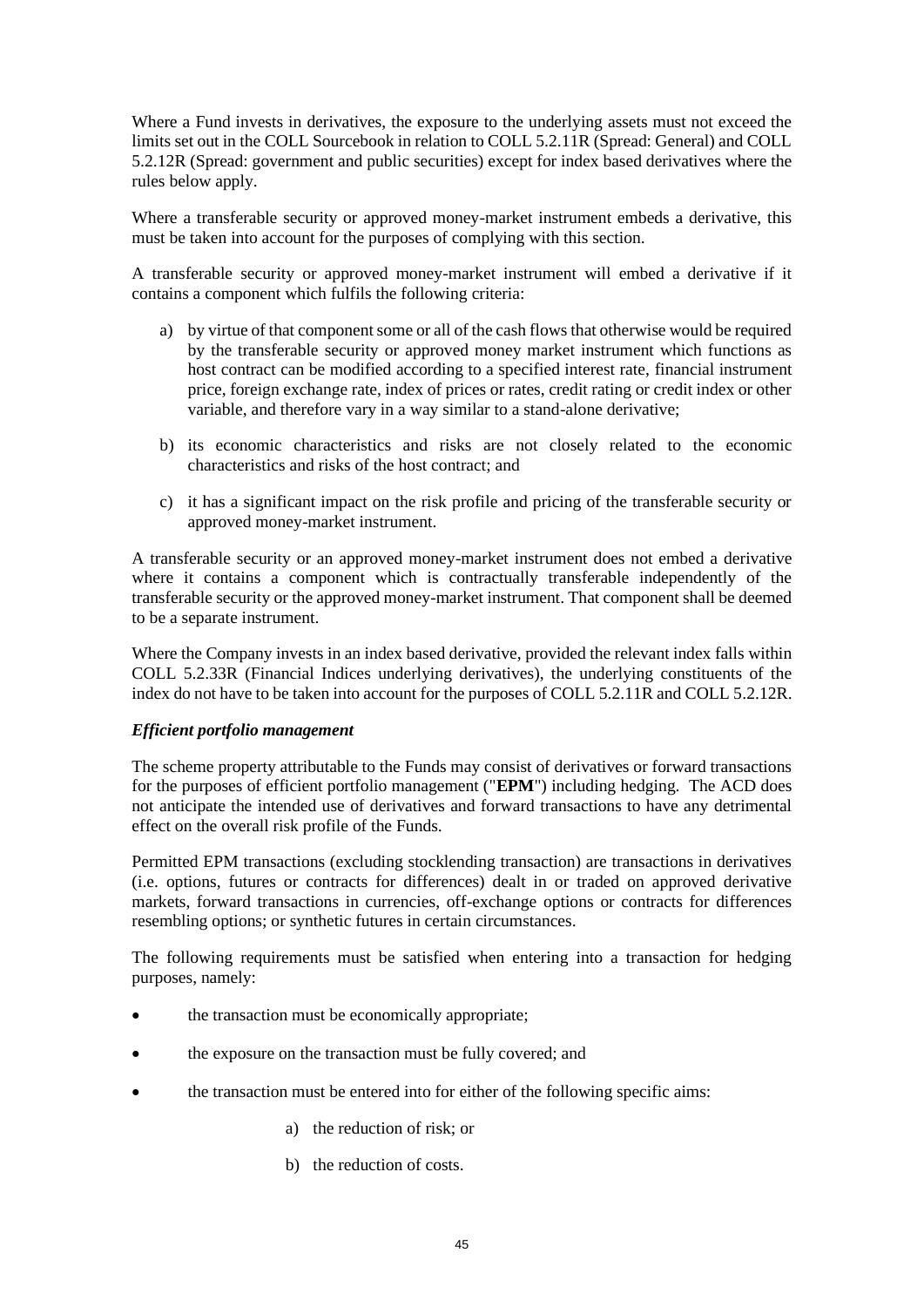A transaction which is regarded as speculative will not be permitted. A list of the current eligible derivatives markets for the Funds is set out in Appendix I. Further derivatives markets may be added to the list following consultation with the Depositary in accordance with COLL.

#### *Permitted transactions (derivatives and forwards)*

Derivatives transactions must either be in an approved derivative (being a derivative which is dealt in on an eligible derivatives market as set out in Appendix 1) or an over the counter derivative with an approved counterparty.

The underlying assets of a transaction in a derivative may only consist of any one or more of the following:

- a) transferable security;
- b) money market instruments;
- c) deposits;
- d) derivatives;
- e) collective investment schemes;
- f) financial indices;
- g) interest rates;
- h) foreign exchange rates; and
- i) currencies.

A transaction in a derivative must not be entered into if the intended effect is to create the potential for an uncovered sale of one or more transferable securities, money market instruments, units in collective investment schemes or derivatives.

Any forwards transaction must be made with an eligible institution or an approved bank in accordance with COLL.

#### *Financial indices underlying derivatives*

The financial indices referred to above are those which satisfy the following criteria:

- a) the index in sufficiently diversified;
- b) the index represents an adequate benchmark for the market to which it refers; and
- c) the index is published in an appropriate manner.

A financial index is sufficiently diversified if:

- a) it is composed in such a way that price movements or trading activities regarding one component do not unduly influence the performance of the whole index;
- b) where it is composed of assets in which a Fund is permitted to invest, its composition is at least diversified in accordance with the requirements with respect to spread and concentration set out in this section; and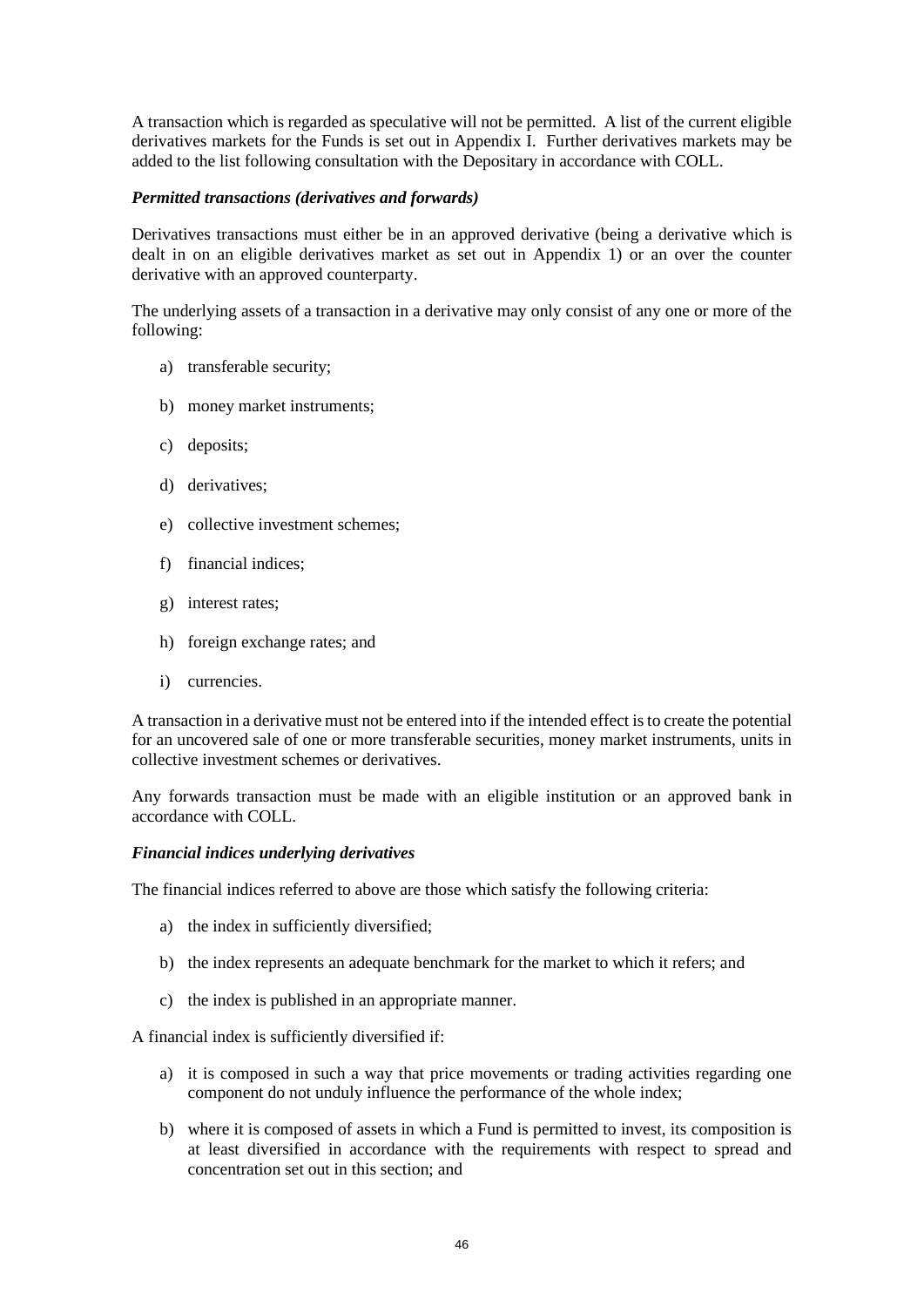c) where it is composed of assets in which a Fund cannot invest, it is diversified in a way which is equivalent to the diversification achieved by the requirements with respect to spread and concentration set out in this section.

A financial index represents an adequate benchmark for the market to which it refers if:

- a) it measures the performance of a representative group of underlyings in a relevant and appropriate way;
- b) it is revised or rebalanced periodically to ensure that it continues to reflect the markets to which it refers, following criteria which are publicly available; and
- c) the underlyings are sufficiently liquid, allowing users to replicate it if necessary.
- a) A financial index is published in an appropriate manner if its publication process relies on sound procedures to collect prices, and calculate and subsequently publish the index value, including pricing procedures for components where a market price is not available; and
- b) material information on matters such as index calculation, rebalancing methodologies, index changes or any operational difficulties in providing timely or accurate information is provided on a wide and timely basis.

Where the composition of underlyings of a transaction in a derivative does not satisfy the requirements for a financial index, the underlyings for that transaction shall where they satisfy the requirements with respect to other underlyings pursuant to COLL 5.2.20R(2), be regarded as a combination of those underlyings.

# *Transactions for the purchase of property*

A derivatives or forward transaction which would or could lead to delivery of property to the Depositary may be entered into only if such property can be held by a Fund and the ACD has taken reasonable care to determine that delivery of the property pursuant to the transaction will not lead to a breach of the relevant provisions in COLL.

Where a transaction is entered into for hedging purposes and relates to the actual or potential acquisition of transferable securities, the ACD must intend that the Funds should invest in such transferable securities within a reasonable time and the ACD must ensure that, unless the position has itself been closed out, that intention is realised within such time.

#### *Requirement to cover sales*

No agreement by or on behalf of a Fund to dispose of property or rights may be made unless the obligation to make the disposal and any other similar obligation could immediately be honoured by the Fund by delivery of property or the assignment (or, in Scotland, assignation) of rights, and the property and rights above are owned by the Fund at the time of the agreement. This requirement does not apply to a deposit.

FCA Guidance states that the requirement above can be met where:

- a) the risks of the underlying financial instrument of a derivative can be appropriately represented by another financial instrument and the underlying financial instrument is highly liquid; or
- b) the ACD or the Depositary has the right to settle the derivative in cash and cover exists within the Scheme Property which falls within one of the following asset classes: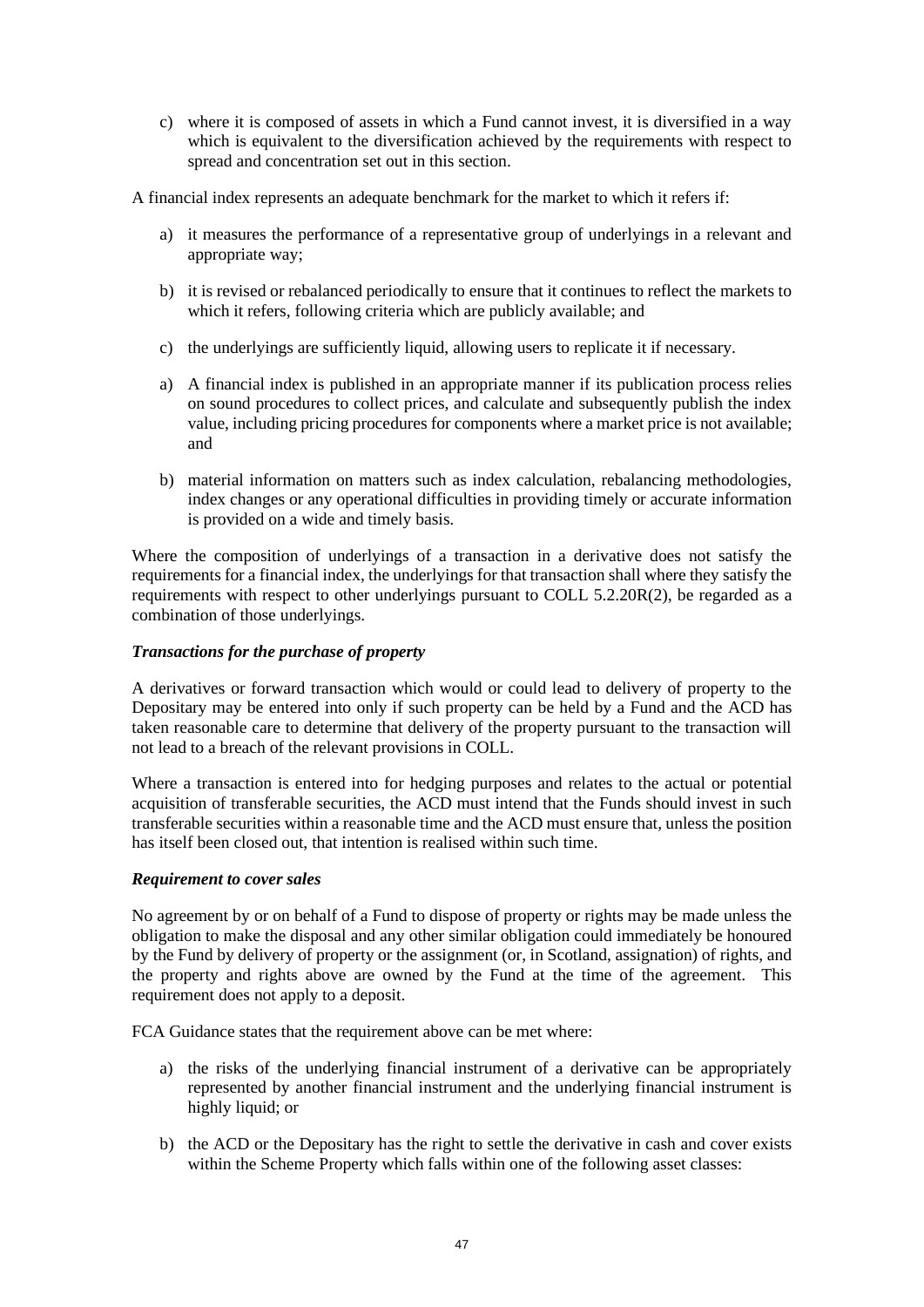- i. cash;
- ii. liquid debt instruments (e.g. government bonds of first credit rating) with appropriate safeguards (in particular, haircuts); or
- iii. other highly liquid assets having regard to their correlation with the underlying of the financial derivative, subject to appropriate safeguards (e.g. haircuts where relevant).

In the asset classes referred to above, an asset may be considered as liquid where the instrument can be converted into cash in no more than seven business days at a price closely corresponding to the current valuation of the financial instrument on its own market.

#### *OTC transactions in derivatives*

Any transaction in an OTC derivative must be:

- a) in a future or an option or a contract for differences;
- b) with an approved counterparty; a counterparty to a transaction in derivatives is approved only if the counterparty is an Eligible Institution or an Approved Bank; or a person whose permission (including any requirements or limitations), as published in the FCA Register or whose Home State authorisation, permits it to enter into the transaction as principal off-exchange;
- c) on approved terms; the terms of the transaction in derivatives are approved only if, the ACD carries out at least daily a reliable and verifiable valuation in respect of that transaction corresponding to its fair value and which does not rely only on market quotations by the counterparty; and can enter into one or more further transactions to sell, liquidate or close out that transaction at any time, at its fair value; and
- d) capable of reliable valuation; a transaction in derivatives is capable of reliable valuation only if the ACD having taken reasonable care determines that, throughout the life of the derivative (if the transaction is entered into), it will be able to value the investment concerned with reasonable accuracy:
	- i) on the basis of an up-to-date market value which the ACD and the Depositary have agreed is reliable; or
	- ii) if the value referred to in i) is not available, on the basis of a pricing model which the ACD and the Depositary have agreed uses an adequate recognised methodology; and
- e) subject to verifiable valuation: a transaction in derivatives is subject to verifiable valuation only if, throughout the life of the derivative (if the transaction is entered into) verification of the valuation is carried out by:
	- i) an appropriate third party which is independent from the counterparty of the derivative at an adequate frequency and in such a way that the ACD is able to check it; or
	- ii) a department within the ACD which is independent from the department in charge of managing the Fund and which is adequately equipped for such a purpose.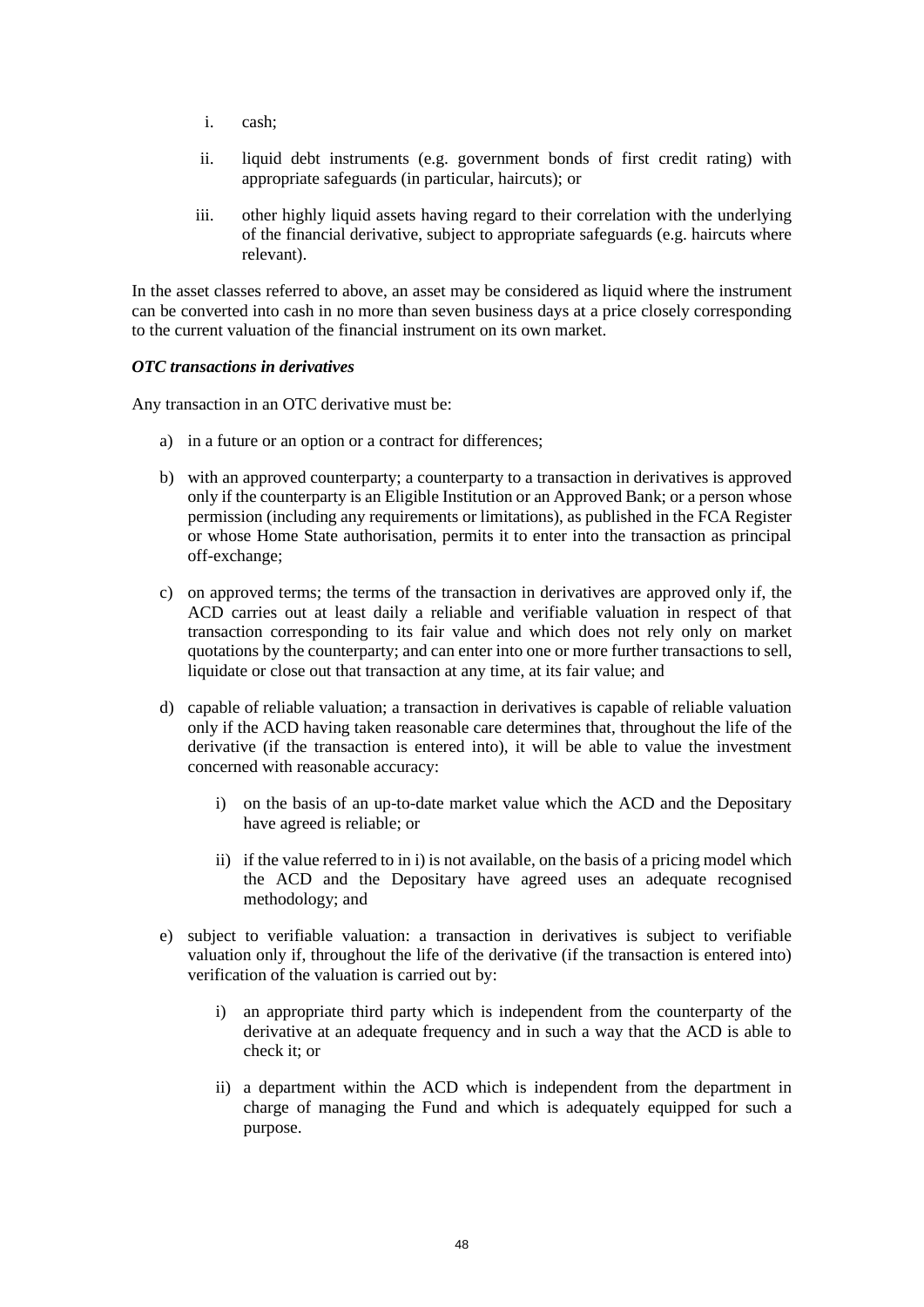For the purposes of paragraph c) above, "fair value" is the amount for which an asset could be exchanged, or a liability settled, between knowledgeable, willing parties in an arms' length transaction.

The Depositary must take reasonable care to ensure that the ACD has systems and controls that are adequate to ensure compliance with b) to e) above.

For the purposes of paragraph c) above, the ACD must: (a) establish, implement and maintain arrangements and procedures which ensure appropriate, transparent and fair valuation of the exposure of the Fund to OTC derivatives; and (b) ensure that the fair value of OTC derivatives is subject to adequate, accurate and independent assessment. Such arrangements and procedures must be adequate and proportionate to the nature and complexity of the OTC derivative concerned and adequately documented.

#### *The commitment approach*

The global exposure of the Fund is calculated by using the commitment approach in accordance with COLL. The ACD must ensure that it applies this approach to all derivative and forward transactions (including embedded derivatives), whether used as part of the Fund's investment policy, for the purposes of risk reduction or the purposes of efficient portfolio management and convert each derivative or forward transaction into the market value of an equivalent position in the underlying asset of that derivative or forward (the "standard commitment approach").

The ACD may apply other calculation methods which are equivalent to the standard commitment approach. The ACD may also take account of netting and hedging arrangements when calculating the global exposure of the Fund, where such arrangements do not disregard obvious and material risks, and result in a clear reduction or risk exposure.

Where the reduction of derivatives or forward transactions does not generate incremental exposure for the Fund, the underlying exposure need not be included in the commitment calculation.

Where the commitment approach is used, temporary borrowing arrangements entered into on behalf of the Fund need not form part of the global exposure calculation.

#### *Deposits*

Up to 100% of the scheme property attributable to the Funds may consist of deposits (as defined in COLL) but only if it:

- is with an approved bank;
- is repayable on demand or has the right to be withdrawn; and
- matures in no more than 12 months.

#### *Immovable and movable property*

It is not intended that the Company should have any interest in any immovable property or tangible movable property.

#### *Spread – general*

In applying any of the restrictions referred to above, not more than 20% in the value of the scheme property is to consist of any combination of two or more of the following:

a) transferable securities or money market instruments issued by; or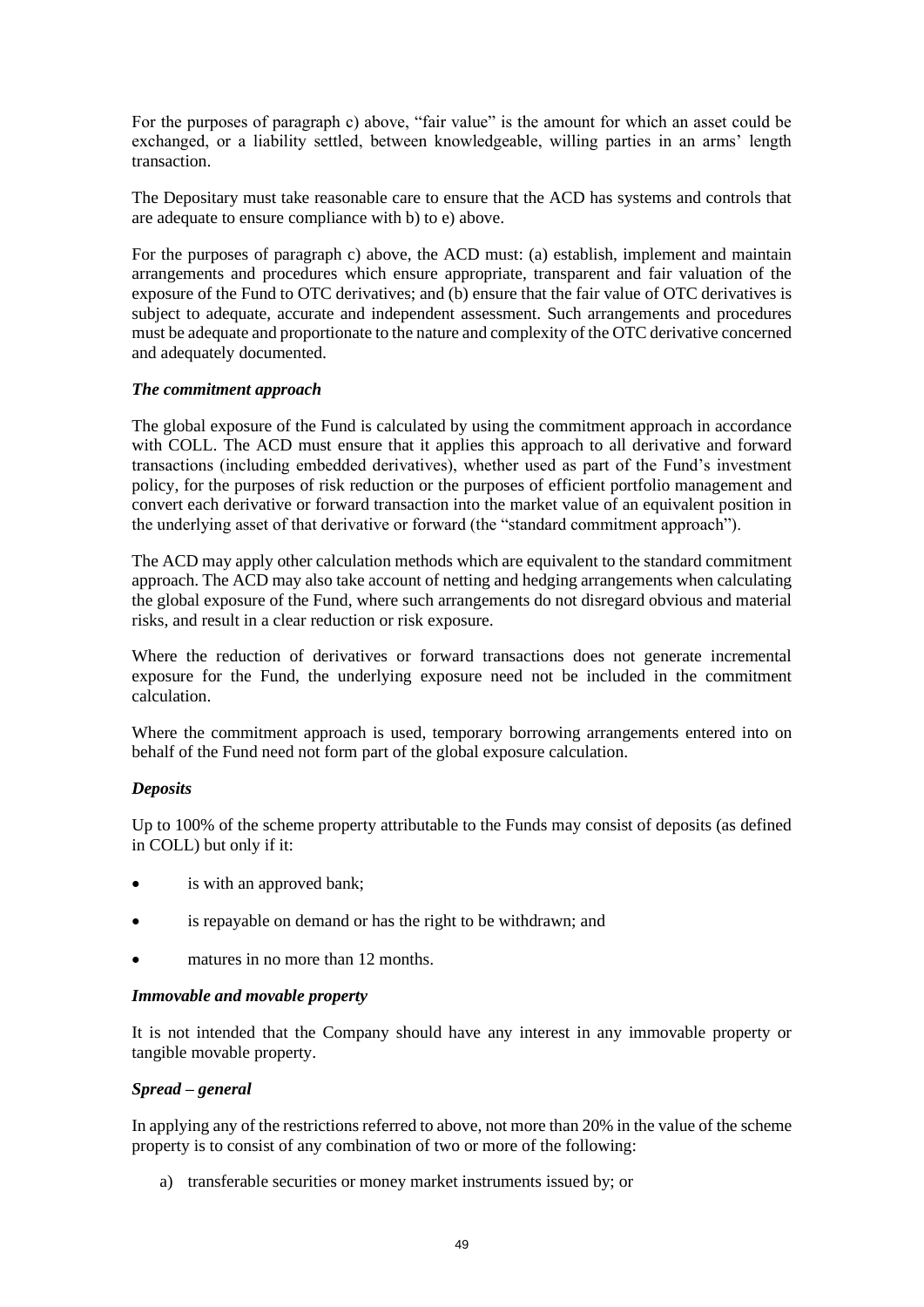- b) deposits made with; or
- c) exposures from over the counter derivatives transactions made with;
- d) a single body.

In applying any limit to transferable securities or money market instruments, any certificates representing certain securities are to be treated as equivalent to the underlying security.

The exposure to any one counterparty in an over the counter derivative transaction must not exceed 5% in value of the scheme property. This limit may be raised to 10% where the counterparty is an approved bank as defined in COLL.

Not more than 20% in value of the scheme property is to consist of deposits with a single body.

#### *Borrowing*

Subject to the Company's Instrument of Incorporation and COLL (as it relates to UCITS Schemes), the Company may borrow money for the purposes of achieving the objectives of the Funds on terms that such borrowings are to be repaid out of the scheme property of the Funds. The ACD does not anticipate significant use of this borrowing power. Such borrowing may only be made from an eligible institution or approved bank (as defined in COLL) and must be on a temporary basis only. No period of borrowing may exceed 90 days without the prior consent of the Depositary (which may give such consent only on conditions as appear to the Depositary appropriate to ensure that the borrowing does not cease to be on a temporary basis). The borrowing of a Fund must not, on any Business Day, exceed 10 per cent of the value of the property of the Fund. As well as applying to borrowing in a conventional manner, the 10 per cent limit applies to any other arrangement designed to achieve a temporary injection of money into the property of a Fund in the expectation that such will be repaid. For example, by way of a combination of derivatives which produces an effect similar to borrowings.

The above provisions on borrowing do not apply to "back to back" borrowing for efficient portfolio management purposes, being an arrangement under which an amount of currency is borrowed from an eligible institution and an amount in another currency at least equal to the amount of currency borrowed is kept on deposit with the lender (or their agent or nominee).

Borrowings may be made from the Depositary, the ACD, the Directors or the Investment Manager or any associate of any of them provided that such lender is an eligible institution or approved bank and the arrangements are at least as favourable to the Fund concerned as would be those of any comparable arrangements effected on normal commercial terms negotiated at arm's length between two independent parties.

#### *Risk Management*

The ACD uses a risk management process which enables it to monitor and measure on a daily basis the risk of the Funds' derivatives and forwards position and their impact on the overall risk profile of the Funds.

The following details of the risk management process must be regularly notified by the ACD to the FCA (and at least on an annual basis):

- a) The methods for estimating risks in derivatives and forward transactions; and
- b) A true and fair view of the types of derivatives and forward transactions to be used within the Funds together with their underlying risks and any relevant quantitative limits.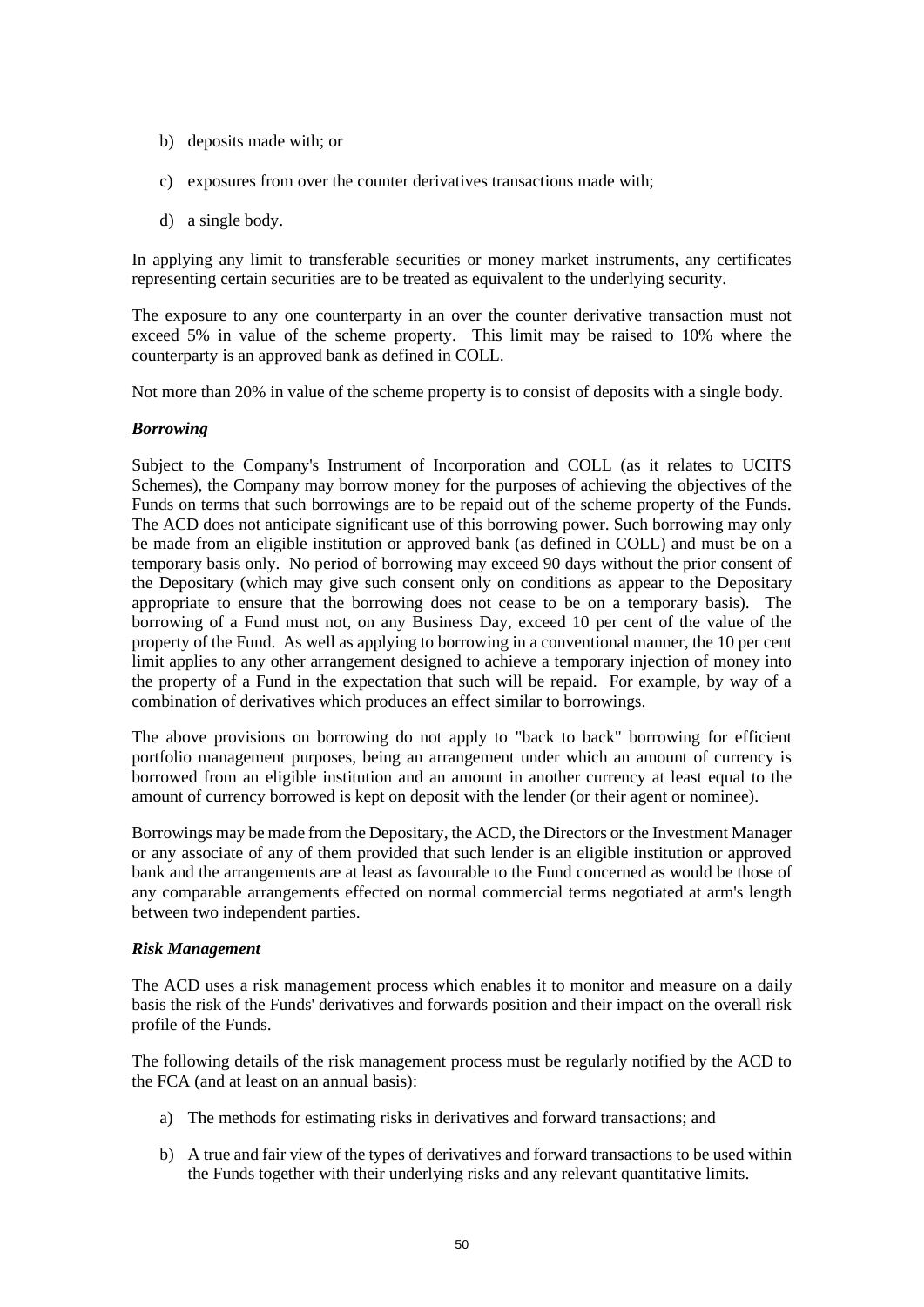In accordance with COLL the ACD maintains a written risk management policy which identifies the risks with which the Funds are or might be exposed to, and contains procedures which are intended to enable the ACD to access and manage the exposure of the Funds to material risks.

The ACD does not anticipate the intended use of derivatives and forwards transactions as set out above to have any detrimental effect on the overall risk profile of the Company or the Funds.

#### *Derivative exposure*

The Funds may invest in derivatives and forward transactions as long as the exposure to which a Fund is committed by that transaction itself is suitably covered from within the Scheme Property. Exposure will include any initial outlay in respect of that transaction.

Cover ensures that a Fund is not exposed to the risk of loss of property, including money, to an extent greater than the net value of the Scheme Property. Therefore, a Fund must hold Scheme Property sufficient in value or amount to match the exposure arising from a derivative obligation to which the Fund is committed.

A future is to be regarded as an obligation to which a Fund is committed (in that, unless closed out, the future will require something to be delivered, or accepted and paid for); a written option as an obligation to which a Fund is committed (in that it gives the right of potential exercise to another thereby creating exposure); and a bought option as a right (in that the purchaser can, but need not, exercise the right to require the writer to deliver and accept and pay for something).

Cover used in respect of one transaction in derivatives or forward transaction must not be used for cover in respect of another transaction in derivatives or a forward transaction.

# *Cover for transactions in derivatives and forward transactions*

Global exposure relating to derivatives and forward transactions held in a Fund must not exceed the net value of the Scheme Property. Global exposure of the Funds must be calculated on an at least daily basis, and must take into account the current value of the underlying assets, the counterparty risk, future market movements and the time available to liquidate the positions and includes underwriting commitments.

Property the subject of a transaction under COLL 5.4 (stock lending) is only available for cover if the ACD has taken reasonable care to determine that it is obtainable (by return or reacquisition) in time to meet the obligation for which cover is required.

The global exposure of a Fund must be calculated either as i) the incremental exposure and leverage generated through the use of derivatives and forward transactions (including embedded derivatives), which may not exceed 100% of the net value of the scheme property; or ii) the market risk of the scheme property (being the risk of loss of a Fund resulting from the fluctuation in the market value of positions in the Fund's portfolio attributable to changes in market variables, such as interest rates, foreign exchange rates, equity and commodity prices or an issuer's credit worthiness).

# *Stock lending*

The Company or the depositary may enter into a stock lending arrangement of the kind described in section 263B of the Taxation of Chargeable Gains Act 1992 but only if:

a) all the terms of the agreement under which securities are to be reacquired by the Depositary for the account of the Company are in a form which is acceptable to the Depositary and are in accordance with good market practice;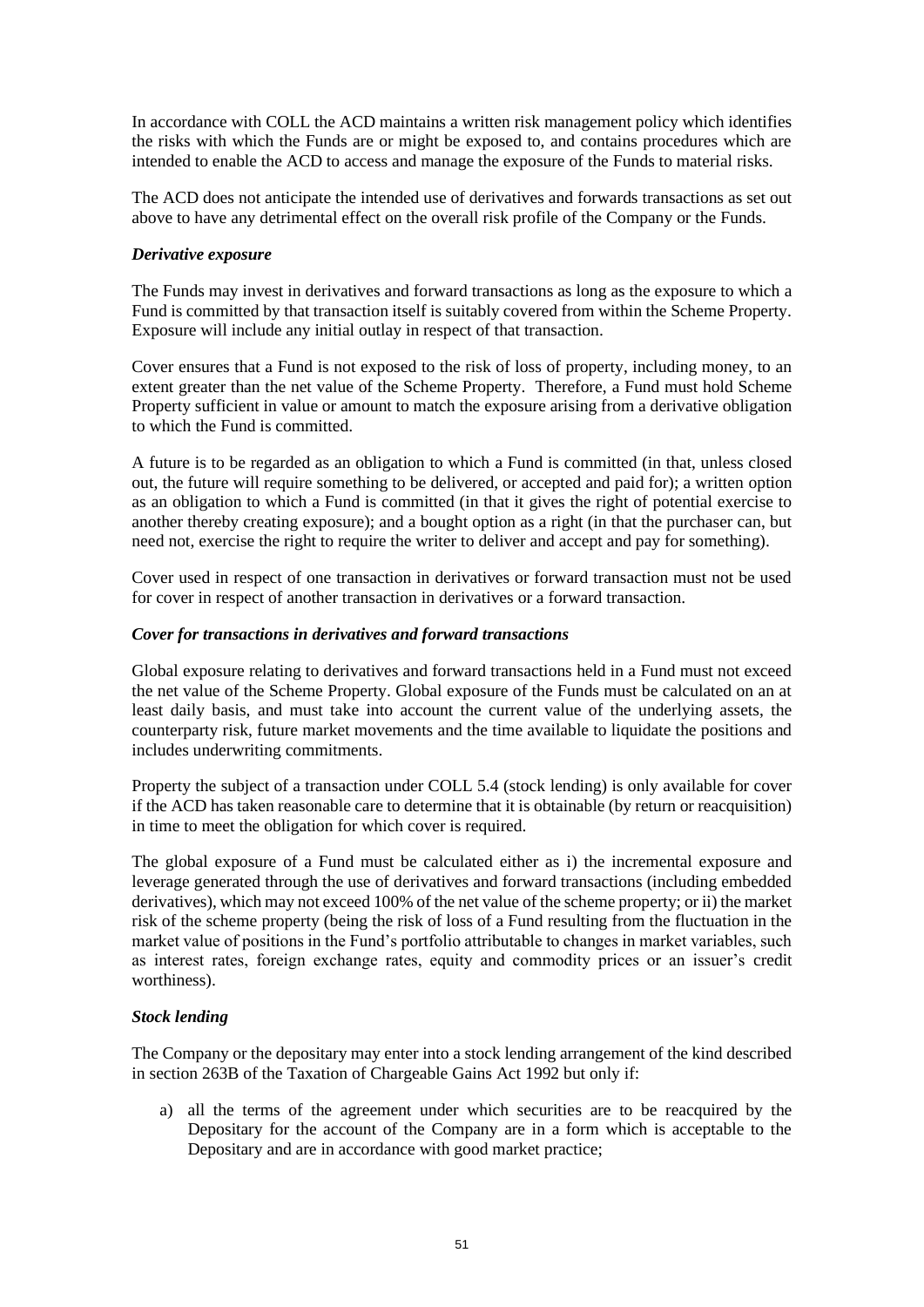- b) the counterparty is an authorised person or a person authorised by a home state regulator; and
- c) collateral is obtained to secure the obligation of the counterparty under the terms referred to in (a) above.

# <span id="page-51-0"></span>30. **TRANSFER OF SHARES**

A shareholder is entitled (subject to as mentioned below) to transfer shares by an instrument of transfer in any usual or common form or in any other form approved by the ACD. The ACD is not obliged to accept a transfer if it would result in the holder, or the transferee, holding less than the minimum holding of shares of the class in question. The instrument of transfer, duly stamped if it is required to be stamped, must be lodged with the ACD for registration. The transferor remains the holder until the name of the transferee has been entered in the register.

The Company or the ACD may require the payment of such reasonable fee as the ACD and the company may agree for the registration of any grant of probate, letters of administration or any other documents relating to or affecting the title to any share.

# <span id="page-51-1"></span>31. **WINDING UP OF THE COMPANY AND TERMINATION OF FUNDS**

The Company may be wound up under chapter 7.3 of COLL or as an unregistered company under Part V of the Insolvency Act 1986. Winding up of the Company or termination of a Fund under COLL is only permitted with the approval of the FCA and if a statement has been lodged with the FCA by the ACD confirming that the Company or the Fund will be able to meet all its liabilities within twelve months of the date of the statement (a "**solvency statement**").

Subject to the foregoing, the Company or a Fund will be wound up or terminated (as appropriate) under COLL:

- if an extraordinary resolution of shareholders of either the Company or the Fund (as appropriate) to that effect is passed; or
- on the date stated in any agreement by the FCA in response to a request from the ACD for the winding up of the Company or a request for the termination of the Fund.

The ACD may request that a Fund be terminated in certain situations such as if, at any time after the first anniversary of the issue of the first shares linked to the Fund the net value of the assets of the Company attributable to a Fund is less than £1 million.

The winding up of the Company or termination of a Fund under COLL is carried out by the ACD which will, as soon as practicable, cause the property of the Company or that property attributable to the Fund to be realised and the liabilities to be met out of the proceeds. Provided that there are sufficient liquid funds available after making provision for the expenses of winding up and the discharge of the liabilities of the Company or the Fund (as the case may be) the ACD may arrange for interim distribution(s) to be made to shareholders. When all liabilities have been met, the balance (net of a provision for any further expenses) will be distributed to shareholders. The distribution made in respect of the Fund will be made to the holders of shares linked to the Fund, in proportion to the units of entitlement in the property of the Fund which their shares represent.

Shareholders will be notified of any proposal to wind up the Company or terminate a Fund. On commencement of such winding up or termination the Company will cease to issue and cancel shares and transfers of such shares shall cease to be registered.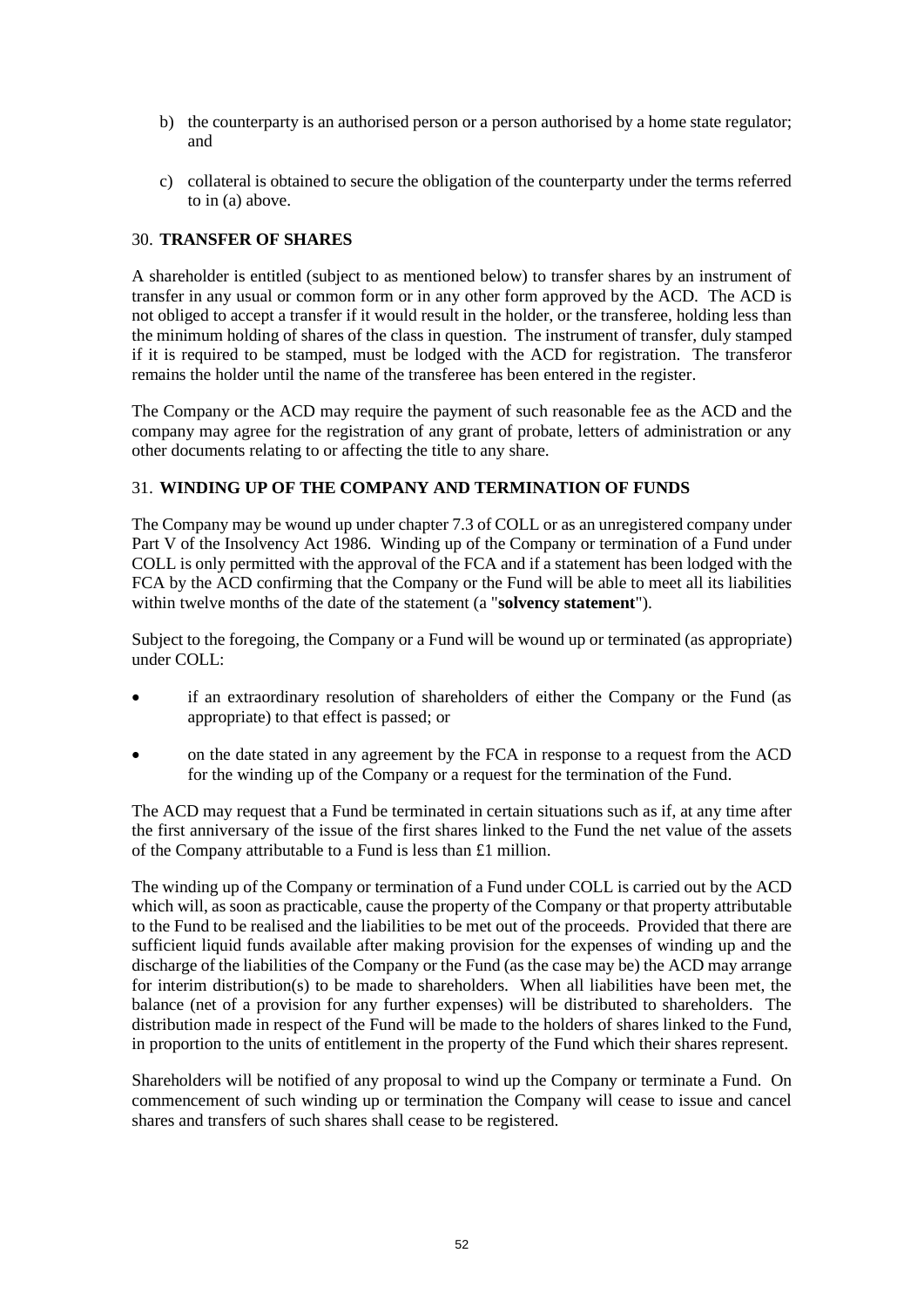On completion of the winding up of the Company will be dissolved and any money (including unclaimed distributions) standing to the account of the Company will be paid into court within one month of dissolution.

#### <span id="page-52-0"></span>32. **OTHER INFORMATION**

#### *Delegation*

The ACD and the Depositary, subject to exceptions specified in the COLL, may retain (or arrange for the Company to retain) the services of other persons to assist them in the performance of their respective functions and, in relation to certain functions, the ACD or the Depositary (as applicable) will not be liable for the actions of the persons so appointed provided certain provisions of the COLL apply.

# *Conflicts of Interest*

The ACD is in the same corporate group and has an agreement in place with the Investment Manager under the terms of which it works closely on the structuring, marketing and distribution of the Funds. Whilst the ACD remains at all times responsible for the Company on a legal and regulatory basis, the Investment Manager may request changes to the Company or the Funds, subject always to applicable rules and the ACD's duties to the Company and the Shareholders. For example, the Investment Manager may request changes to be made to the investment objective and policy of a Fund (unless these are required by the FCA) or any other material changes to the Instrument of Incorporation or this Prospectus. Given the relationship between the ACD and the Investment Manager in this context there is the potential for the ACD's own commercial interests to conflict with the interests of the Company, the Funds and Shareholders. In that respect, in accordance with all applicable regulatory requirements, the ACD maintains and operates organisational, governance and administrative arrangements with a view to taking all reasonable steps to prevent such conflicts from adversely affecting the interests of the Company, the Funds and its Shareholders.

The ACD, the Investment Manager and other companies within the ACD's and/or the Investment Manager's group may, from time to time, act as ACD, investment manager or advisers (as applicable) to other funds or sub-funds which may follow similar investment objectives and policies to the Funds. It is therefore possible that the ACD and/or the Investment Manager may in the course of their business have potential conflicts of interest with the Company or a particular Sub-fund or that a conflict exists between the Company and other funds managed by the ACD. The ACD and the Investment Manager maintain and operate effective organisational and administrative arrangements with a view to taking all reasonable steps to prevent such conflicts from adversely affecting the interests of the Company.

The ACD and the Investment Manager will take all appropriate steps to identify and prevent or manage such conflicts and each of the ACD and the Investment Manager will have regard in such event to its obligations under the ACD Agreement and the applicable investment management agreement respectively and, in particular, to its obligation to act in the best interests of the Company so far as practicable, having regard to its obligations to other clients, when undertaking any investment business where potential conflicts of interest may arise. Where a conflict of interest cannot be avoided, the ACD and the Investment Manager will ensure that the Company and other collective investment schemes it manages are fairly treated.

The ACD acknowledges that there may be some situations where the organisational or administrative arrangements in place for the management of conflict of interest are not sufficient to ensure, with reasonable confidence, that risks of damage to the interests of the Company and its Shareholders will be prevented. Should any such situations arise the ACD will, as a last resort where such conflict(s) cannot be avoided, disclose these to Shareholders in an appropriate manner.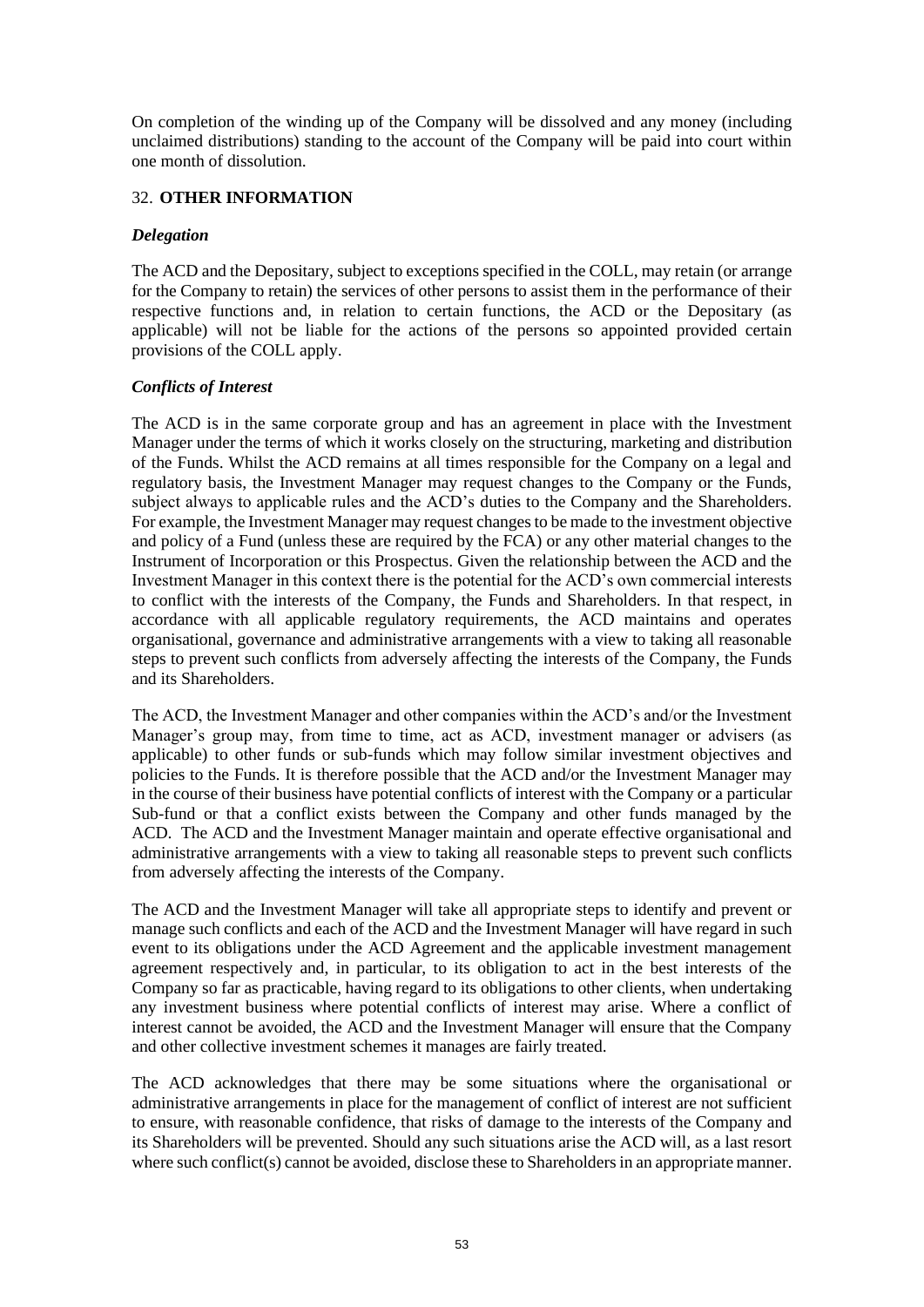The Depositary or any associate of the Depositary, the ACD or the Investment Manager may (subject to COLL) hold money on deposit from, lend money to, or engage in stocklending transactions in relation to the Company, so long as the services concerned are provided on arm's length terms.

The Depositary, the ACD, or the Investment Manager or any associate of any of them may sell or deal in the sale of property to the Company or purchase property from the Company provided the applicable provisions of the COLL apply and are observed.

Subject to compliance with COLL the ACD may be party to or interested in any contract, arrangement or transaction to which the Company is a party or in which it is interested. The ACD is entitled in its own discretion to determine the terms of its appointment as such, and consequently to amend the terms of the ACD Agreement referred to under "The Authorised Corporate Director" above.

The Depositary, the ACD, or the Investment Manager or any associate of any of them will not be liable to account to the Company or any other person, including the holders of shares or any of them, for any profit or benefit made or derived from or in connection with:

- i. their acting as agent for the Company in the sale or purchase of property to or from the Funds; or
- ii. their part in any transaction or the supply of services permitted by the COLL; or
- iii. their dealing in property equivalent to any owned by (or dealt in for the account of) the Company.

Details of the ACD's conflicts of interest policy are available on request from the ACD.

#### *Liability and Indemnity*

With the exception mentioned below:

- the ACD, the Depositary and the Auditors are each entitled under the Instrument of Incorporation of the Company to be indemnified against any loss, damage or liability incurred by them in or about the execution of their respective powers and duties in relation to the Company; and
- the ACD and the Depositary are, under the terms of their respective agreements with the Company, exempted from any liability for any loss or damage suffered by the Company.

The above provisions will not, however, apply in the case of:

- any liability which would otherwise attach to the ACD or the Auditors in respect of any negligence, default, breach of duty or breach of trust in relation to the Company;
- any liability on the part of the Depositary for any failure to exercise due care and diligence in the discharge of its functions.

# *Rebate of Fees; Commission*

The ACD may at its sole discretion rebate its initial or annual charges in respect of any application for, or holding of, shares, where permitted by the Regulations. Similarly the Company may rebate or waive its charges in relation to any exchange of shares.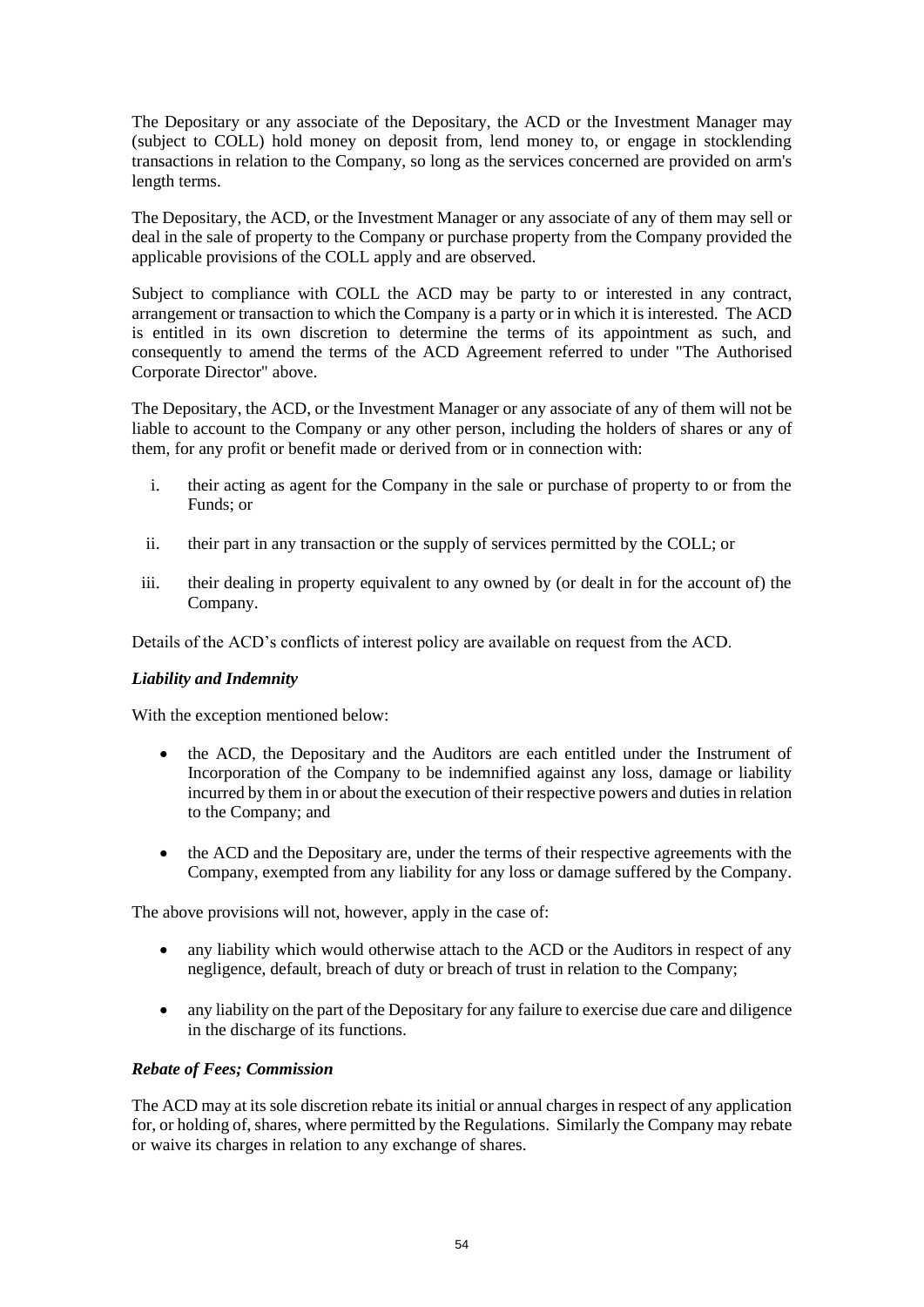#### <span id="page-54-0"></span>33. **GENERAL**

Any complaint should be referred to the ACD at its registered office. If a complaint cannot be resolved satisfactorily with the ACD it may be referred to the Financial Ombudsman Service, Exchange Tower, London E14 9SR. More details about the Financial Ombudsman Service are available from the ACD.

All documents and remittances are sent at the risk of the shareholder.

A notice of an applicant's right to cancel the agreement to purchase shares will be forwarded, where this is required by rules made under the Act.

When the investment is a lump sum investment (or the first payment, being larger than the second payment, in a regular payment savings plan) an applicant who is entitled to cancel and does so will not get a full refund of the money paid by them if the purchase price of the shares falls before the cancellation notice is received by the ACD, because an amount equal to such fall (the "**shortfall**") will be deducted from the refund they would otherwise receive. Where the purchase price has not yet been paid the applicant will be required to pay the amount of the shortfall to the ACD. The deduction does not apply where the service of the notice of the right to cancel precedes the entering into of the agreement. Cancellation rights must be exercised by posting a cancellation notice to the ACD on or before the 14th day after the date of receipt of the notice of the right to cancel.

The address for service on the Company of notices or other documents required or authorised to be served on it is Marlborough House, 59 Chorley New Road, Bolton, BL1 4QP.

Shares in the Funds are not listed or dealt in on any investment exchange.

All notices or documents required to be served on shareholders shall be served by post to the address of such shareholder as evidenced on the register.

The Financial Services Compensation Scheme Limited has been established under the rules of the FCA as a "rescue fund" for certain clients of firms authorised and regulated by the FCA which have gone out of business. Investment Fund Services Limited will supply you with further details of the scheme on written request to its operating address. Alternatively, you can visit the scheme's website at www.fscs.org.uk or by writing to the Financial Services Compensation Scheme, PO Box 300, Mitcheldean, GL17 1DY.

#### **Data Protection**

The data controller in respect of the personal data you provide on your application form (or you otherwise submit to the ACD in connection with your application for the services generally) is the ACD, who you can contact using the contact details below.

| <b>Purpose</b>                                                                                                | <b>Type of data</b>                     | <b>Basis for processing</b>                    |
|---------------------------------------------------------------------------------------------------------------|-----------------------------------------|------------------------------------------------|
| Providing investment and                                                                                      | Identity, contact and financial         | Performance of a contract with                 |
| administration services to you                                                                                | data                                    | you                                            |
|                                                                                                               |                                         |                                                |
| Carrying out identity checks,<br>anti-money laundering checks<br>and checks with fraud<br>prevention agencies | Identity, contact and financial<br>data | Necessary to comply with a<br>legal obligation |
| Statistical analysis to                                                                                       | Identity, contact, financial,           | Necessary for the ACD's                        |
| understand how you use the                                                                                    | transaction, technical, usage and       | legitimate interests (to improve               |

The ACD will process the personal data that you provide as set out below: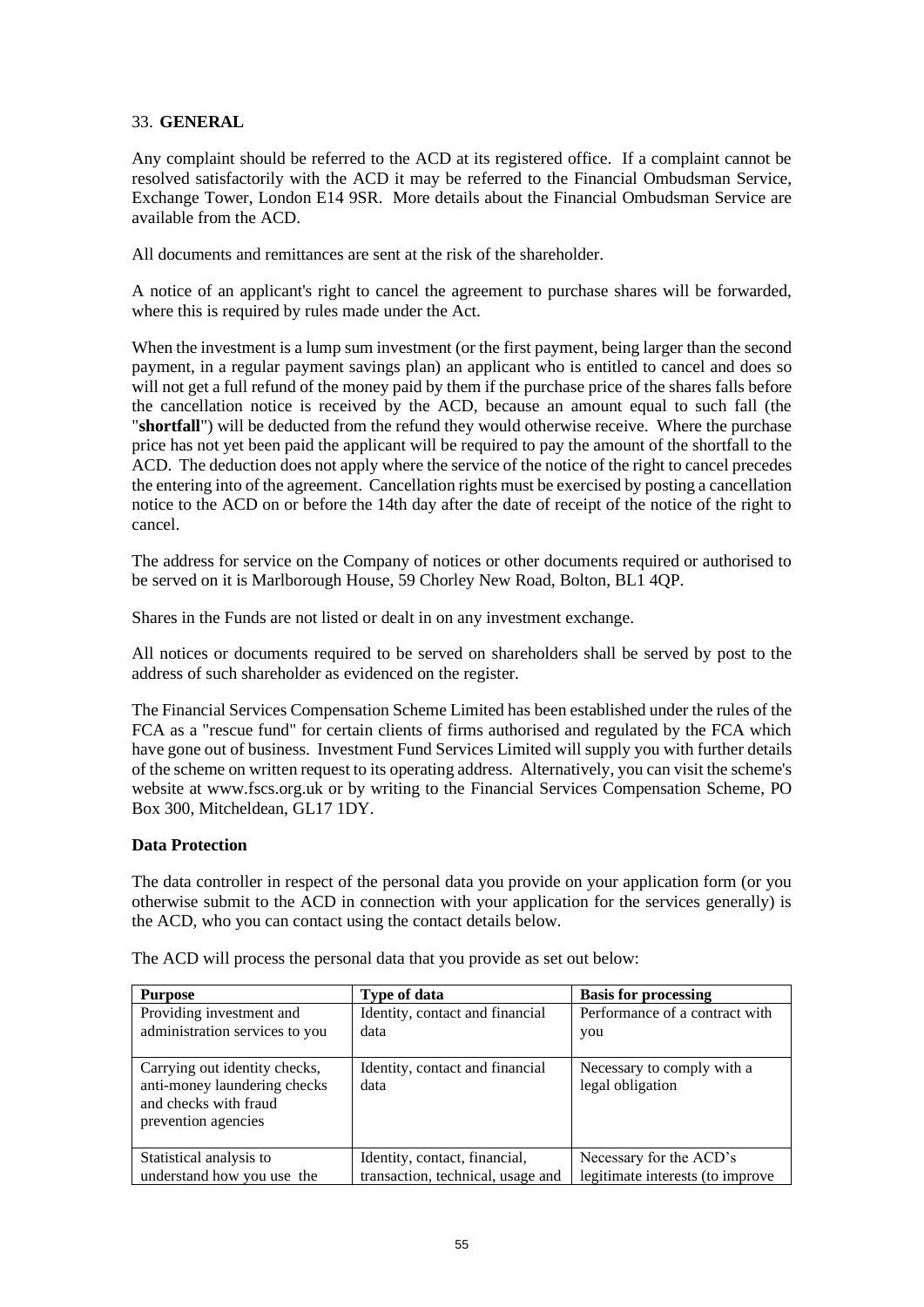| ACD's services                                                                                                                                                 | marketing and communications<br>data                                 | its services and develop its<br>business)                                                                                                                                                                                                                                 |
|----------------------------------------------------------------------------------------------------------------------------------------------------------------|----------------------------------------------------------------------|---------------------------------------------------------------------------------------------------------------------------------------------------------------------------------------------------------------------------------------------------------------------------|
| To inform you about updates to<br>the service and to notify you<br>about other products and<br>services offered by the ACD<br>that may be of relevance to you. | Identity, contact, usage and<br>marketing and communications<br>data | Necessary for the ACD's<br>legitimate interests (to market<br>its services and develop its<br>business) or, if the ACD cannot<br>rely on legitimate interest for<br>direct electronic marketing,<br>where you have given us your<br>consent to receive such<br>marketing. |
| To ask you to participate in<br>surveys for market research<br>purposes, and to analyse those<br>surveys and research to<br>benchmark our services.            | Identity, contact and marketing<br>and communications data           | Necessary for our legitimate<br>interests (to improve our<br>services and develop our<br>business)                                                                                                                                                                        |

The ACD strives to provide you with choices regarding certain personal data uses particularly around marketing and advertising. It is possible to opt in to receiving marketing communications by contacting the ACD using the details below. If you do not provide the ACD with the personal data that the ACD specifies is required for the supply and administration of the services, then the ACD may not be able to provide the services to you.

To the extent that it is necessary for the supply and administration of the services, the ACD may disclose your information: (a) to credit reference agencies to assess your eligibility for the product or service applied for and to verify your identity; (b) to third parties who the ACD uses to assist it in administering the Company; (c) another division or part of the ACD's group (if there is a restructuring of the ACD's business) or to the buyer of the business (if the business is sold); or (d) where the ACD is under a duty to disclose your personal data in order to comply with a legal obligation or to protect the rights, property or safety of the ACD, its associates, or others. Where an authorised financial adviser acts on your behalf, the ACD will disclose information concerning your investment to that financial adviser.

Your personal data may be processed outside the United Kingdom where it is necessary in order to provide the services to you. In each instance, the ACD will ensure that the transfer is in compliance with the requirements of applicable data protection law (such as the transfer being to a country approved as providing adequate protection; there being appropriate safeguards in place; or one of the derogations for specific situations applying to the transfer).

The ACD will keep your personal data stored on its systems for as long as it takes the ACD to provide the services to you. The ACD will retain and use your information as necessary to comply with its legal obligations, resolve disputes and enforce its rights. The ACD reviews its data retention policies regularly and will retain your personal data only as long as necessary for the purpose for which it processes that data.

Data protection legislation gives you the right to access information held about you. In the event that an access request is unfounded, excessive or especially repetitive, the ACD may charge a 'reasonable fee' for meeting that request. Similarly, the ACD may charge a reasonable fee to comply with requests for further copies of the same information (that fee will be based upon the administrative costs of providing the information).

You are entitled to receive the personal data that you have provided to the ACD in a structured, commonly used and machine-readable format, and to transmit that data to another data controller. You can exercise your data protection rights, including your rights to access, restrict, object to the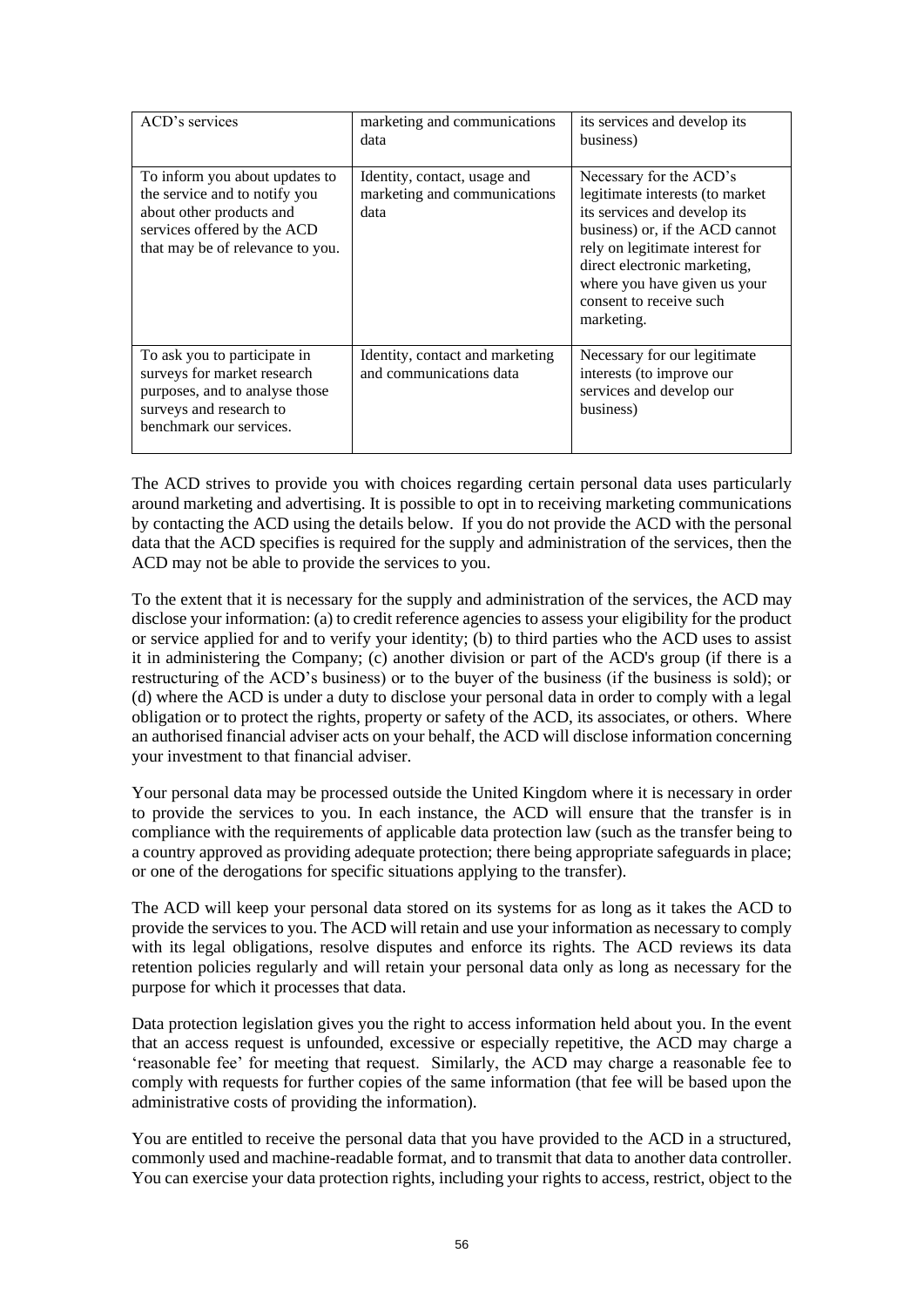processing of, rectify and erase your personal data by writing to the ACD at: Marlborough House, 59 Chorley New Road, Bolton, BL1 4QP. If you are unhappy with the way in which your personal data is being processed you have a right to lodge a complaint with the Information Commissioner's Office. You can report your concerns by telephoning their helpline on 0303 123 1113 or through their website at https://ico.org.uk/concerns.

# **Fair Treatment of Investors**

The ACD seeks to ensure the fair and equitable treatment of Shareholders by complying with the Regulations, the Fund's Instrument, and this Prospectus. The ACD employs a variety of management information to monitor both its own and its delegates' activities to ensure that the Funds perform in accordance with expectations and that Shareholders receive service and information of an acceptable standard.

As at the date of this Prospectus the ACD has not granted preferential treatment or the right to obtain preferential treatment to any investor or potential investor in the Funds. As such, all investors in the Funds will invest in the same manner and on the same terms.

# **Documents and information available**

Copies of the following documents are available for all purchasers of shares on request, free of charge from the ACD at Marlborough House, 59 Chorley New Road, Bolton, BL1 4QP:

- Latest version of the Prospectus;
- Latest version of the Instrument of Incorporation which constitutes the Company and the Funds;
- Latest annual and half-yearly long reports applying to the Funds;
- The ACD's voting policy (which sets out how and when voting rights attached to the Fund's investments are to be exercised), execution policy (which sets out the procedures to be followed when transactions are carried out on behalf of the Fund) and inducement policy (which sets out the types of payments, including fees, commissions and nonmonetary benefits (where permitted under the FCA Handbook), which may be received or made by a third party in respect of the Fund);
- Supplementary information relating to the quantitative limits which apply to the risk management of the Company, the methods used for the purposes of such risk management and any recent developments which relate to the risk and yields of the main categories of investment which apply to the Company; and
- The ACD Agreement.

The above documents are also available for inspection on any Business Day during normal business hours at the offices of the ACD.

#### **This Prospectus**

This Prospectus describes the constitution and operation of the Company at the date of this Prospectus. In the event of any materially significant change in the matters stated herein or any materially significant new matter arising which ought to be stated herein this Prospectus will be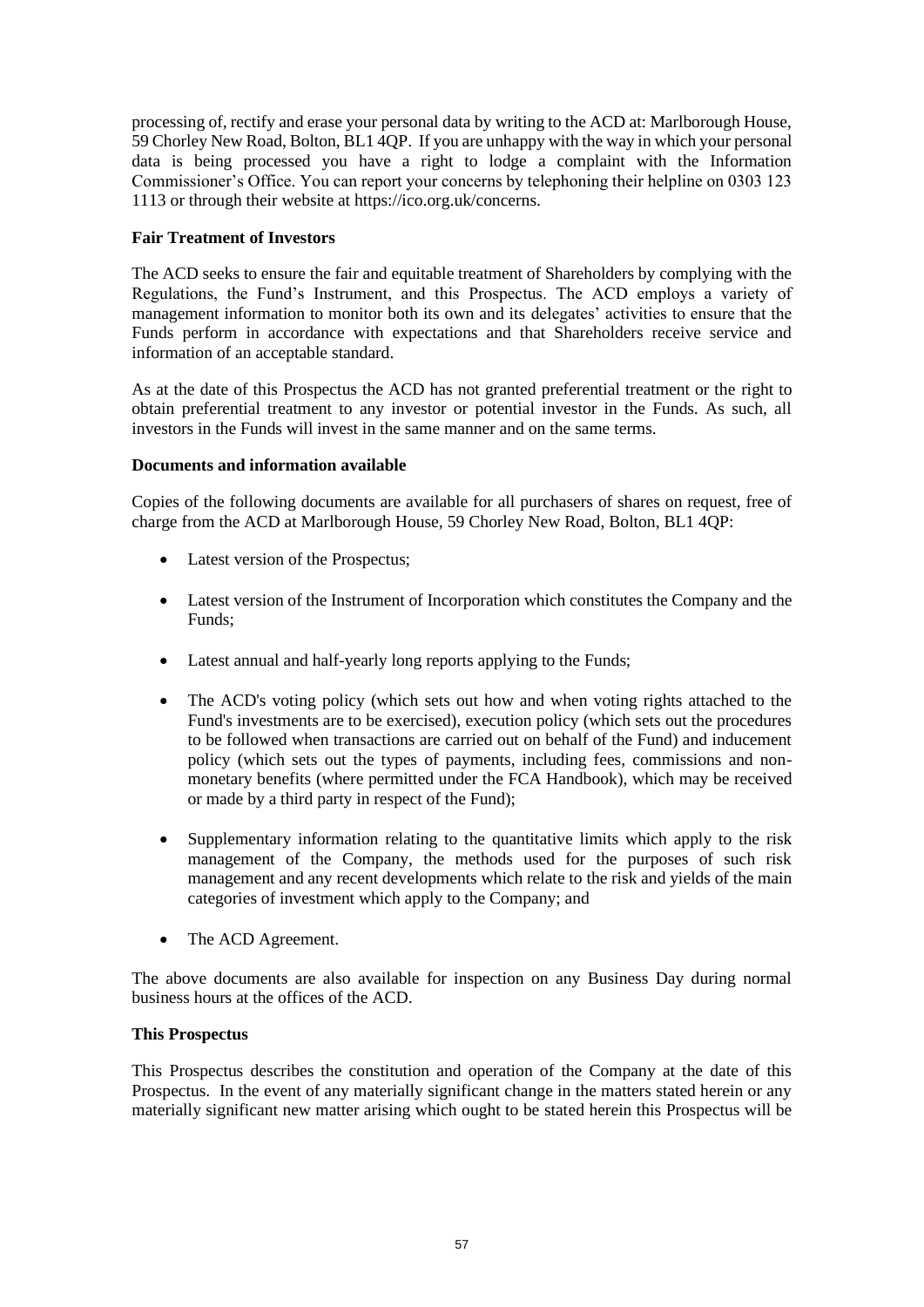revised. Investors should check with the ACD that this is the latest version and that there have been no revisions or updates.

#### **Governing Law**

The Company, the Instrument, this Prospectus and any matters arising out of or in connection with a Shareholder's investment in the Company and the establishment, management and administration of the Company shall be governed by and construed in accordance with the laws of England and Wales. Any dispute or claim in connection with the rights of the Shareholders and/or the subject matter or formation of the Instrument and this Prospectus and/or the construction and effect of the provisions of the Instrument and this Prospectus shall be subject to the exclusive jurisdiction of the courts of England and Wales.

<span id="page-57-0"></span>Potential investors should note that there are a number of legal instruments providing for the recognition and enforcement of foreign judgments in England and Wales. Depending on the nature and jurisdiction of the original judgment, the 2005 Hague Convention on Choice of Court Agreements, which has force of law in the UK by virtue of section 3D of the Civil Jurisdiction and Judgments Act 1982 as introduced by the Private International Law (Implementation of Agreements) Act 2020; the Civil Jurisdiction and Judgments Act 1982 as amended by the Civil Jurisdiction and Judgments (Amendment) Regulations 2014, the Administration of Justice Act 1920 and the Foreign Judgments (Reciprocal Enforcement) Act 1933 may apply. There are no legal instruments providing for the recognition and enforcement of judgments obtained in jurisdictions outside those covered by the instruments above, although such judgments might be enforceable at common law.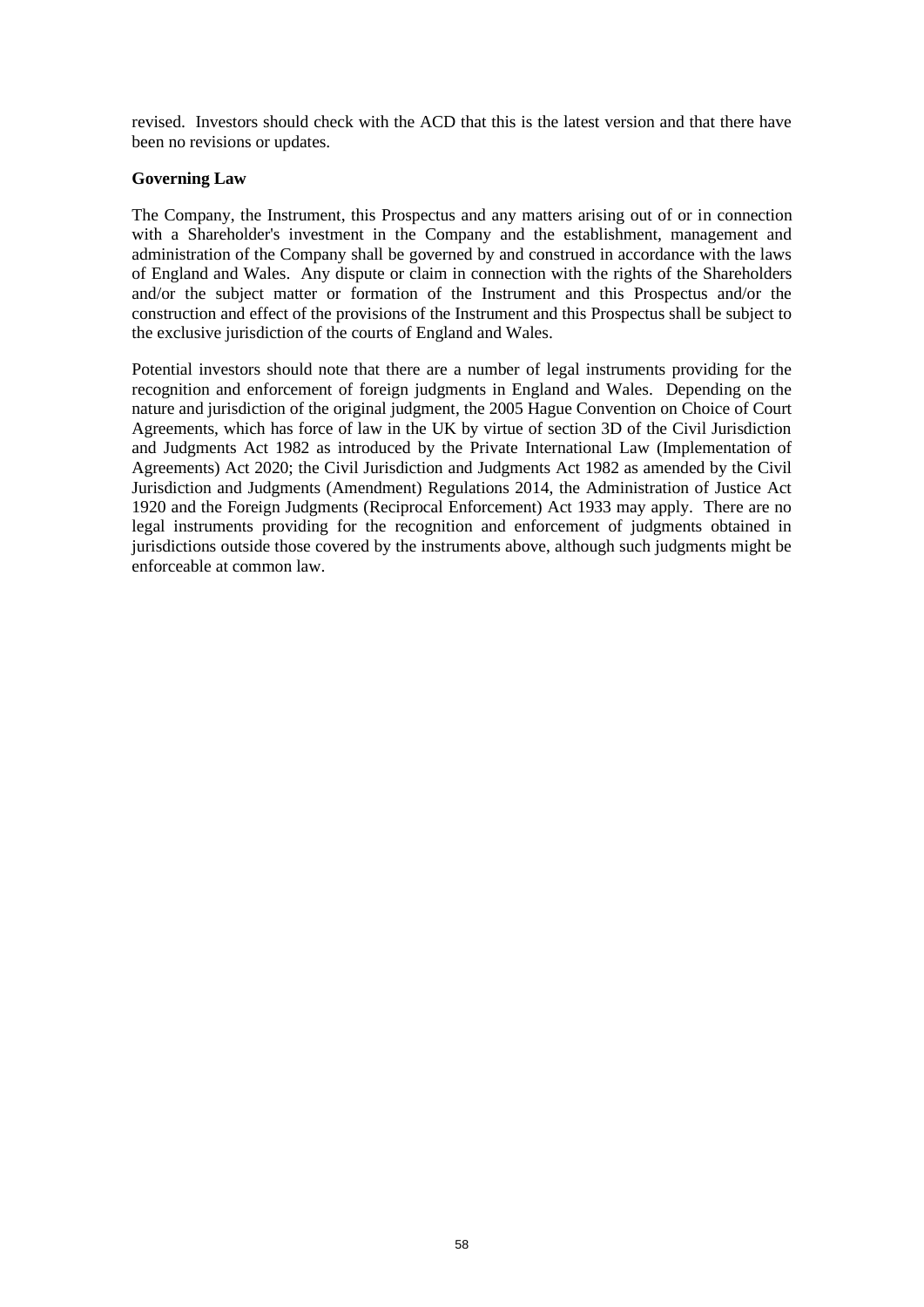#### **Appendix 1: Eligible Markets**

#### Eligible Markets

Set out below are the securities markets through which the Company may invest or deal in approved securities on account of the Funds (subject to the investment objective and policy of each fund):

- i. a "regulated market" as defined in COLL;
- ii. a securities market established in any EEA State (which as at the date of this Prospectus includes Austria, Belgium, Bulgaria, Croatia, Czech Republic, Denmark, Estonia, Finland, France, Germany, Greece, Hungary, Iceland, Ireland, Italy, Latvia, Liechtenstein, Lithuania, Luxembourg, Malta, Netherlands, Norway, Poland, Portugal, Republic of Cyprus, Romania, Slovakia, Slovenia, Spain and Sweden) which is regulated, operates regularly and is open to the public; or

| iii. | the principal or only market established under the rules of any of the following investment |
|------|---------------------------------------------------------------------------------------------|
|      | exchanges:                                                                                  |

| Country               | <b>Market</b>                            |  |
|-----------------------|------------------------------------------|--|
| The United States     | <b>NYSE MKT</b>                          |  |
|                       | <b>NYSE</b>                              |  |
|                       | <b>NASDAQ Stock Exchange</b>             |  |
|                       | <b>NYSE</b> Arca                         |  |
|                       | <b>NASDAQ OMX BX</b>                     |  |
|                       | Chicago Stock Exchange                   |  |
| Australia             | <b>Australian Securities Exchange</b>    |  |
| China                 | Shenzhen Stock Exchange                  |  |
|                       | Shanghai Stock Exchange                  |  |
| Hong Kong             | The Stock Exchange of Hong Kong          |  |
| India                 | National Stock Exchange of India         |  |
|                       | <b>Bombay Stock Exchange</b>             |  |
| Indonesia             | Indonesia Stock Exchange                 |  |
| The Republic of Korea | Korea Exchange                           |  |
| Malaysia              | Bursa Malaysia Berhad                    |  |
| New Zealand           | New Zealand Exchange                     |  |
| Philippines           | Philippine Stock Exchange                |  |
| Singapore             | Singapore Exchange                       |  |
| South Africa          | Johannesburg Stock Exchange              |  |
| Taiwan                | Taiwan Stock Exchange                    |  |
| Thailand              | <b>Stock Exchange of Thailand</b>        |  |
| <b>United Kingdom</b> | <b>London Stock Exchange</b>             |  |
|                       | The Alternative Investment Market of the |  |
|                       | London Stock Exchange (AIM)              |  |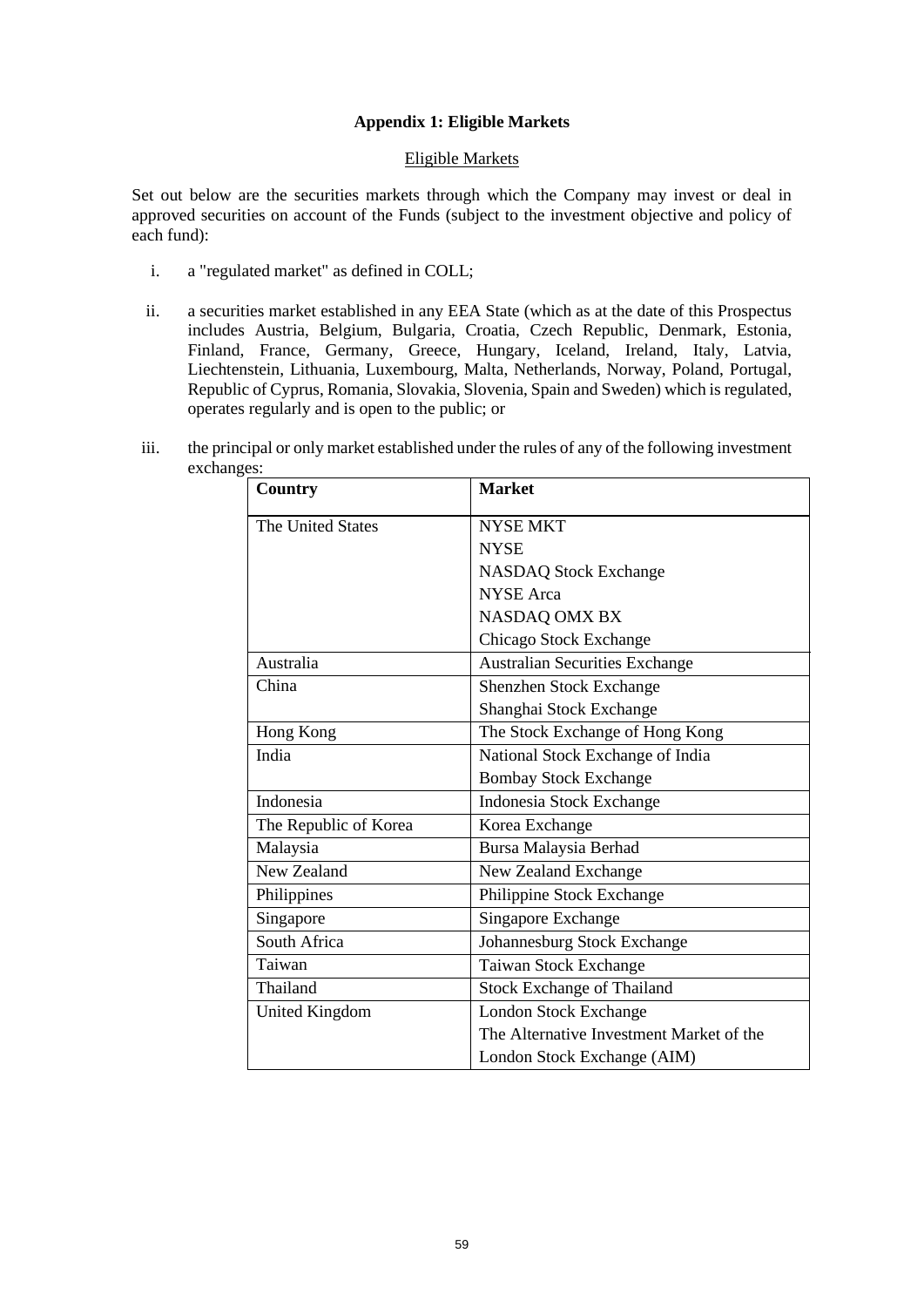# Eligible Derivatives Markets

Set out below are the derivatives markets through which the Company may deal on account of the Funds (subject to the Instrument of Incorporation of the Company, this Prospectus and COLL as it applies to UCITS schemes):

| Country              | <b>Market</b>                         |
|----------------------|---------------------------------------|
| <b>UK</b>            | <b>ICE Futures Europe</b>             |
| The United States of | Chicago Board of Trade                |
| America              | Chicago Board Options Exchange        |
|                      | Chicago Mercantile Exchange           |
|                      | New York Mercantile Exchange          |
|                      | <b>ICE Futures US</b>                 |
|                      | <b>NYSE</b> Arca Options              |
|                      | <b>NASDAQ PHLX</b>                    |
| Europe               | Euronext Amsterdam                    |
| Australia            | <b>Australian Securities Exchange</b> |
| Canada               | <b>Toronto Stock Exchange</b>         |
| Hong Kong            | Hong Kong Futures Exchange            |
| <b>Ireland</b>       | <b>Irish Stock Exchange</b>           |
| New Zealand          | New Zealand Exchange                  |
| Singapore            | Singapore Exchange                    |
| South Africa         | Johannesburg Stock Exchange           |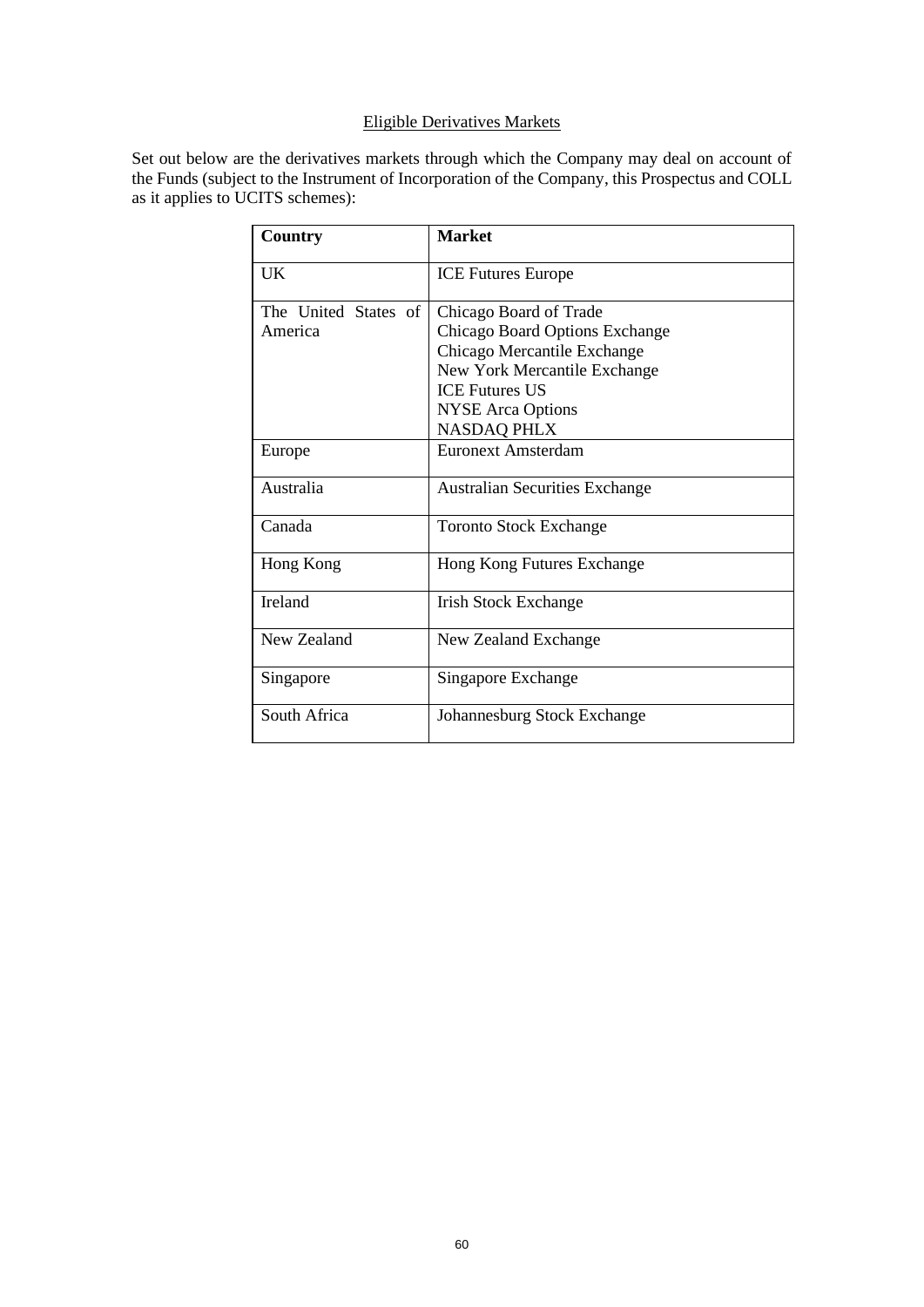# **Appendix 2: Performance Information**

| <b>Name</b>                                                                    | % Growth<br>01 Jan 17<br>to<br>31 Dec 17 | % Growth<br>01 Jan 18<br>to<br>31 Dec 18 | % Growth<br>01 Jan 19<br>to<br>31 Dec 19 | % Growth<br>01 Jan 20<br>to<br>31 Dec 20 | % Growth<br>01 Jan 21<br>to<br>31 Dec 21 |
|--------------------------------------------------------------------------------|------------------------------------------|------------------------------------------|------------------------------------------|------------------------------------------|------------------------------------------|
| <b>IFSL Marlborough Far</b><br><b>East Growth Fund</b><br>A Class Accumulation | 23.07                                    | $-13.19$                                 | 12.87                                    | 7.66                                     | 9.99                                     |
| <b>IFSL Marlborough</b><br>Multi Cap Income Fund<br>A Class Accumulation       | 17.98                                    | $-14.23$                                 | 25.81                                    | $-13.09$                                 | 20.58                                    |
| <b>IFSL Marlborough</b><br>Nano-Cap Growth Fund<br>A Class Accumulation        | 30.07                                    | 0.37                                     | 18.61                                    | 24.60                                    | 22.53                                    |

#### <span id="page-60-0"></span>**1 st October 2016 – 30 th September 2021, Bid to Bid, UK Basic Rate, Based in UK Sterling Net Income Reinvested**

Source: Morningstar

**The value of your units may go down as well as up. Past performance is not a guide to future performance.**

# **Target Benchmark Performance**

| <b>Name</b>                                           | % Growth<br>1 Jan 17<br>to<br>31 Dec 17 | % Growth<br>1 Jan 18<br>to<br>31 Dec 18 | % Growth<br>1 Jan 19<br>to<br>31 Dec 19 | % Growth<br>1 Jan $20$<br>to<br>31 Dec 20 | % Growth<br>1 Jan 21<br>to<br>31 Dec 21 |
|-------------------------------------------------------|-----------------------------------------|-----------------------------------------|-----------------------------------------|-------------------------------------------|-----------------------------------------|
| IA Asia Pacific<br>(excluding Japan) sector           | 25.29                                   | $-9.81$                                 | 15.84                                   | 19.95                                     | 1.48                                    |
| FTSE All-Share Index                                  | 13.10                                   | $-9.47$                                 | 19.17                                   | $-9.82$                                   | 18.32                                   |
| FTSE SmallCap Index -<br>(ex-Investment<br>Companies) | 15.61                                   | $-13.80$                                | 17.68                                   | 1.65                                      | 31.26                                   |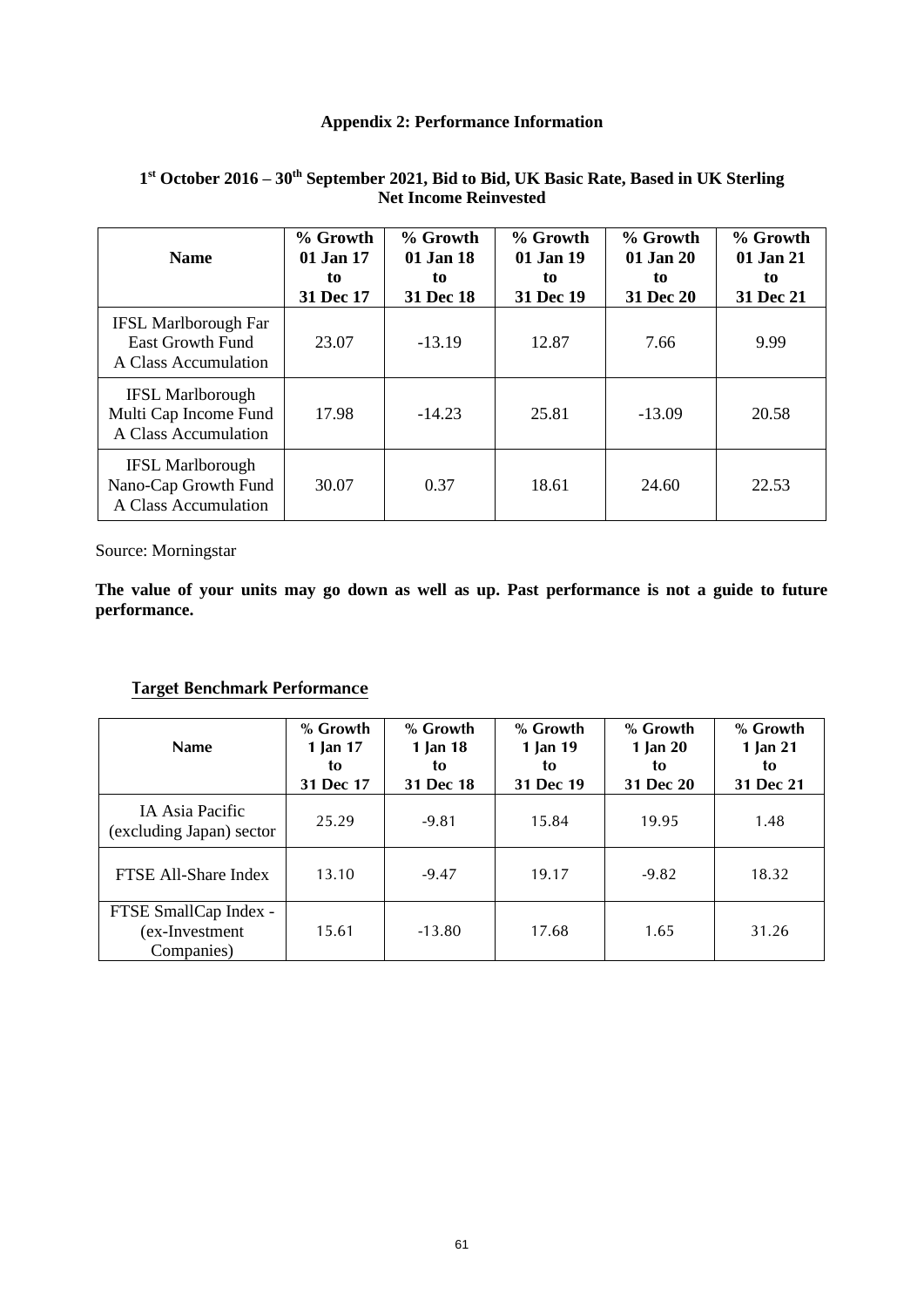#### **Appendix 3: Valuation of Scheme Property**

<span id="page-61-0"></span>Each share linked to a Fund represents a proportional share of the overall property attributable to a Fund. Therefore, the value of a share attributable to a Fund is calculated, in broad outline, by calculating the net value of the property attributable to a Fund, and dividing that value (or that part of that value attributed to shares of the class in question) by the number of shares (of the class in question) in issue.

The property attributable to each Fund is, for all purposes, valued on the following basis (which is set out in full in the Company's Instrument of Incorporation):

- Units or shares in collective investment schemes will be valued at their quoted price if a single buying and selling price is quoted or if separate bid and offer prices are quoted, the average is calculated by reference to prices before application of any initial or exit charges. Where no price (or no recent price) exists or the ACD considers that the price obtained is unreliable, the asset concerned will be attributed a value which in the ACD's opinion is fair and reasonable.
- Transferable securities will be valued at their quoted price (if a single buying and selling price is quoted) or if separate buying and selling prices are quoted, at the average of the two prices, or if, in the opinion of the ACD, the price is unreliable or no recent traded price is available or if no price exists, at a value which, in the opinion of the ACD, is fair and reasonable.
- Any other property will be valued at what the ACD considers a fair and reasonable midmarket price.
- Cash and amounts held in current and deposit accounts and other time-related deposits are valued at their nominal value.
- Contingent liability transactions will be valued using a method agreed between the ACD and the Depositary incorporating the following requirements: written options will be valued after deduction of the premium receivable; off-exchange futures will be valued at the net value of closing out; all other contingent liability transactions will be valued at the net value of margin on closing out.
- In valuing assets, any fiscal charges, commissions, professional fees or other charges paid or payable on the acquisition or disposal of the asset are excluded.
- Deductions are made for anticipated tax liabilities and for an estimated amount of other liabilities payable out of the property of the Funds and for outstanding borrowings together with accrued but unpaid interest.
- Amounts are added in respect of estimated, recoverable tax and any other amounts due to be paid into the Fund, including interest accrued or deemed to accrue.

For the above purposes, instructions given to issue or cancel shares are assumed to have been carried out (and any cash paid or received) and uncompleted arrangements for the unconditional sale or purchase of property are (with certain exceptions) assumed to have been completed and all consequential action taken.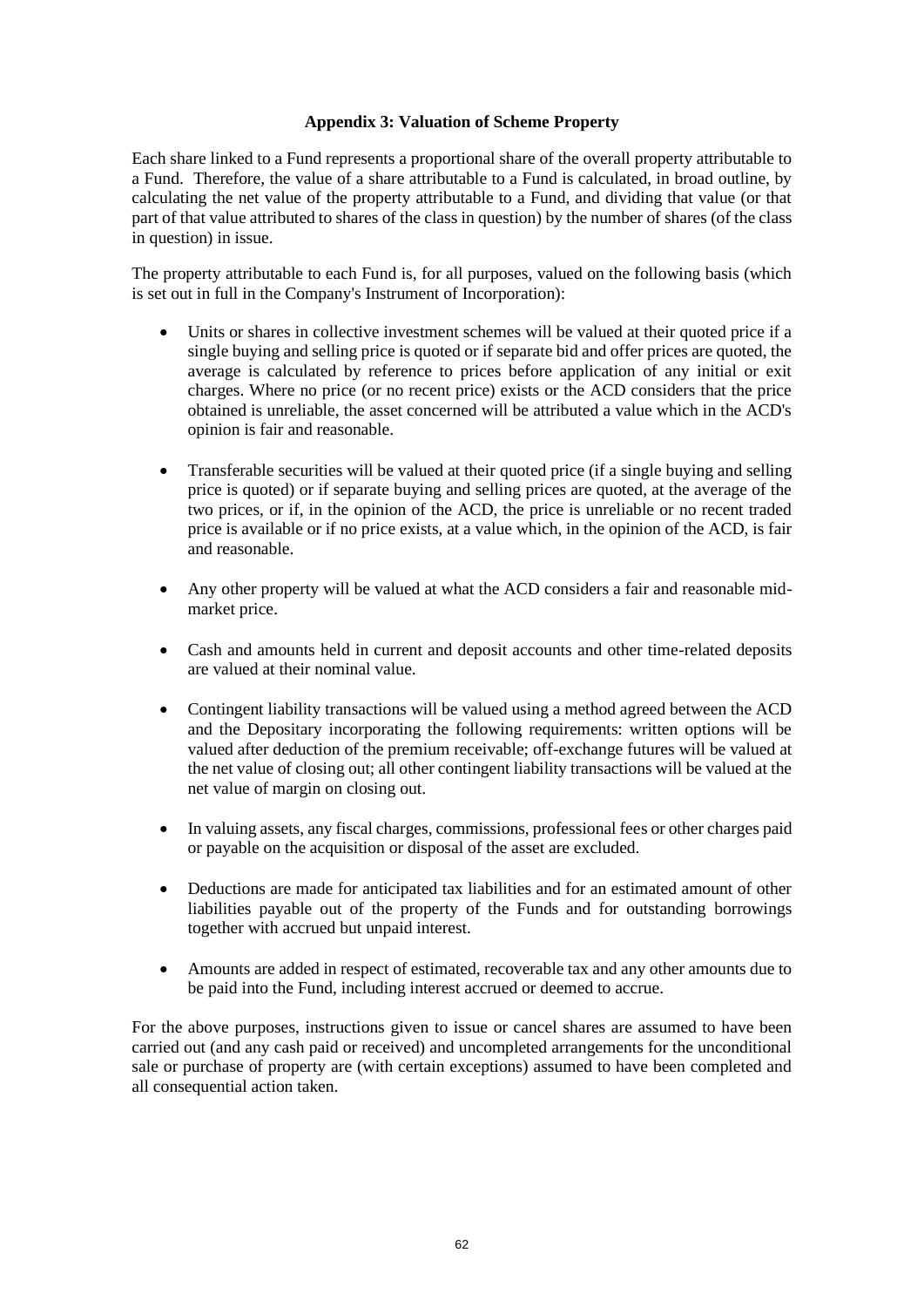Each Fund has credited to it the proceeds of all shares attributed to it, together with the assets in which such proceeds are invested or reinvested and all income, earnings, profits, or assets deriving from such investments. All liabilities and expenses attributable to a Fund are charged to the relevant Fund.

The Company is required to allocate (and the ACD may from time to time reallocate) any assets, costs, charges or expenses which are not attributable to a particular Fund against all the Funds in a manner which is fair to the shareholders of the Company generally.

Where the ACD has reasonable grounds to believe that:

- i. no reasonable price exists for a security at a valuation point; or
- ii. the most recent price available does not reflect the ACD's best estimate of the value of a security at a valuation point,

It will value an investment at a price which, in its opinion, reflects a fair and reasonable price for that investment (the fair value price).

The circumstance which may give rise to a fair value price being used includes where there has been no recent trade in the security concerned or where there has been the occurrence of a significant event since the most recent closure of the market where the price of the security is taken.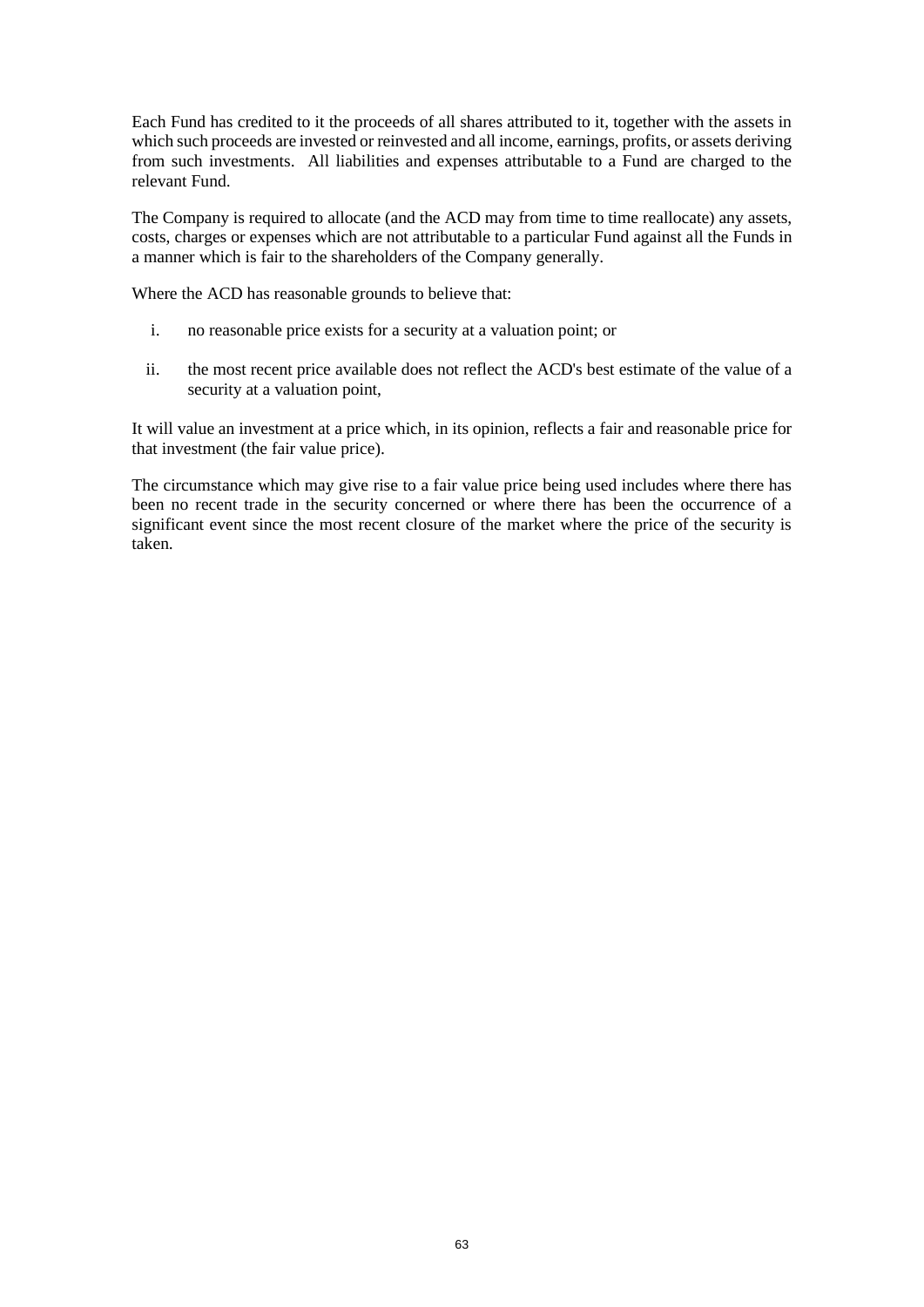#### **Appendix 4: Further Information**

<span id="page-63-0"></span>Investment Fund Services Limited acts as authorised corporate director or authorised unit trust manager in respect of the following OEICs and unit trusts:

- ACUMEN OEIC
- IFSL AMR OEIC
- IFSL Avellemy OEIC
- IFSL Avellemy Multi-Manager OEIC
- IFSL Bowland Fund
- **IFSL CAF Investment Fund**
- IFSL Equilibrium OEIC
- IFSL Hathaway Fund
- IFSL James Hambro Umbrella Fund
- IFSL Marlborough Balanced Fund
- IFSL Marlborough Bond Income Fund
- IFSL Marlborough Cautious Fund
- IFSL Marlborough Emerging Markets Trust
- IFSL Marlborough European Special Situations Fund
- IFSL Marlborough Extra Income Fund
- IFSL Marlborough Global Bond Fund
- IFSL Marlborough Global Fund
- IFSL Marlborough Global Innovation Fund
- IFSL Marlborough High Yield Fixed Interest Fund
- IFSL Marlborough Multi-Asset OEIC
- IFSL Marlborough Multi-Cap Growth Fund
- IFSL Marlborough No2 OEIC
- IFSL Marlborough OEIC
- IFSL Marlborough Special Situations Fund
- IFSL Marlborough UK Micro-Cap Growth Fund
- IFSL Marlborough US Multi-Cap Income Fund
- IFSL Optima Fund
- IFSL Ravenscroft OEIC
- IFSL Rockhold OEIC
- IFSL Sanlam OEIC
- IFSL Signia OEIC
- IFSL SIM Junior Gold & Silver Miners Fund
- **IFSL Tilney Bestinvest Multi Asset Portfolio**
- IFSL Tilney Bestinvest Multi Asset Portfolio Series II
- IFSL Trade Union Unit Trust
- IFSL RC Brown UK Primary Opportunities Fund
- IFSL YOU Asset Management Funds
- Mazarin OEIC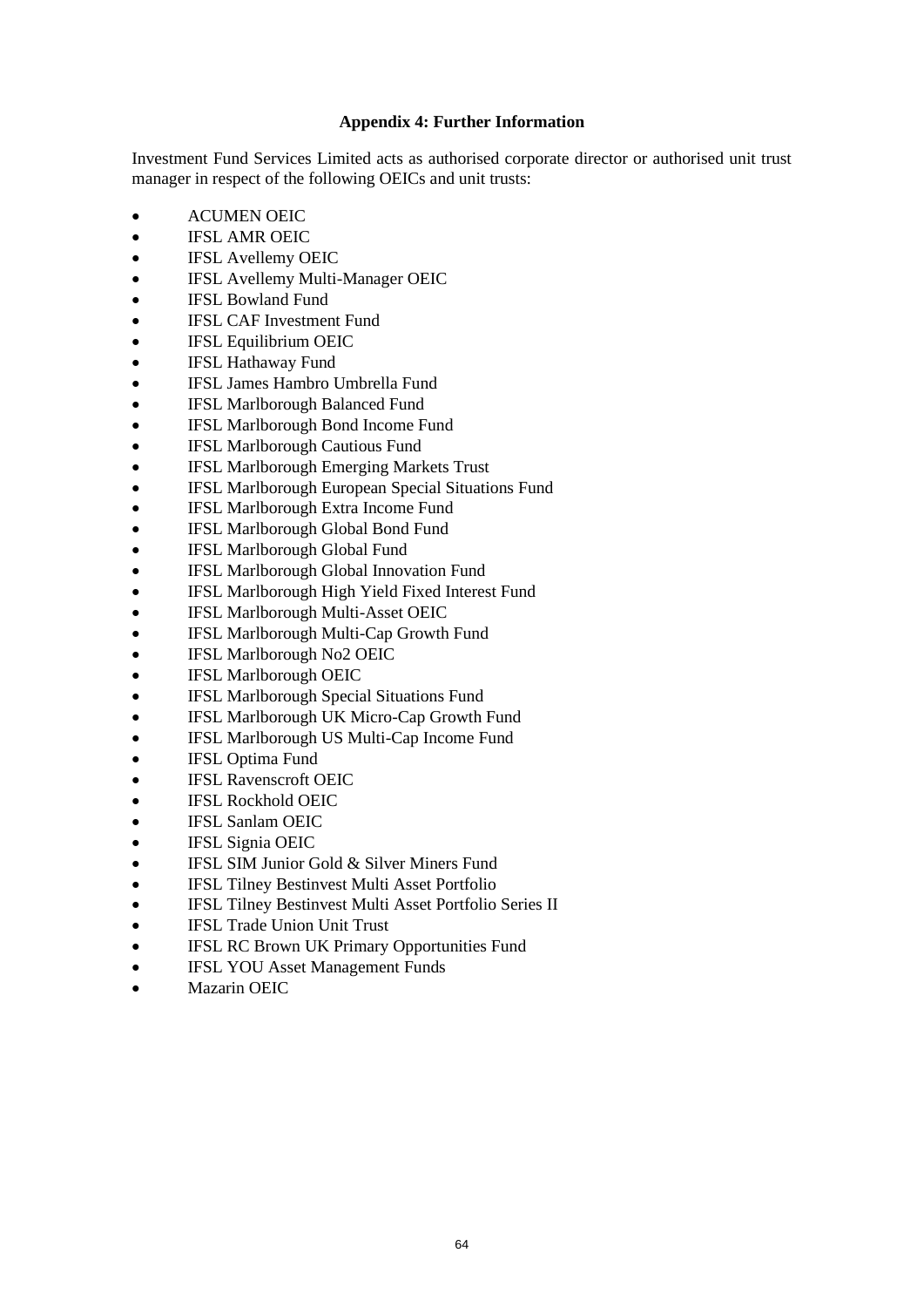# **The directors of Investment Fund Services Limited are:**

# **Andrew Staley**

In addition to his role as non-executive director of the ACD, Mr Staley also acts as managing director of Marlborough Investment Management Limited and is a director of Novia Global Limited, Marlborough Investment Management (UK) Limited, Marlborough Unit Trust Managers Limited, Marlborough Group Holdings Limited, Marlborough Fund Managers Limited, UK Travel Limited and UFC Fund Management PLC.

# **Wayne D Green**

Also a director of Marlborough Group Holdings Limited, IFSL Platform Services Limited, IFSL Platform Service Providers Limited, Marlborough Investment Management International Limited, Marlborough International Management Limited, Marlborough Fund Managers Limited, MFM Unit Trust Managers Limited, IFSL Professional Services Limited and IFSL International Limited.

# **Allan Hamer**

Also a director of Marlborough Group Holdings Limited, Marlborough Fund Managers Limited, MFM Unit Trust Managers Limited, IFSL Professional Services Limited and Marlborough International Fund PCC Limited.

#### **Helen Redmond**

Also a director of IFSL Professional Services Limited.

# **Helen Derbyshire**

Also a director of Marlborough Group Holdings Limited and Marlborough Fund Managers Limited..

**Guy Sears -** Independent non-executive director – Also a non-executive director of Marlborough Fund Managers Limited.

**David Kiddie -** Non-executive director – Also a non-executive director of Marlborough Fund Managers Limited and Marlborough Investment Management Limited.

**Sarah Peaston -** Independent non-executive director – Also a non-executive director of Marlborough Fund Managers Limited and IFSL Administration Limited.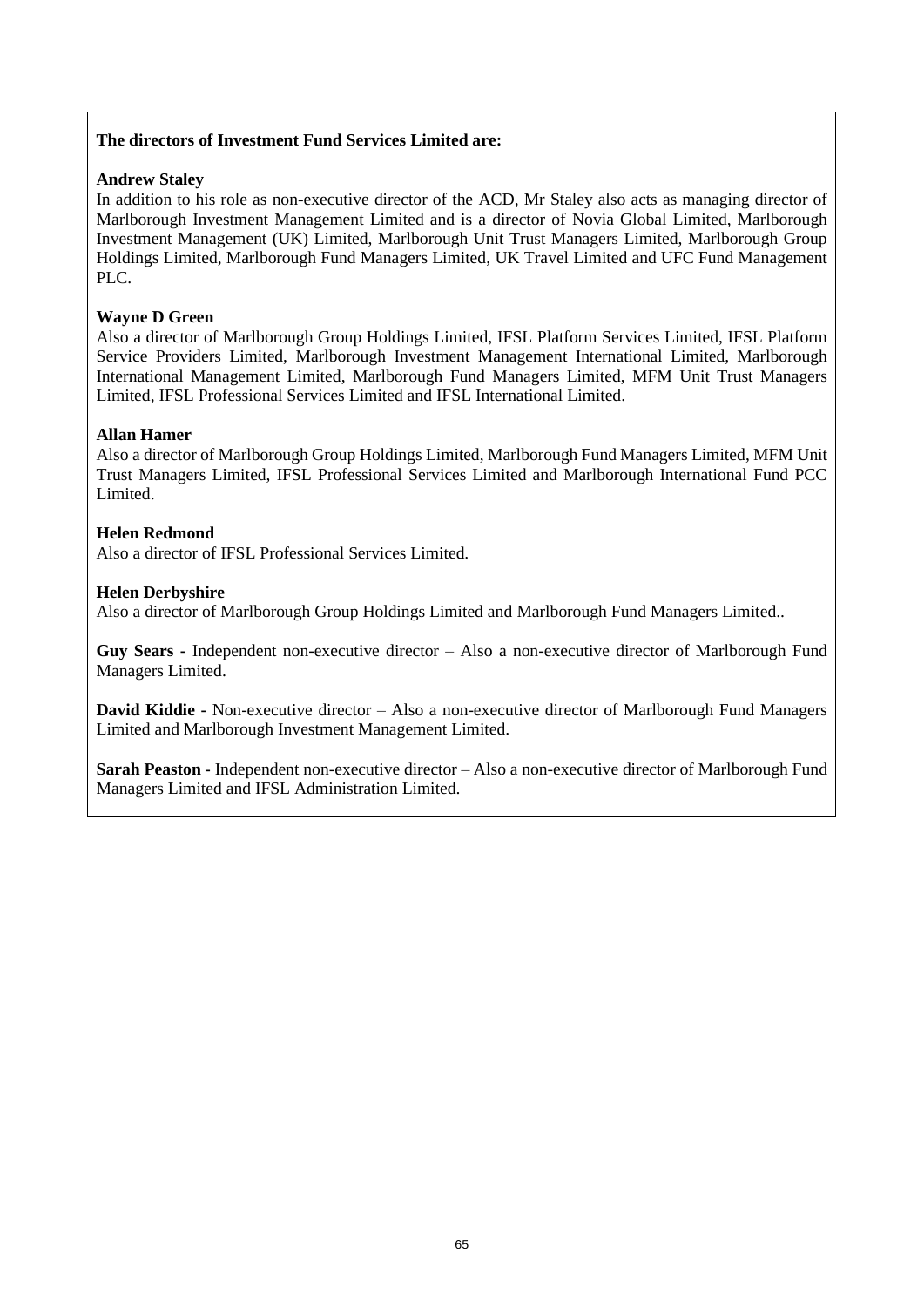# <span id="page-65-0"></span>**Depositary Delegates**  Argentina HSBC Bank Argentina SA \* Restricted Market Austria HSBC Trinkaus & Burkhardt AG Belgium BNP Paribas Securities Services (Belgium) Belgium Euroclear Bank S.A./N.V. Brazil Banco Bradesco SA Bulgaria UniCredit Bulbank AD Chile Banco Santander Chile China | HSBC Bank (China) Ltd Colombia Itau Securities Services Colombia S.A. Sociedad Fiduciara Costa Rica Banco Nacional De Costa Rica Croatia Privredna Banka Zagreb Cyprus HSBC France, Athens Branch Czech Republic Ceskoslovensak Obchodni Banka Denmark Skandinaviska Enskilda Banken AB (publ), Copenhagen Branch Egypt HSBC Bank Egypt SAE Estonia | AS SEB Pank Finland Skandinaviska Enskilda Banken AB (publ.), Helsinki Branch France | CACEIS Bank Germany HSBC Trinkaus & Burkhardt Greece **HSBC** France, Athens Branch Hong Kong The Hongkong and Shanghai Banking Corporation Ltd (HK) Hungary Unicredit Bank Hungary Zrt India The Hongkong and Shanghai Banking Corporation Ltd (India) Indonesia The Hongkong and Shanghai Banking Corporation Ltd (Indonesia) Ireland HSBC Bank Plc Israel Bank Leumi Le-Israel BM Italy BNP Paribas Securities Services (Italy) Jordan Bank of Jordan Latvia AS SEB Banka

#### **Appendix 5: List of Depositary Delegates**